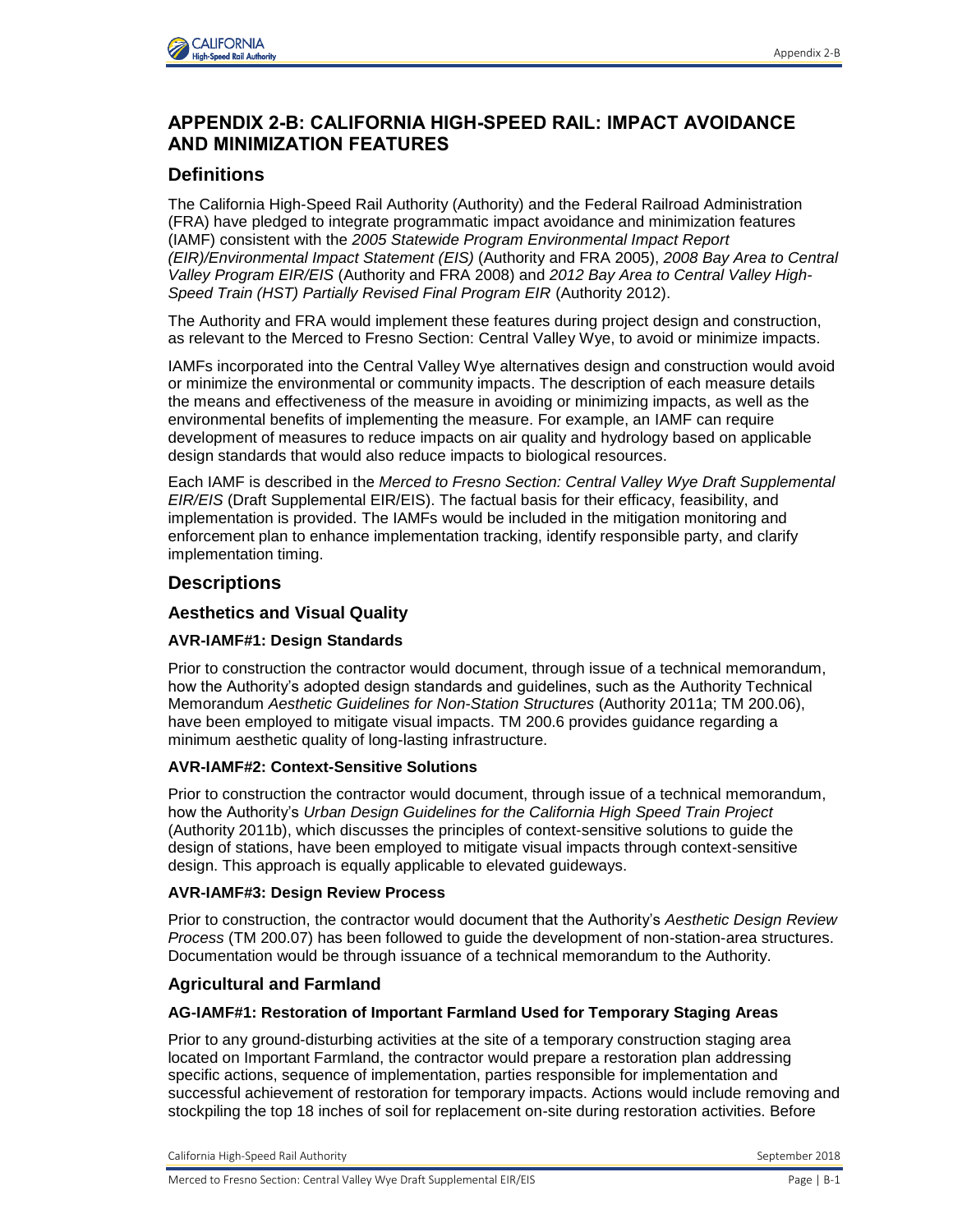beginning construction use of sites on Important Farmland, the contractor would submit the restoration plan to the Authority for review and obtain Authority (and if applicable, the landowner) approval. The restoration plan would include time-stamped photographic documentation of the pre-construction conditions of all temporary staging areas.

All construction access, mobilization, material laydown, and staging areas on Important Farmlands would be returned to a condition equal to the pre-construction staging condition. This requirement is included in the design-build construction contract requirements.

## **AG-IAMF#2: Permit Assistance**

Prior to disturbance-causing activities affecting any segment of a confined animal facility, the Authority would assign a representative to act as a single point of contact to assist each confined animal facility owner during the process of obtaining new or amended permits or other regulatory compliance necessary to the continued operation or relocation of the facility. The Authority would consider and may provide compensation when acquisition of a confined animal site would require either relocation of the facility or amendment of its existing regulatory permits. The Authority would create a permit assistance center for landowners and operators whose operations would be out of compliance with permits because of the HSR. This permit center would focus on helping the permit holders modify or obtain any new permits that are required because of the HSR impacts.

# **AG-IAMF#3: Farmland Consolidation Program**

The Authority would establish and administer a farmland consolidation program to sell remnant parcels to neighboring landowners for consolidation with adjacent farmland properties. Upon request, the program would assist the owners of remnant parcels in selling those remnants to adjacent landowners. The goal of the program is to provide for continued agricultural use on the maximum feasible amount of remnant parcels that otherwise may not be economic to farm. The program would focus on severed remainder parcels, including those that were under Williamson Act or Farmland Security Act contract at the time of right-of-way acquisition and have become too small to remain in the local Williamson Act or Farmland Security Act program. The program would assist landowners in obtaining lot line adjustments where appropriate to incorporate remnant parcels into a larger parcel that is consistent with size requirements under the local government regulations.

The program would operate for a minimum of 5 years after construction of the section is completed. The Authority would document implementation of this measure through issuance of a compliance memorandum after the minimum operation period of 5 years has elapsed. The document would be filed with Environmental Mitigation Management and Assessment system (EMMA).

# **Air Quality**

# **AQ-IAMF#1: Fugitive Dust Emissions**

During construction, the contractor would employ the following measures to minimize fugitive dust emissions. The contractor would prepare a fugitive dust control plan for each distinct construction segment. At a minimum, the plan would describe how each measure would be employed and identify an individual responsible for ensuring implementation. At a minimum, the plan would address the following components unless alternative measures are approved by the applicable air quality management district:

- Cover all vehicles transported on public roads to limit visible dust emissions, and maintain at least 6 inches of freeboard space from the top of the container or truck bed.
- Clean all trucks and equipment before exiting the construction site using an appropriate cleaning station that does not allow runoff to leave the site or mud to be carried on tires off the site.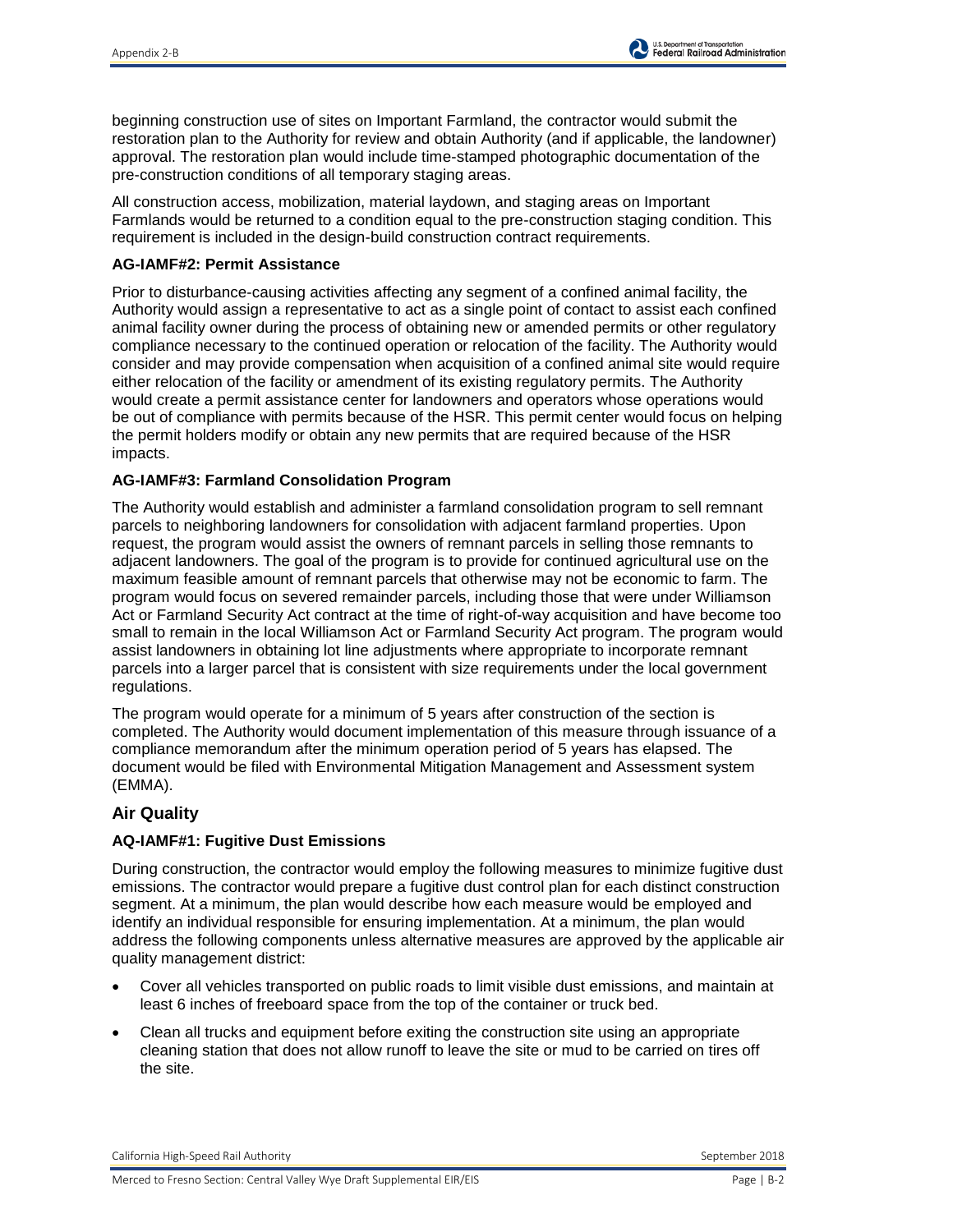

- Water exposed surfaces and unpaved roads at a minimum three times daily with adequate volume to result in wetting of the top 1 inch of soil but avoiding overland flow. Rain events may result in adequate wetting of top 1 inch of soil thereby alleviating the need to apply water manually.
- Limit vehicle travel speed on unpaved roads to 15 miles per hour (mph).
- Suspend any dust-generating activities when average wind speed exceeds 25 mph.
- Stabilize all disturbed areas, including storage piles that are not being used on a daily basis for construction purposes, by using water, a chemical stabilizer/suppressant, hydro mulch or by covering with a tarp or other suitable cover or vegetative ground cover, to control fugitive dust emissions effectively. In areas adjacent to organic farms, the Authority would use nonchemical means of dust suppression.
- Stabilize all on-site unpaved roads and off-site unpaved access roads using water or a chemical stabilizer/suppressant to control fugitive dust emissions effectively. In areas adjacent to organic farms, the Authority would use nonchemical means of dust suppression.
- Apply water or presoak all land clearing, grubbing, scraping, excavation, land leveling, grading, cut and fill, and demolition activities to control fugitive dust emissions effectively.
- For buildings up to six stories in height, wet all exterior surfaces of buildings during demolition.
- Limit or expeditiously remove the accumulation of mud or dirt from adjacent public streets at a minimum of once daily, using a vacuum type sweeper.
- Apply sufficient water or a chemical stabilizer/suppressant after the addition of materials to, or the removal of materials from, the surface or outdoor storage piles to control fugitive dust emissions effectively.

#### **AQ-IAMF#2: Selection of Coatings**

During construction, the contractor would use:

- Low-volatile organic compound (VOC) paint that contains less than 10 percent of VOC contents (VOC, 10%).
- Super-compliant or Clean Air paint that has a lower VOC content than that required by South Coast Air Quality Management District Rule 1113 and San Joaquin Valley Unified Air Pollution Control District Rule 4601, when available. If not available, the contractor would document lack of availability and obtain concurrence from the Authority on appropriate paint.

### **Biological Resources**

#### **BIO-IAMF#1: Project Biologist**

At least 15 days prior to commencement of any ground-disturbing activity, the contractor would submit the name(s) and resumes of biologists (contractor's project biologist(s)) and other qualified staff (e.g., biological monitors) who would conduct biological resource monitoring activities. No project ground-disturbance activities would begin until proponents have received written approval from the Authority, the U.S. Fish and Wildlife Service (USFWS) and the California Department of Fish and Wildlife (CDFW) that the biologists are approved to conduct the work. The Project biologist(s) is responsible for the timely implementation of the biological mitigation measures as outlined in the biological resources management plan (BRMP), construction documents, and pertinent resource agency permits. Additional duties of the project biologist(s) would include reviewing design documents and construction schedules, determining project biological monitoring needs, overseeing regulatory compliance requirements, monitoring restoration activities and guiding and directing the work of the biological monitors. The duties of the biological monitors would include monitoring construction crew activities, as needed, to document implementation and completion of applicable mitigation measures and compliance with permit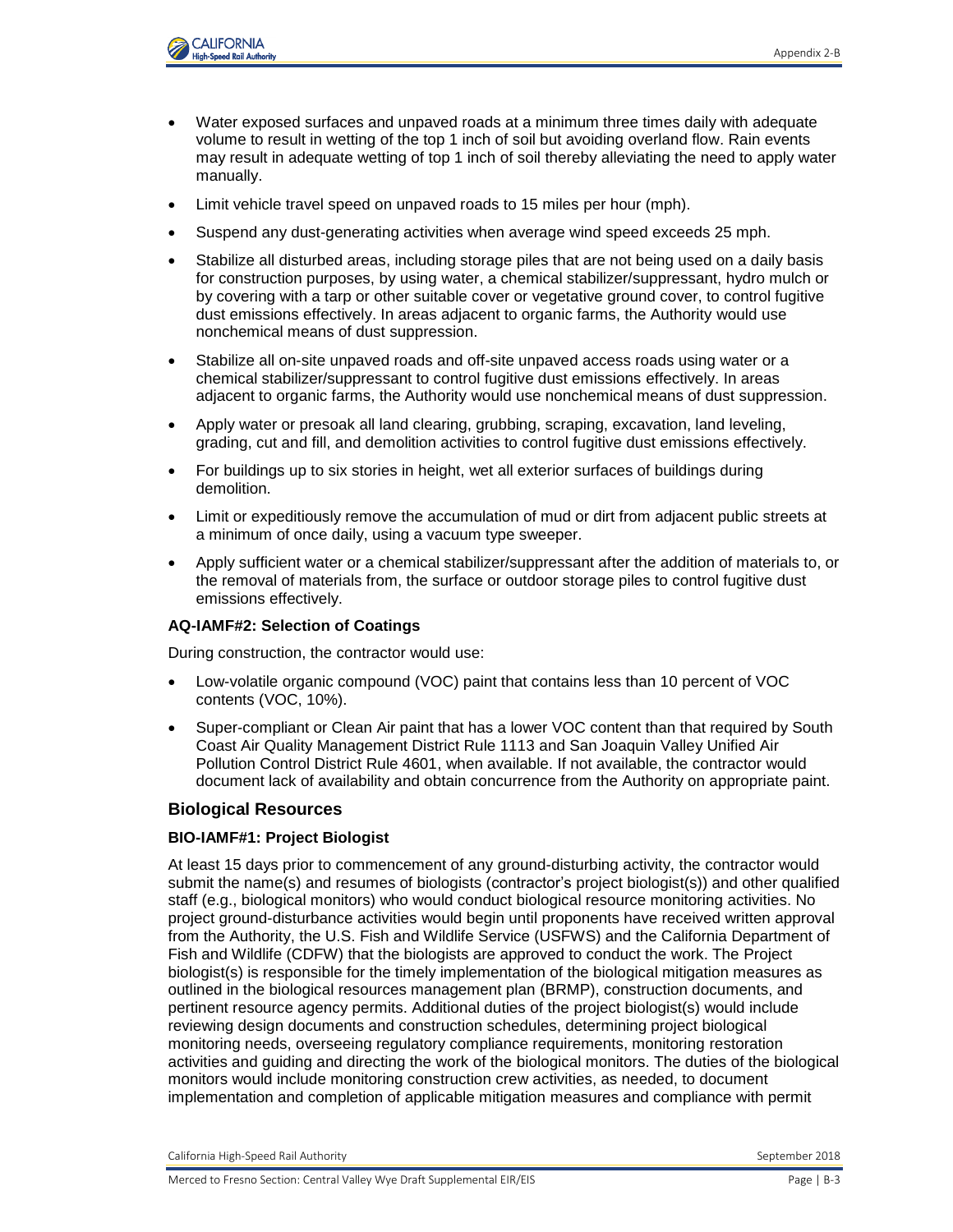conditions. The project biologist(s) would report to the mitigation manager. The mitigation manager would report to the Authority. All compliance documentation would be submitted to the Authority via EMMA. The project biologist(s) and/or the biological monitor(s) may require special approval from the USFWS and CDFW prior to implementing certain mitigation measures (e.g., handling of listed species).

### **BIO-IAMF#2: Agency Access**

During project activities, the contractor would allow access by the USFWS, U.S. Army Corps of Engineers (USACE), CDFW, State Water Resources Control Board (SWRCB) and other regulatory agency staff to the project site. Because of safety concerns, all visitors would check in with the Authority's resident engineer prior to gaining access to the construction site. If agency personnel were to gain access to the construction site, the project biologist would prepare a memorandum within 1 day of the visit to document agency access and the issues raised during the field meeting. This memorandum would be submitted to the mitigation manager, who would submit it to the Authority via EMMA. Any noncompliance issues would be reported to the contractor and Authority.

## **BIO-IAMF#3: Construction Period Worker Environmental Awareness Program (WEAP) Training**

Prior to any ground-disturbing activity, the agency-approved project biologist would prepare and present a worker environmental awareness program (WEAP) for construction crews to educate them on the potential presence of sensitive biological resources near the project site. A video of the WEAP training prepared and presented by the project biologist and approved by the Authority may be used if the project biologist is not available to present the training in person.

At a minimum, WEAP training materials would include the following information: discussion of the federal Endangered Species Act (federal ESA), the California Endangered Species Act, the Bald and Golden Eagle Protection Act, the Migratory Bird Treaty Act, and the Clean Water Act; the consequences and penalties for violation or noncompliance with these laws and regulations and project permits; identification of special-status plants, special-status wildlife (species covered by regulatory agency permits), jurisdictional waters, and special-status plant communities and explanations about their value; hazardous substance spill prevention and containment measures; the contact person in the event of the discovery of a dead or injured wildlife species; and review of mitigation measures. In the WEAP, construction timing in relation to species' habitat and lifestage requirements would be detailed and discussed on project maps, which would show areas of planned minimization and avoidance measures. Crews would be informed during the WEAP training that, except when necessary as determined in consultation with the project biologist, travel within the marked project site would be restricted to established roadbeds. Established roadbeds include all pre-existing and project-constructed unimproved and improved roads. A fact sheet conveying this information would be prepared by the project biologist for distribution to the construction crews and to others who enter the project footprint. Fact sheet information would be duplicated in a wallet-sized format and would be provided in other languages as necessary to accommodate non-English-speaking workers. All construction staff would attend the WEAP training prior to beginning work on-site, and would attend the WEAP on an annual basis thereafter.

On completion of the WEAP training, construction crews would sign a form stating that they attended the training, understood the information presented, and would comply with the WEAP requirements. The project biologist would submit the signed WEAP training forms to the mitigation manager on a monthly basis. On an annual basis, the contractor would provide the Authority with a letter indicating that regular WEAP training has been implemented and would provide at least one PowerPoint annually of the WEAP training. On a monthly basis, the project biologist would provide updates and synopsis of the training to workers during the daily safety ("tailgate") meeting.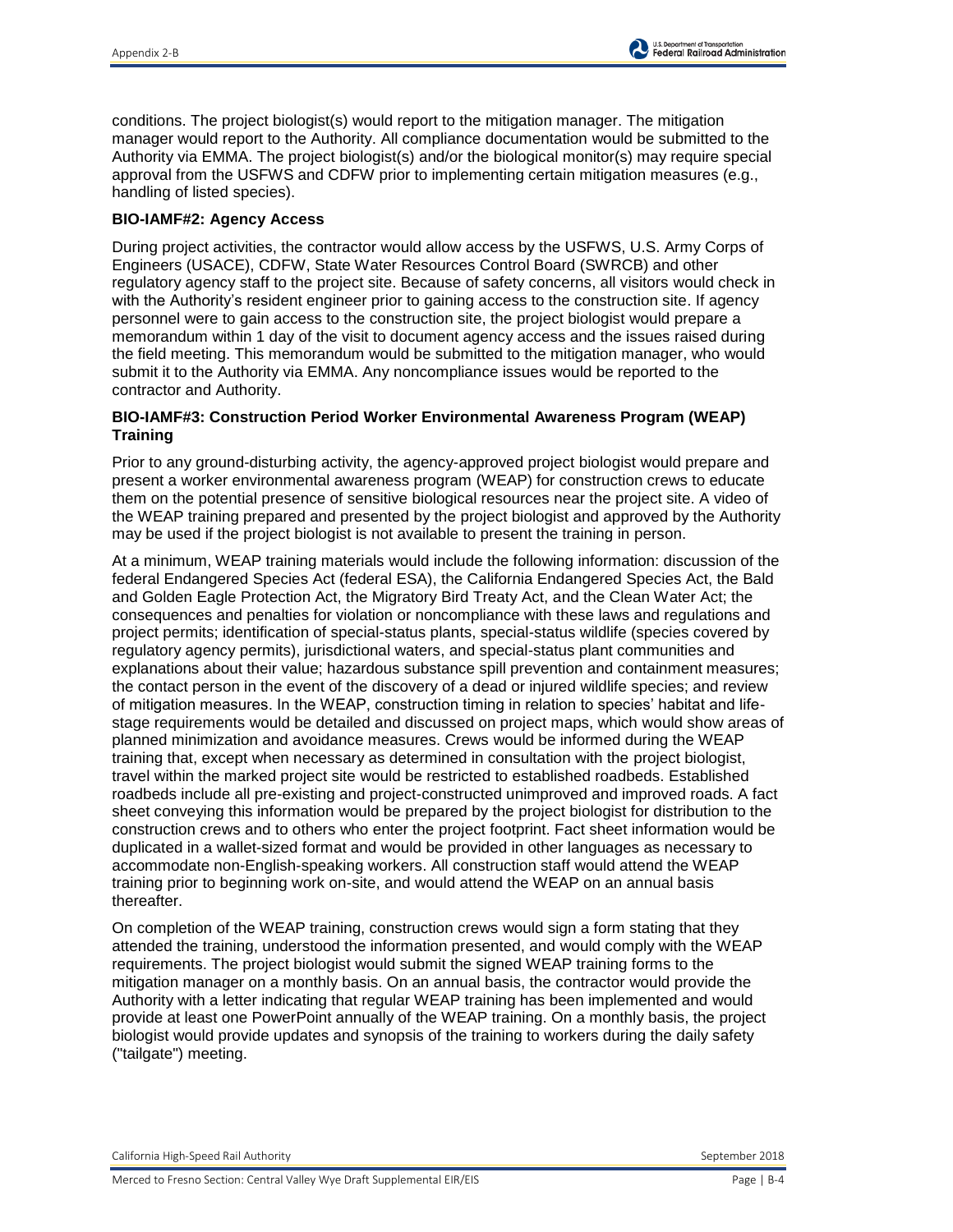

### **BIO-IAMF#4: Operation and Maintenance Period Worker Environmental Awareness Program (WEAP) Training**

Prior to initiating operation and maintenance activities, maintenance personnel who work on-site would attend a WEAP training session provided by the Authority.

The environmental training would cover general and specific biological and legal information on federally and state listed species and their respective habitats. At a minimum, WEAP training materials would include the following information: discussion of the federal Endangered Species Act (federal ESA), the California Endangered Species Act, the Bald and Golden Eagle Protection Act, the Migratory Bird Treaty Act, and the Clean Water Act; the consequences and penalties for violation or noncompliance with these laws and regulations and project permits; identification of special-status plants, special-status wildlife (species covered by regulatory agency permits), jurisdictional waters, and special-status plant communities and explanations about their value; hazardous substance spill prevention and containment measures; and the contact person in the event of the discovery of a dead or injured wildlife species. The training would include an overview of provisions of the BRMP, annual vegetation, and management plan, weed control plan and security fencing and wildlife exclusion fencing maintenance plans pertinent to operation and maintenance activities. The training would be provided by the Authority staff responsible for environmental compliance. The training sessions would be given prior to initiation of maintenance activities for each employee and repeated for all maintenance employees, on an annual basis. Upon completion of the WEAP training, maintenance employees would sign a form stating that they attended the training and understand and would comply with the information presented. A fact sheet prepared by the Authority environmental compliance staff would be prepared for distribution to the maintenance employees. The Authority would conduct the WEAP training on an annual basis.

#### **BIO-IAMF#5: Prepare and Implement a Restoration and Revegetation Plan**

Prior to any ground-disturbing activity, the contractor's project biologist would prepare a restoration and revegetation plan (RRP) for ground disturbances within sensitive biological communities that could support federally listed species, wetlands, and/or other waters of the United States. Restoration activities would include but not be limited to grading landform contours to approximate predisturbance conditions, revegetating temporarily disturbed areas using native plant species to the extent possible, and using certified weed-free straw and mulch. Consistent with section 1415 of the Fixing America's Surface Transportation Act (FAST Act) restoration activities would include the use of native pollinators through plantings of native forbs (e.g. flowering plants) and grasses. The project biologist would locate a locally sourced native seed mix, which would be submitted for approval by the USFWS. The restoration performance standards would limit invasive species, as defined by the California Invasive Plant Council, to less than 10 percent greater than the predisturbance condition, or as determined through a comparison with an appropriate reference site with similar natural communities and management. The RRP would outline, at a minimum:

- Procedures for vegetation analyses of temporarily affected habitats to approximate their relative composition and procedures for site preparation, irrigation, planting, and maintenance. This information may be used to determine the requirements of the revegetation areas for both on-site temporary impacts and off-site compensatory sites.
- Sources of plant materials and methods of propagation.
- Specification of parameters for maintenance and monitoring of re-established habitats, including weed control measures, frequency of field checks, and monitoring reports for temporary disturbance areas.
- Specification of performance standards for the re-established plant communities within the construction limits.
- Specification of the remedial measures to be taken if performance standards are not met (e.g., a form of adaptive management).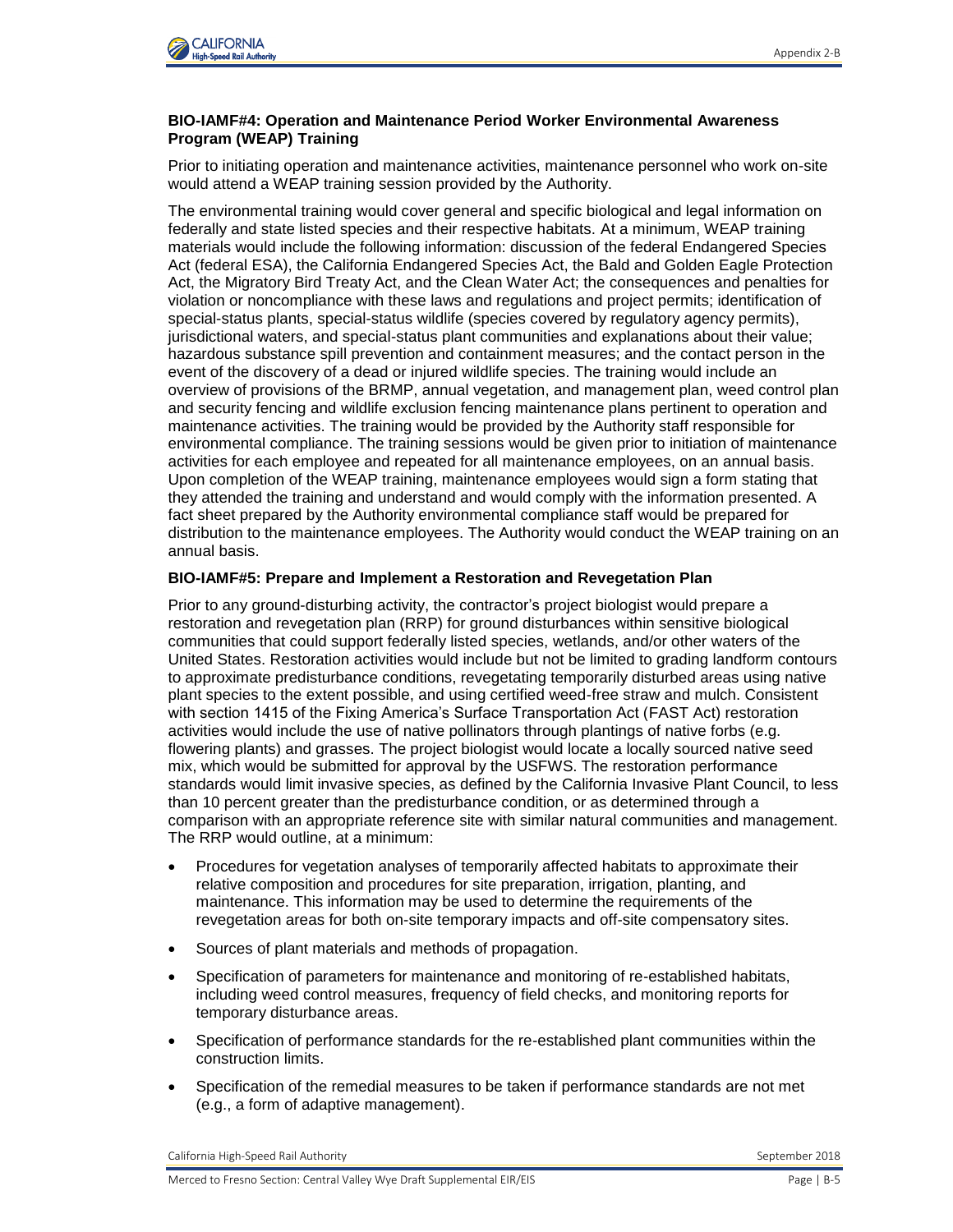- Methods and requirements for monitoring restoration/replacement efforts, which would be a combination of qualitative and quantitative data consistent with mitigation measures and permit conditions.
- Maintenance, monitoring, and reporting schedules, including an annual report due to the Authority be January 31st of the prior year during which restoration activities occurred.

The contractor would implement the RRP in temporarily disturbed areas. The RRP can be combined with the BRMP. The project biologist would prepare and submit compliance reports to the mitigation manager to document implementation and performance of the RRP. The RRP would be submitted to the Authority, and regulatory agencies as defined in permit requirements for review and approval. Compliance reporting would be submitted to the Authority via EMMA in accordance with the report schedule.

### **BIO-IAMF#6: Prepare and Implement a Biological Resources Management Plan**

Prior to any ground-disturbing activity, the contractor's mitigation manager, or its designee (project biologist(s)) would prepare the BRMP and assemble the biological resources mitigation measures. The BRMP would include terms and conditions from applicable permits and agreements and make provisions for monitoring assignments, scheduling, and responsibility. The BRMP would also include habitat replacement and revegetation, protection during grounddisturbing activities, performance (growth) standards, maintenance criteria, and monitoring requirements for temporary and permanent native plant community impacts. All project environmental plans (e.g., RRP) would be included as appendices to the BRMP. The parameters for the BRMP would be formed with the mitigation measures from this project-level EIR/EIS, including terms and conditions as applicable from the USFWS, USACE, SWRCB, and CDFW permits. The goal of the BRMP is to provide an organized reporting tool to verify that the mitigation measures and terms and conditions are implemented in a timely manner. These measures, terms, and conditions include all avoidance, minimization, repair, mitigation, and compensatory actions stated in the mitigation measures or terms and conditions from the permits referenced above. These measures, terms, and conditions are tracked through final design, implementation, and post-construction phases. The BRMP would be submitted to the contractor and would contain, but not be limited to, the following information:

- A master schedule that shows construction of the project, pre-construction surveys, and establishment of buffers and exclusions zones to protect sensitive biological resources.
- Specific measures for the protection of special-status species.
- Identification (on construction plans) of the locations and quantity of habitats to be avoided or removed, along with the locations where habitats are to be restored.
- Identification of agency-approved project biologist(s) and biological monitor(s), including those responsible for notification and report of injury or death of federally- or state-listed species.
- Identification of specific parameters consistent with mitigation ratios and permit conditions for determining the amount of replacement habitat for temporary disturbance areas.
- Measures to preserve topsoil and control erosion.
- Design of protective fencing around environmentally sensitive areas, environmentally restricted areas, and the construction staging areas.
- Specification of the locations and quantities of gallinaceous guzzlers (catch basin/artificial watering structures) and the monitoring of water levels in them.
- Locations of trees to be protected as wildlife habitat (roosting sites) and locations for planting replacement trees.
- Specification of the purpose, type, frequency, and extent of chemical use for insect and disease control operations as part of vegetative maintenance within sensitive habitat areas.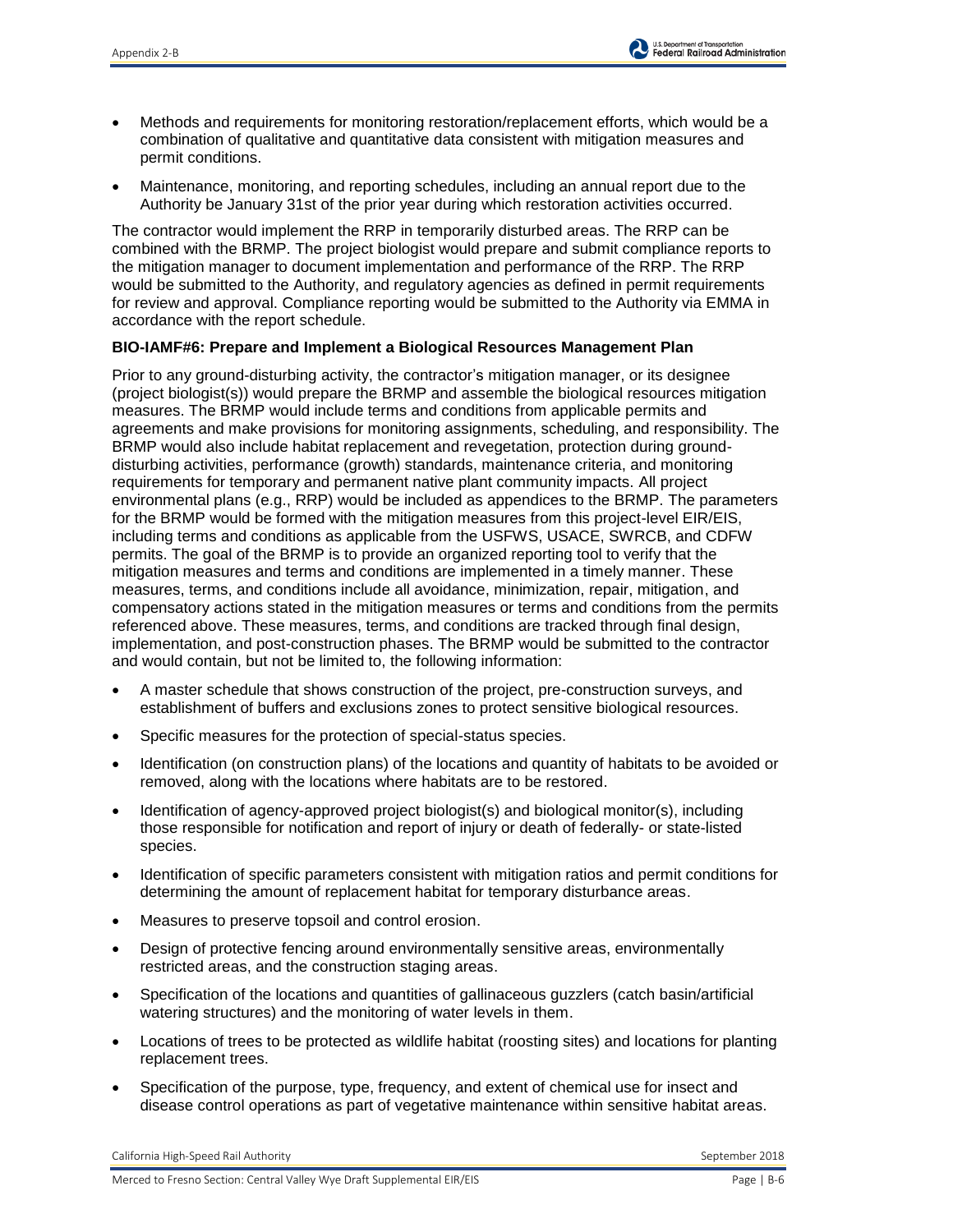

- Specific construction monitoring programs for habitats of concern and special-status species, as needed.
- Specific measures for the protection of vernal pool habitat and riparian areas. These measures may include erosion and siltation control measures, protective fencing guidelines, dust control measures, grading techniques, construction area limits, and biological monitoring requirements.
- Provisions for biological monitoring during ground-disturbing activities to confirm compliance and success of protective measures. The monitoring procedures would (1) identify specific locations of wildlife habitat and sensitive species to be monitored; (2) identify the frequency of monitoring and the monitoring methods (for each habitat and sensitive species to be monitored); (3) list required qualifications of biological monitor(s), and (4) identify the reporting requirements.

The BRMP would be submitted to the Authority for review and approval prior to any grounddisturbing activity.

#### **BIO-IAMF#7 Prepare and Implement an Annual Vegetation Management Plan**

Prior to operations and maintenance activities, the Authority would prepare an annual vegetation control plan. The Authority would generally follow the procedures established in Chapter C2 of the California Department of Transportation (Caltrans) Maintenance Manual to manage vegetation on Authority property (Caltrans 2010). Vegetation would be controlled by chemical, thermal, biological, cultural, mechanical, structural, and manual methods. The annual vegetation control plan would be updated each winter for implementation no later than April 1 of each year. The plan would consist of site-specific vegetation control methods, as outlined below:

- Chemical vegetation control noting planned usage
- Mowing program consistent section 1415 of the FAST Act
- Other nonchemical vegetation control plans (manual, biological, cultural, thermal (includes the use of propane heat or steam and is not specific to controlled burning) and structural)
- List of sensitive areas
- Other chemical pest control plans (e.g., insects, snail, rodent)

Only Caltrans-approved herbicides would be used in the vegetation control program. Pesticide application would be conducted in accordance with all requirements of the California Department of Pesticide Regulation and County Agricultural Commissioners by certified pesticide applicators. Noxious/invasive weeds would be treated where requested by county agricultural commissioners. The Authority would cooperate in area-wide control of noxious/invasive weeds if established by local agencies. Farmers/landowners who request weed control on state right-of-way that is not identified in the annual vegetation control plan would be encouraged to submit a permit request application for weed control that identifies the target weeds and control method desired.

The Authority would require that HSR maintenance crews follow the guidelines in the contractor weed control plan and annual vegetation control plan during project operation and maintenance.

The Authority or its designee would appoint the responsible party during the operations and maintenance period to verify the annual vegetation control plan is being carried out appropriately and effectively. The annual vegetation control plan update would include a section addressing issues encountered during the prior year and adaptive measures incorporated in the update as proactive measures.

#### **BIO-IAMF#8: Prepare and Implement a Weed Control Plan**

Prior to any ground-disturbing activity, the contractor's project biologist would develop and implement a construction-phase weed control plan. The purpose of the plan is to minimize and avoid the spread of noxious and invasive weeds during ground-disturbing activities.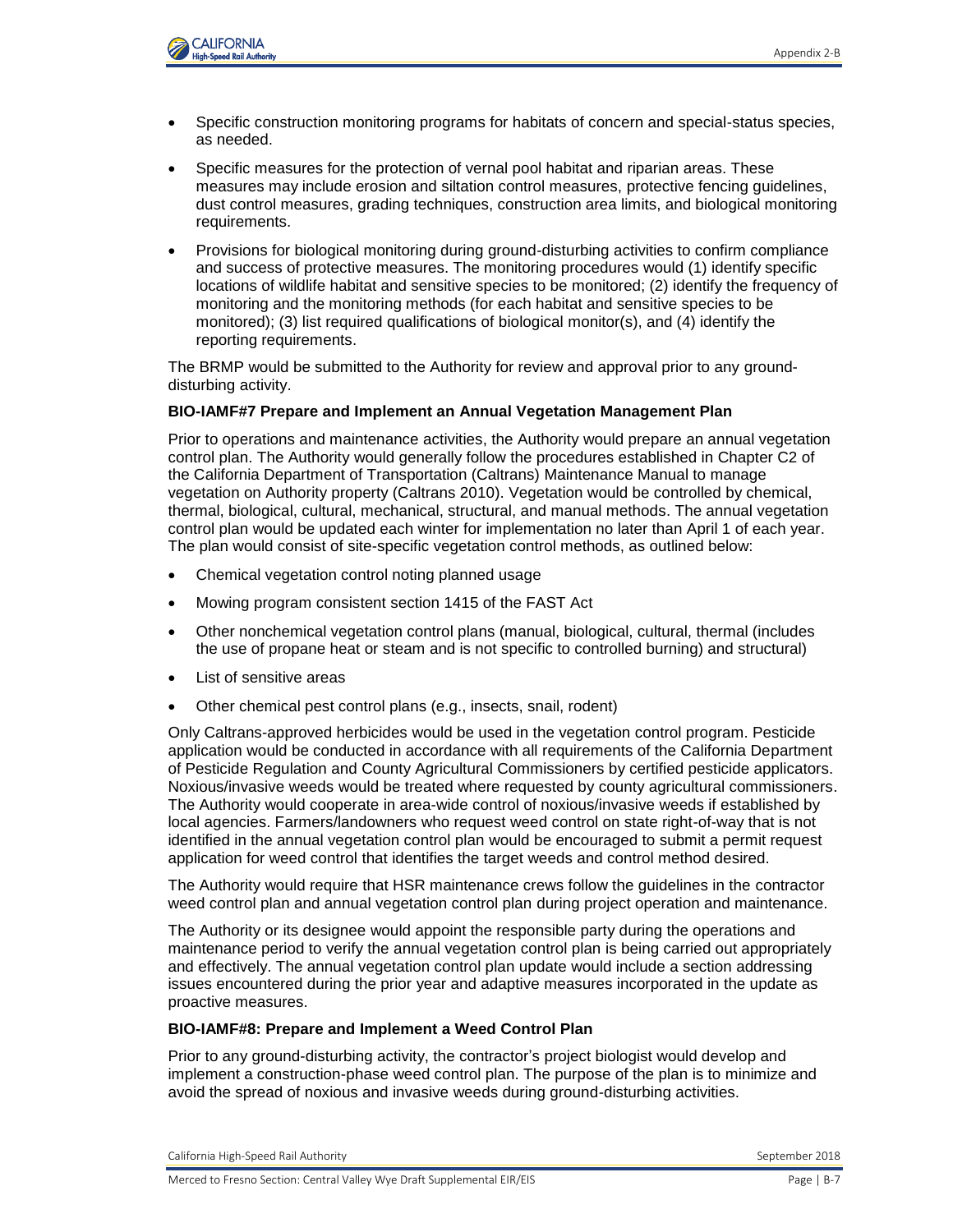

The weed control plan would include the following, at a minimum:

- Prior to implementation, delineate environmentally sensitive area and environmentally restricted area (on plans and in field).
- Schedule for noxious weed surveys to be conducted in coordination with the BRMP. The success criteria for noxious and invasive weed control, as established by a qualified biologist. The success criteria would be linked to the BRMP standards for on-site work during grounddisturbing activities. In particular, the criteria would limit the introduction and spread of invasive species, as defined by the California Invasive Plant Council (Cal-IPC), to less than or equal to the predisturbance conditions in areas temporarily affected by ground-disturbing activities. If invasive species cover is found to exceed predisturbance conditions by 10 percent or is 10 percent more compared with a similar, nearby reference site with similar vegetation composition, a control effort would be implemented. If the target, or other success criteria identified in the weed control plan, has not been met by the end of the weed control plan monitoring and implementation period, the Authority or its designee would continue the monitoring and control efforts, and remedial actions would be identified and implemented until the success criteria are met. Depending on monitoring results, additional or revised measures may be necessary to verify that the introduction and spread of noxious weeds are not promoted by the construction and operation of the project.
- Provisions to verify that developing the weed control plan would be coordinated with the RRP so the RRP incorporates measures minimizing the spreading and establishing of noxious weeds. This coordination also provides for the RRP to specify the percentage of noxious weeds coverage in the revegetation performance standards.
- Identification of weed control treatments, including the use of permitted herbicides, and manual and mechanical removal methods. Herbicide application would be restricted from use in Environmentally Sensitive Areas and on compensatory mitigation sites.
- Determination of timing of the weed control treatment for each plant species.
- Identification of fire prevention measures.

The project biologist would prepare a monthly memorandum to document the progress of the plan and its implementation. The contractor would implement the weed control plan during the construction period. The Authority would appoint the responsible party during the operations period.

The weed control plan would be submitted to the Authority prior to any ground disturbance activity.

#### **BIO-IAMF#9: Security Fence Maintenance Plan**

Prior to operations and maintenance activities, the Authority would prepare a security fence maintenance plan that would be implemented by the Authority (and/or their operating partners) during HSR operation. The plan would provide for regular inspection and repair of HSR security fencing with specific provisions regarding fencing, barriers, and crossings related to threatened and endangered species and general wildlife movement.

### **BIO-IAMF#10: Construction Work Windows**

Prior to any ground-disturbing activity, the contractor s project biologist, in coordination with the Authority, would consult with USFWS and CDFW regarding implementing construction work windows when working in sensitive species habitat or other protected communities. These measures may include nondisturbance zones, additional site- or species-specific biological monitoring, or approved passive or active relocation of species (when allowable).

Construction activities in wetlands and other waters of the United States (e.g., vernal pools, seasonal wetlands, seasonal riverine areas, and riparian areas) would be restricted during the rainy season (October 15 to April 15) and would be conducted when the resource is dry and/or lacks flowing or standing water. In the event that construction work window restrictions cannot be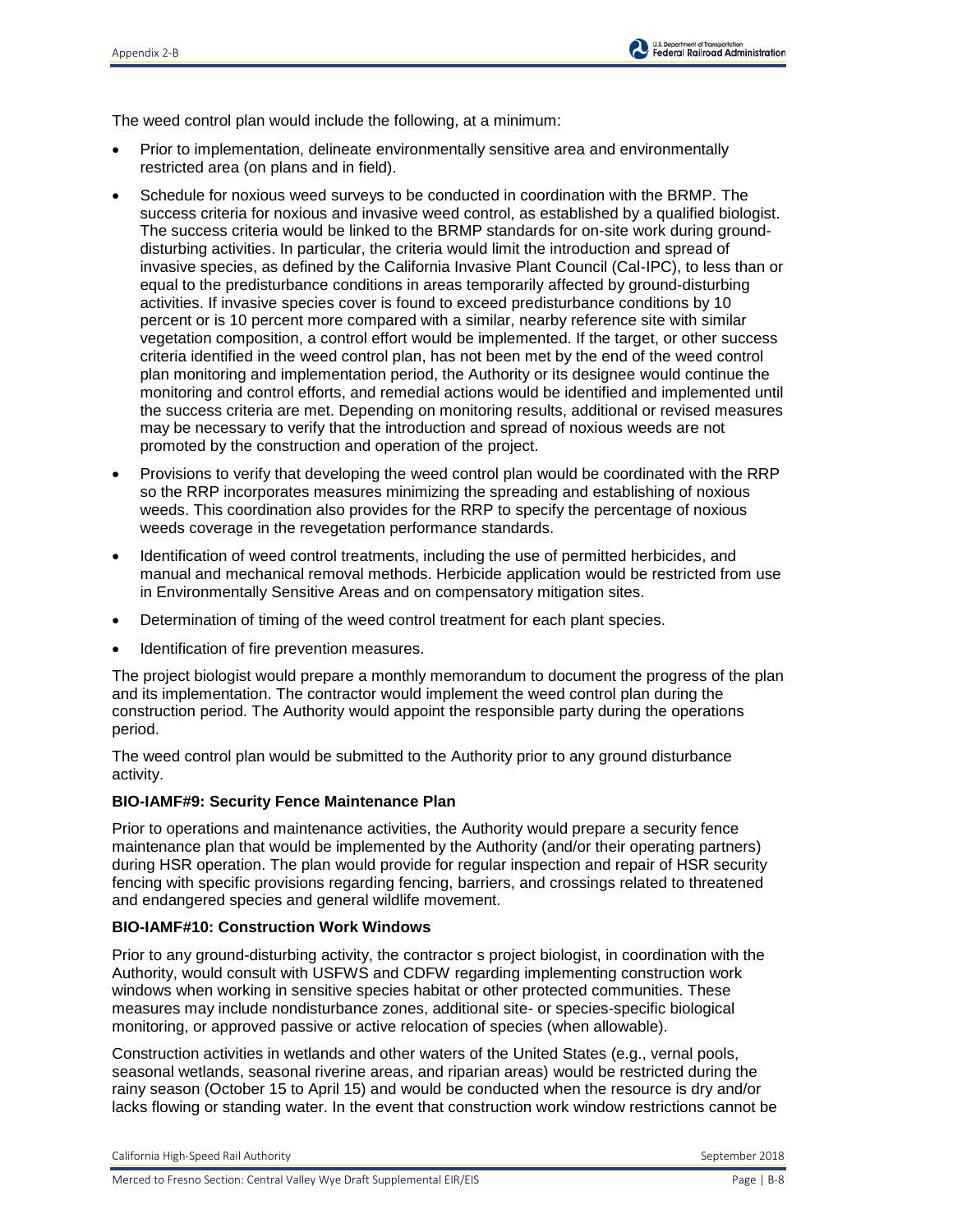

adhered to, dewatering, water diversions, and additional best management practices (BMPs) necessary to avoid, minimize and reduce impacts to wetland resources would be employed as determined through consultation between the Authority and the USACE, USFWS, CDFW, National Marine Fisheries Service (NMFS), and SWRCB. Additional avoidance and minimization measures may be necessary to avoid or minimize effects to listed species when construction work window restrictions are not feasible.

Construction work windows for specific species would be adhered to as specified in the EIR/EIS mitigation measures and permit conditions and as appropriate relative to the species' ecology.

The project biologist would prepare a monthly memorandum regarding compliance with work window restrictions. The memorandum would be provided to the Authority for compliance monitoring documentation purposes.

### **BIO-IAMF#11: Conduct Biological Monitoring during Construction Activities**

During any ground-disturbing activity, the contractor's project biologist would oversee and direct the work of the contractor's biological monitors, who would be present on site to verify permit compliance during construction activities and when establishing environmentally sensitive areas, wildlife exclusion fence zones (WEF), or nondisturbance zones. The contractor's biological monitor(s) would advise the contractor on methods that may minimize or avoid impacts on state and federally listed species in consultation with the project biologist. Daily compliance reports would be submitted to the Authority via EMMA within 24 hours of each monitoring day. Noncompliances would be submitted to the Authority the same day as they are observed on-site.

#### **BIO-IAMF#12: "Take" Notification and Reporting**

During monitoring of construction activities, in the event of an accidental death or injury to a federal- or state-listed species, the project biologist and/or approved biological monitor would immediately notify the mitigation manager and the Authority of the mortality or injury. The project biologist would then notify USFWS and/or CDFW within 24 hours (or as otherwise proscribed in applicable permits) in coordination with the Authority, via telephone and electronic mail, of the accidental death or injury and would fill out any required forms and submit them to the relevant agency and the Authority. The project biologist would submit a memorandum to the mitigation manager and Authority (via EMMA) to document compliance with this measure. The memorandum would also identify any suggested revisions to the construction activities or additional measures required to minimize or prevent future impacts from occurring. The BRMP would list all agency-approved individuals responsible for take notification and reporting.

#### **BIO-IAMF#13: Environmentally Sensitive Areas, Wildlife Exclusion Fencing, and Nondisturbance Zones**

Prior to any ground-disturbing activity, the contractor, under the supervision of the project biologist or approved biological monitors, would install wildlife-specific exclusion barriers at the edge of the project footprint as appropriate to minimize and avoid impacts to wildlife during the construction period. The fencing would be used to establish nondisturbance exclusion zones to restrict construction equipment and personnel from entering environmentally sensitive areas or restrict federally listed wildlife species from entering the construction areas. The nondisturbance/exclusion zones would be determined by the contractor's project biologist based on results of pre-construction surveys and in conjunction with Authority and resource agency consultation.

Both high-visibility environmentally sensitive areas fencing and WEF fencing would be used to delineate sensitive resources. Environmentally sensitive area and WEF fencing would be identified and depicted on an exclusion-fencing exhibit. WEF barriers would be made of durable material and would be regularly inspected and maintained. WEFs would be installed along the outer perimeter of environmentally sensitive areas and below grade (e.g., 6 to 10 inches below grade). The exact design specifications of the exclusion fencing would be determined through consultation with the USFWS and/or CDFW. The effectiveness and serviceability of environmentally sensitive areas and WEF would be monitored at regular intervals by the project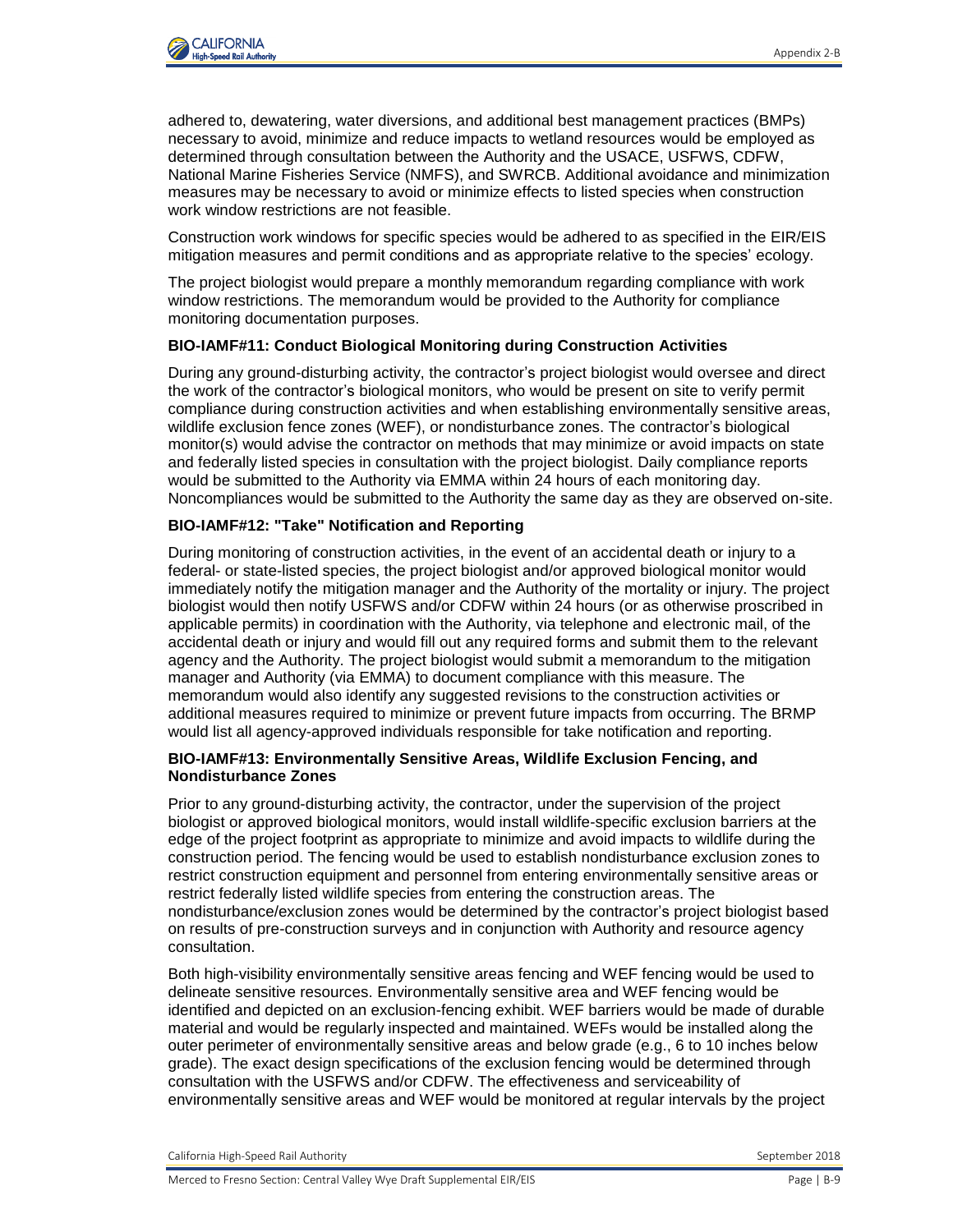biologist and biological monitors throughout project construction, and would be removed after the completion of major construction activities (as deemed appropriate by the project biologist). The project biologist would submit a memorandum to the mitigation manager and Authority (via EMMA) to document compliance with this measure documenting the field delineation and installation of all environmentally sensitive areas and WEFs to the mitigation manager and the Authority prior to construction. The memorandum would identify any adaptive management measures identified by the project biologist based on effectiveness and serviceability monitoring. The contractor would verify that all environmentally sensitive areas are off-limits to construction personnel and equipment. The purpose of the exclusion area fencing would be explained at the WEAP training and displayed during worker "tailgate" meetings. The fencing exhibit would be posted at the construction site field office in a highly visible location.

### **BIO-IAMF#14: Monofilament Restrictions**

A minimum of 30 days prior to any ground-disturbing activities, the contractor's project biologist would verify that that the contractor would not use plastic monofilament netting (erosion-control matting) or similar material in erosion control materials. A number of acceptable substitutes exists including: geomembranes, coconut coir matting, tackified hydroseeding compounds, rice straw wattles (e.g., Earthsaver wattles: biodegradable, photodegradable, burlap), and other reusable erosion, sediment, and wildlife control systems that can be approved by the regulatory agencies. The project biologist would submit memoranda to the mitigation manager and Authority to document compliance with this measure; the project biologist would submit an update to the memoranda monthly throughout project construction.

#### **BIO-IAMF#15: Avoidance of Entrapment**

During construction, at the end of each work day, the contractor, under the guidance of the contractor's project biologist, would cover all excavated, steep-sided holes or trenches more than 8 inches deep with plywood or similar materials or provide a minimum of one escape ramp per 100 feet of trenching (with slopes no greater than a 3:1) constructed of earth fill or wooden planks. The project biologist or biological monitors would thoroughly inspect holes and trenches for trapped animals at the start of each workday and at the end of each workday. The contractor would screen, cover, or store, more than 1 foot off the ground, all construction pipe, culverts, or similar structures with a diameter of 3 inches or more that are stored at the construction site for one or more overnight periods. These pipes, culverts, and similar structures would be inspected by the project biologist or approved biological monitor(s) for wildlife before the material is moved, buried, or capped. The project biologist would submit memoranda to the mitigation manager and the Authority to document compliance with this measure; updated memoranda would be submitted on a monthly basis throughout project construction.

#### **BIO-IAMF#16: Artificial Dens Associated with Wildlife Exclusion Fencing and Nondisturbance Zones**

Prior to any ground-disturbing activities as determined by contractor's project biologist, the contractor's project biologist and/or biological monitor would oversee implementation of artificial den installation by the contractor's field crew. The number and location of the artificial dens would be identified in the BRMP prepared by the contractor's project biologist. These artificial dens would be located on parcels owned by the Authority or where access has been granted by a willing landowner. To mitigate the temporary impacts of environmentally sensitive area and WEF fencing on state and federal special status species and their movement/migration corridors during construction, artificial dens would be installed along the outer perimeter of the environmentally sensitive area and WEF fencing. Fencing would be set back from the edge of the project footprint (limits of construction for the preferred alternative analyzed in environmental documents) to provide space for the artificial dens to be constructed. Artificial dens or other similar concealment or escape structures would also be installed at dedicated wildlife crossing structures to provide escape cover for wildlife and prevent predation by larger predators.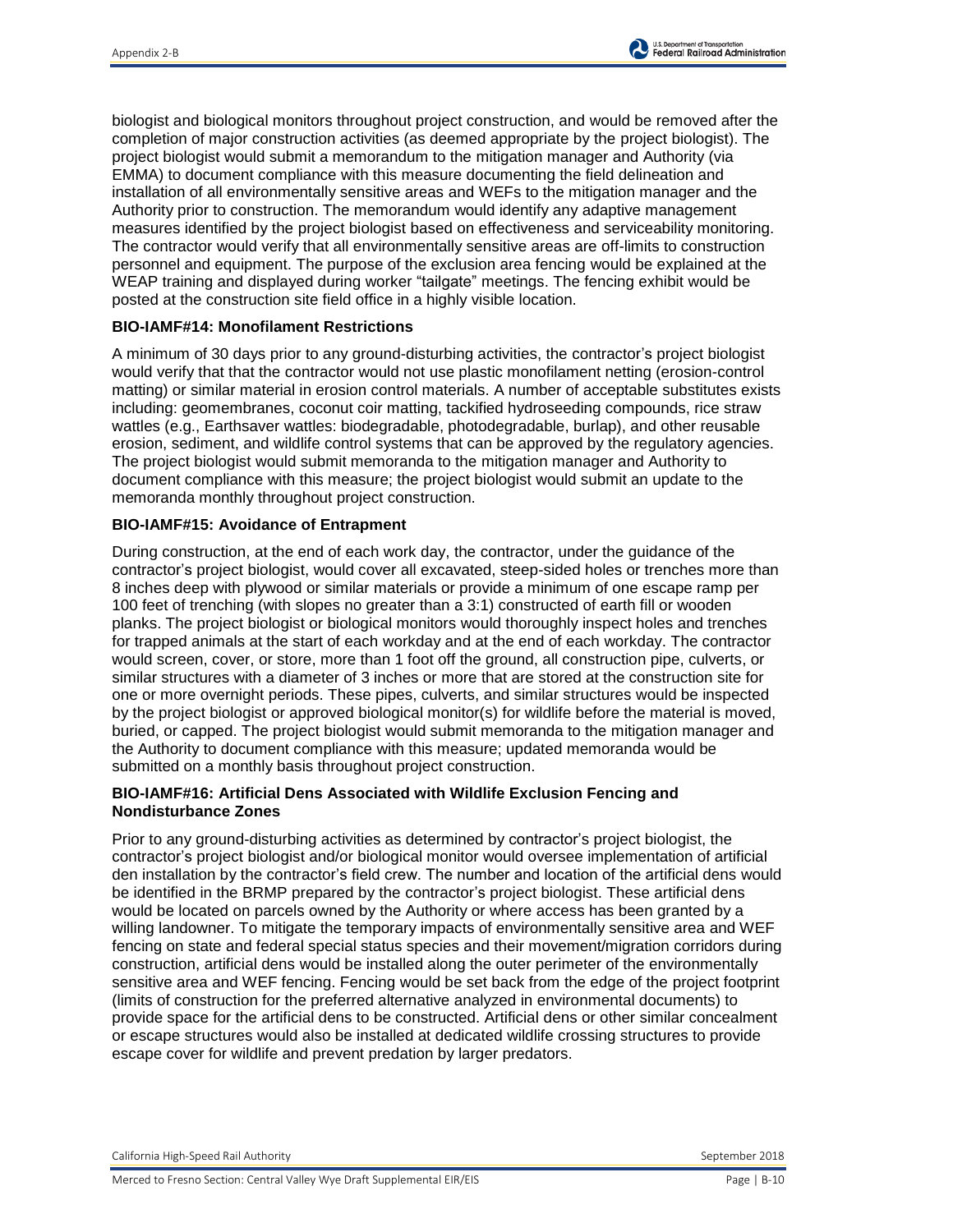

### **BIO-IAMF#17: Equipment Staging Areas**

Prior to any ground-disturbing activities, the contractor, under the supervision of the project biologist, would locate staging areas for construction equipment outside of areas of sensitive biological resources, including habitat for state and federal special-status species, seasonal wetlands, habitats of concern, and wildlife movement corridors. To the maximum extent possible as determined by the project biologist, staging areas (including any temporary material storage areas) would be located in areas that would be occupied by permanent facilities. Additional staging areas may be approved based on the contractor's needs, access to local road networks, and highway access with approval from the project biologist and the Authority, and other applicable approving (e.g., state/federal/county) agencies. Equipment staging areas would be identified on the mitigation manager's final project construction plans. The project biologist would submit a memorandum to the mitigation manager and Authority on a monthly basis documenting compliance with this measure.

#### **BIO-IAMF#18: Construction Utility Requirements and Waste Disposal**

During any ground-disturbing activities, the contractor(s) may temporarily store excavated materials produced by construction activities in areas at or near the construction site within the environmental footprint. Wherever possible, they would return excavated soil to its original location to be used as backfill. Any excavated waste materials unsuitable for treatment and reuse would be disposed of by hauling it off site to a permitted location in conformance with applicable state and federal laws. The contractor would provide the Authority with documentation that waste has been properly disposed.

#### **BIO-IAMF#19: Cleaning of Construction Equipment**

Prior to any ground-disturbing activities within or adjacent to sensitive habitat areas as defined by the project biologist, all equipment would be free of mud and plant materials to avoid introduction of invasive species. The contractor would establish vehicle-cleaning locations designed to contain potential organic materials and avoid the transportation of weeds and invasive species both on and off the construction work area. The cleaning areas would be located to avoid impacts to surface waters and incorporate appropriate stormwater pollution prevention plan (SWPPP) BMPs. Cleaning stations would be inspected regularly (at least monthly) and the mitigation manager would document compliance with this measure through the preparation of memoranda which would be submitted to the Authority on a monthly basis.

### **BIO-IAMF#20: Dewatering and Water Diversion**

Prior to any construction activities within open or flowing water, the contractor would prepare a dewatering plan which would be submitted by the contractor for review and approval by the resource agencies (USACE, SWRCB, NMFS, and CDFW) prior to any work in that area. The plan would incorporate appropriate construction measures that minimize turbidity and siltation as determined through review and approval by the designated resource agencies. The project biologist and/or biological monitor would provide regular monitoring of dewatering and diversion sites and would collect water quality data (if applicable). Prior to dewatering or water diversion, pre-activity surveys would establish the presence or absence of special status wildlife species within the affected waterbody. In the event that special-status species are detected during preactivity surveys, an agency approved project biologist would relocate the species (if allowable) to an approved location off-site.

#### **BIO-IAMF#21: Vehicle Traffic and Construction Site Speed Limits**

Prior to any ground-disturbing activities, the contractor would obtain confirmation from the project biologist that appropriate BMPs are in place to restrict project vehicle traffic within the construction area to established roads, construction areas, and other designated areas. The contractor would establish vehicle traffic in locations disturbed by previous activities to prevent further adverse ground-disturbing effects, require observance of a 15-mph speed limit for construction areas with potential special-status species habitat, clearly flag and mark access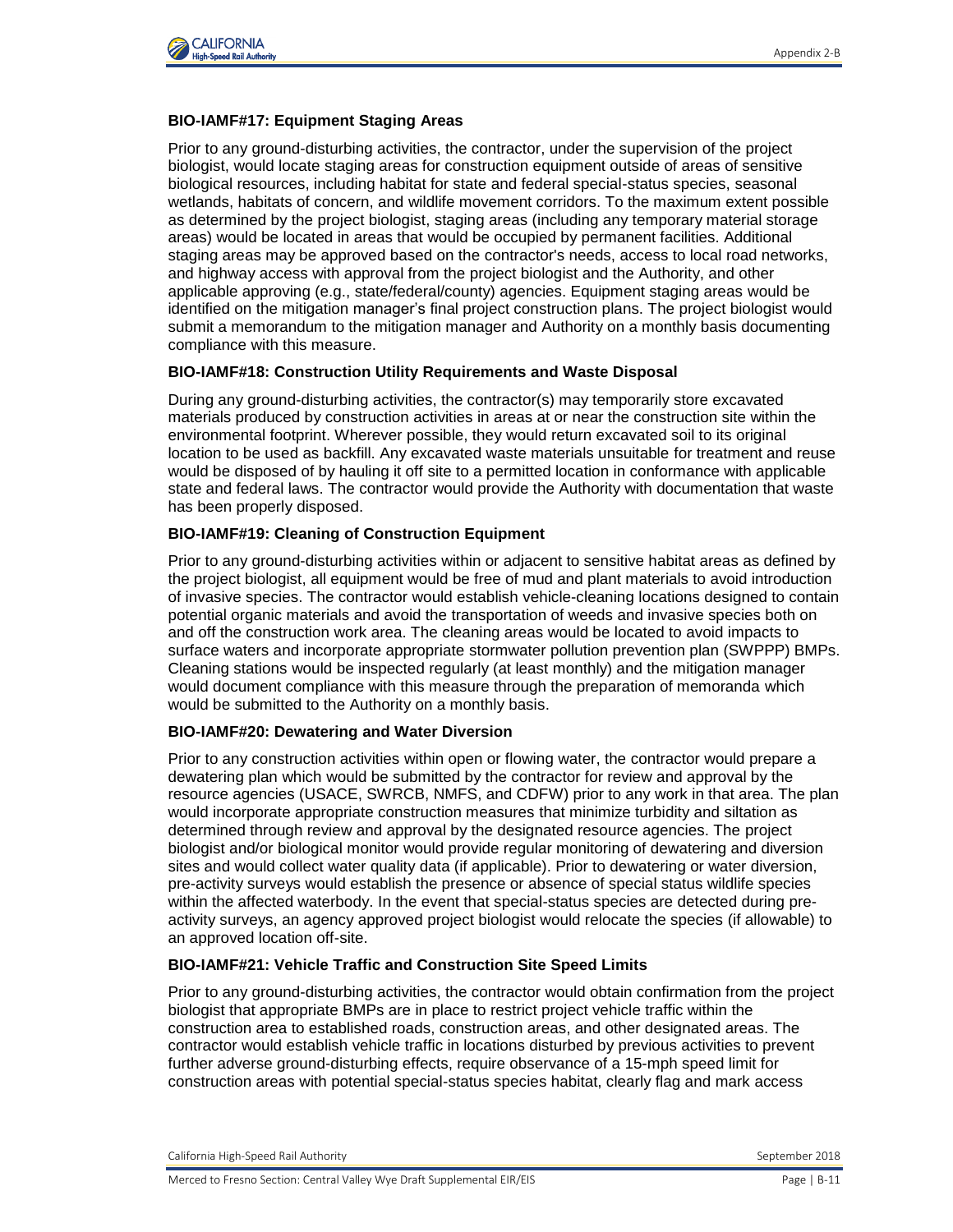routes, and prohibit off-road traffic. The project biologist would submit a memorandum to the mitigation manager and Authority to document compliance with this measure on a monthly basis.

## **BIO-IAMF#22: Work Stoppage**

During any ground-disturbing activities, in the event that any special-status wildlife species is found within the project footprint, the project biologist(s) or biological monitor(s) would have the authority to halt work in the area of the observation to prevent inadvertent take of the animal(s). This work stoppage would be coordinated with the resident engineer and the Authority and/or its designee. The contractor would suspend ground-disturbing activities which could injure or kill the animal in the immediate area (e.g., within 50 to 100 feet) as determined by the project biologist; work may continue in other areas. Any state or federally listed wildlife species detected within the footprint during ground-disturbing activities would be relocated by the project biologist in accordance with agency guidance, as approved by the USFWS and/or CDFW (or other jurisdictional agencies; e.g., U.S. Forest Service), or in certain circumstances, it may require that they be allowed to leave the work zone on their own (such as with CDFW Fully Protected species). Before ground-disturbing activities, the contractor's project biologist would obtain written permission from CDFW to capture and relocate nonlisted wildlife species from within the project footprint. Work stoppages and measures taken would be documented in a memorandum prepared by the project biologist and submitted to the mitigation manager and Authority within 48 hours of the work stoppage.

## **BIO-IAMF#23: Compliance Reporting**

The contractor's mitigation manager and/or project biologist would prepare monthly and annual reports documenting compliance with all IAMFs, mitigation measures, and governmental approval conditions. The Authority would review and approve all compliance reports prior to submittal to the regulatory agencies. Reports would comply with the content requirements outlined in the regulatory agency permits.

Pre-activity survey reports would be submitted within 15 days of completing the surveys and would include, at a minimum:

- Location(s) of where pre-activity surveys were completed, including latitude and longitude, assessor parcel number, and HSR parcel number.
- Written description of the surveyed area plus survey buffers. A figure of each surveyed location would be provided depicting the surveyed area and survey buffers over an aerial image.
- Date, time, and weather conditions observed at each location.
- Names of personnel who completed the pre-activity surveys.
- Verification of the Authority's habitat mapping at each location provided in writing and on a figure.
- Observations made during the survey, including the locations (written and geographic information system [GIS] data) of any sensitive resources detected.
- Identification of measures to be implemented as a result of the survey observations.

Daily compliance reports would be submitted to the Authority within 48 hours of the monitoring day and would include, at a minimum:

- Date, time, and weather conditions observed at each location where monitoring occurred.
- Personnel who conducted compliance monitoring.
- Project activities monitored, including construction equipment in use.
- Compliance conditions implemented successfully.
- Noncompliances observed.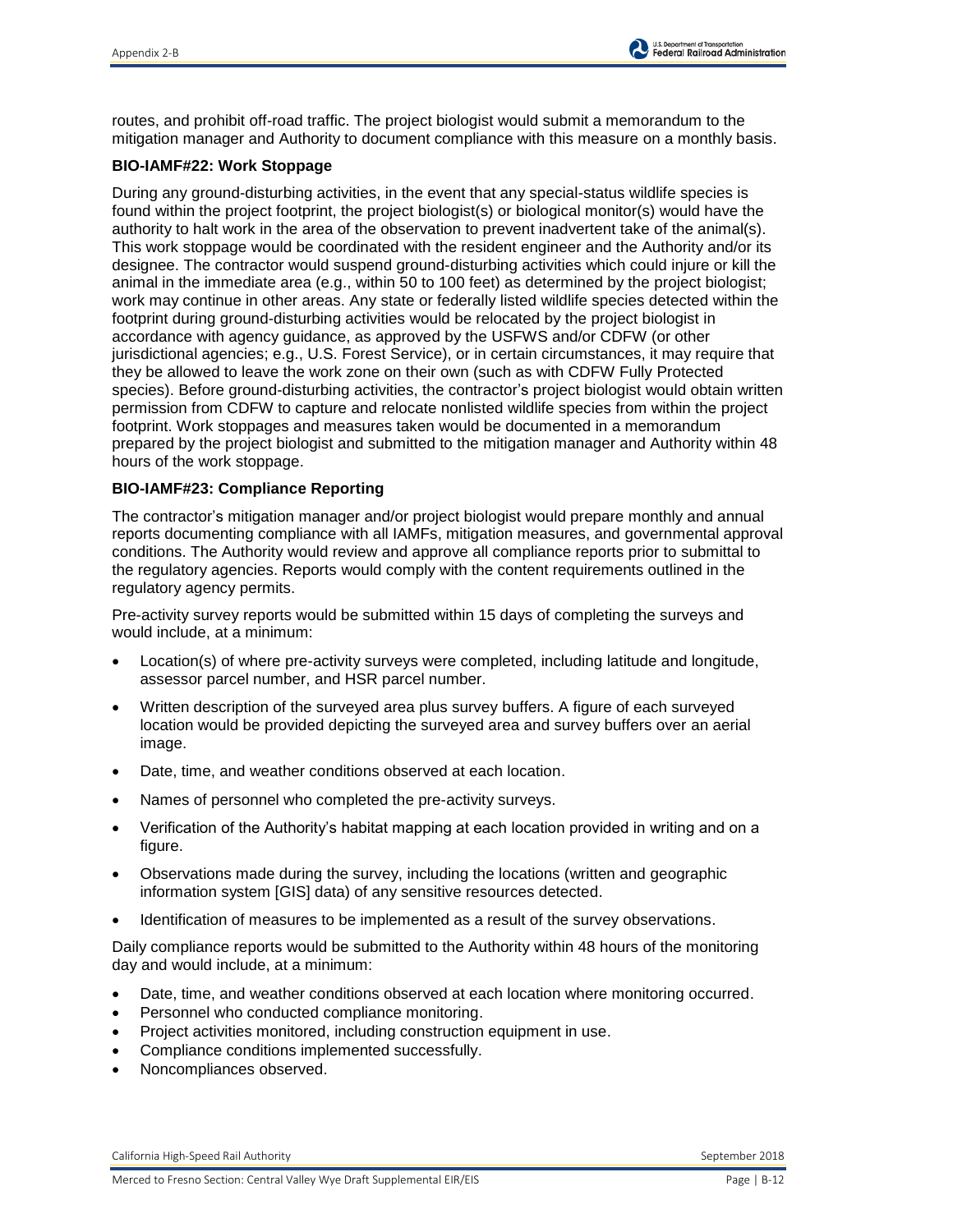

Monthly reports would be submitted to the Authority by the 10th of each month and would include, at a minimum:

- Summary of project activities and locations during the reporting month, including: any noncompliances and how they were resolved; any work stoppages; and any covered species take that occurred
- Summary of anticipated project activities and locations for the subsequent month.
- Tracking of impacts on suitable habitats for each threatened and endangered species (covered species) identified in USFWS and CDFW permits, including:
	- An accounting of the number of acres of covered species habitat that has been disturbed during the reporting month.
	- An accounting of the cumulative total number of acres of covered species habitat that has been disturbed during the project period.
- Up-to-date GIS layers, associated metadata, and photo documentation used to track acreages disturbed.
- Copies of all pre-activity survey reports, daily compliance reports, and noncompliance/ work stoppage reports for the reporting month.

Annual reports would be submitted to the Authority by the 20th of each month and would include, at a minimum:

- Summary of all monthly compliance reports for the reporting year.
- A general description of the status of the project, including projected completion dates.
- All available information about project-related incidental takes of the covered species.
- Information about other project impacts on the covered species.
- A summary of findings from pre-construction surveys (e.g., number of times a covered species or a den, burrow, or nest was encountered, location, if avoidance was achieved, if not, what other measures were implemented).
- Written description of disturbances to covered species habitat within the project area, both for the preceding 12 months and in total since incidental take permit issuance, and updated maps of all land disturbances and updated maps of identified habitat features suitable for covered species within the project area.
- Beginning and ending dates of operations and maintenance activities, emergency-related activities, and other covered activities undertaken during the reporting year.

#### **BIO-IAMF#24: Construction Site Housekeeping**

Prior to any ground-disturbing activities, the contractor would prepare a construction site BMP field manual. The manual would contain standard construction site housekeeping practices required to be implemented by the contractor. The manual would identify BMPs for the following topics: temporary soil stabilization, temporary sediment control, wind erosion control, tracking control, non-stormwater management, waste management and materials control, proper use of any rodenticides and other general construction site cleanliness measures. All construction site personnel would be provided training on BMP field manual implementation prior to working on the construction site. All personnel would sign a form documenting that they had received training and understand BMP field manual implementation requirements. The BMP field manual would be updated on by January 31st of each year. Annual training updates would be provided by the contractor to all construction personnel. The Authority would review and approve the initial BMP field manual prior to any ground-disturbing activities and all annual updates. The contractor would provide the Authority with a monthly memorandum documenting BMP field manual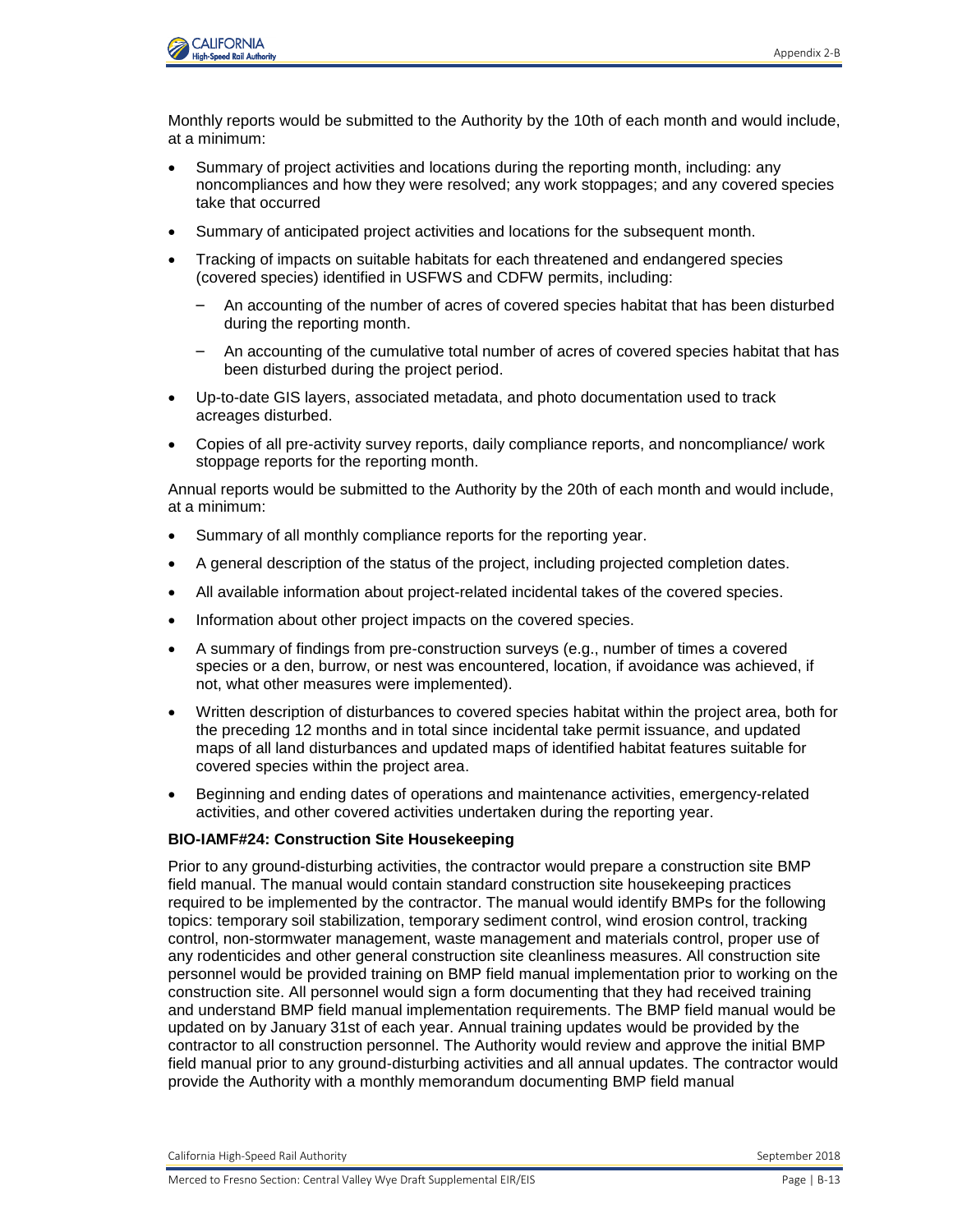implementation and identify any recommended changes to construction site housekeeping practices.

# **BIO-IAMF#25: Wildlife Crossings**

To evaluate wildlife movement and habitat connectivity within the greater project area, the Authority would coordinate with recognized wildlife corridor specialists, the regional consultants, and the engineering team to prepare a wildlife corridor assessment. The wildlife corridor assessment would analyze and identify applicable landscape and habitat variables to both accommodate animal movement and to create linkages to core habitat areas. Information developed in the wildlife corridor assessment would inform an effects analysis that would develop and propose measures to facilitate safe animal passage through the alignment and minimize habitat fragmentation by providing for landscape-level habitat connectivity. The configuration of wildlife crossing infrastructure would be determined through consideration of known corridors, habitat quality, species requirements, movement patterns, existing barriers to movement, topography and drainage patterns, as well habitat enhancement opportunities. Additionally, wildlife movement corridors would make use of the project's viaducts, tunnels and undercrossings and dual-purpose road and drainage culvert crossings to facilitate wildlife movement.

Local stakeholders and regulatory agencies would be consulted on the wildlife corridor assessment and an adaptive management strategy would be employed by the contractor before, during, and after construction to minimize construction impacts on animal movement and to refine the location of dedicated crossings prior to final wildlife crossing design.

## **BIO-IAMF#26: General Nesting Season Restrictions**

If ground-disturbing activities are scheduled to occur during the nesting bird season (generally defined as occurring between February 1 and September 1, as early as January 1 for some raptors), prior to commencing work (ground-disturbing activities), the contractor's project biologist and/or biological monitor would conduct visual pre-construction surveys for nesting birds protected by the Migratory Bird Treaty Act and California Fish and Game Code. In the event active bird nests are encountered during the pre-activity survey, the project biologist and/or biological monitors, in consultation with the Authority and appropriate resource agency, would establish a 500-foot nest avoidance buffer zone around raptor nests and other-sized nest avoidance buffer zones for nonraptor species as appropriate. The size of the buffer area could be reduced on a case-by-case with concurrence from the USFWS and CDFW. The project biologist or biological monitor would periodically monitor active bird nests. The project biologist would maintain the nest avoidance buffer zone until nestlings have fledged and are no longer reliant on the next or parental care for survival or the nest is abandoned (as determined by the project biologist). The project biologist would submit a memorandum, on a monthly basis during the birdbreeding season, to the mitigation manager and Authority to document compliance with this measure.

### **BIO-IAMF#27: Conservation Dogs**

The Authority may employ the use of conservation dogs (i.e., detection dogs) for focused species surveys. This unique method has been used on a variety of wildlife species, including black bear (*Ursus americanus*), grizzly bear (*Ursus arctos*), maned wolf (*Chrysocyon brachyurus*), jaguar (*Panthera onca*), puma (*Puma concolor*), foxes, San Joaquin kit fox (*Vulpes macrotis mutica*), gray fox (*Urocyon cinereoargenteus*), red fox (*V. vulpes*), pine marten (*Martes martes*), Pacific pocket mouse (*Paragnathus longimembris pacificus*), and koalas (*Phascolarctos cinereus*). The methods and application have been thoroughly described (Wasser et al. 2004; Cynne et al. 2014; Smith et al. 2006; Cristescu et al. 2015). The use of conservation dogs on the project would be formally requested of and must be approved by the CDFW and/or USFWS prior to deployment.

# **Cultural Resources**

### **CUL-IAMF#1: Geospatial Data Layer and Archaeological Sensitivity Map**

Prior to construction (any ground-disturbing activities) and staging of materials and equipment, the contractor's archaeologist or geoarchaeologist would prepare a geospatial data layer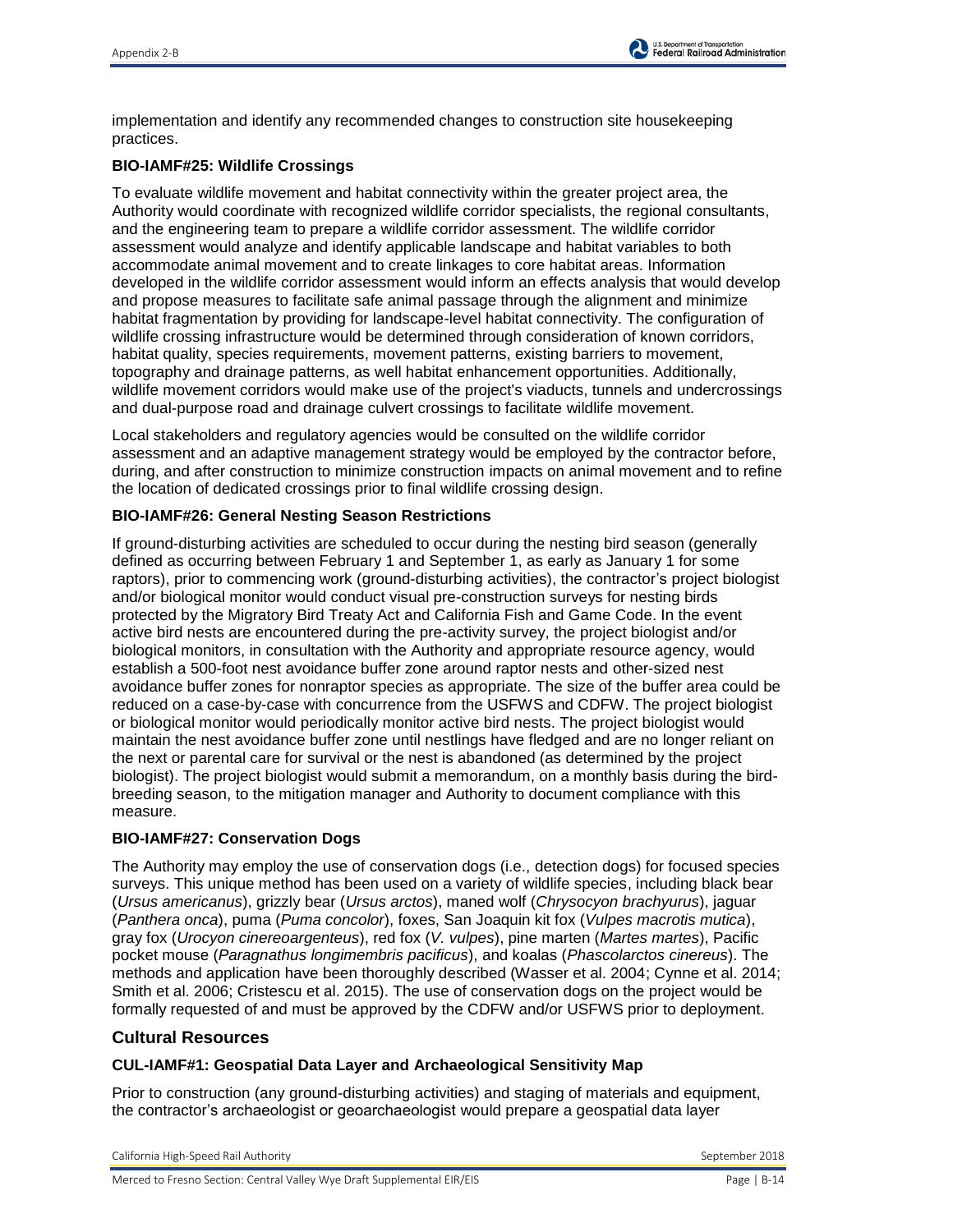identifying the locations of all known archaeological resources and built historic resources that require avoidance or protection, and areas of archaeological sensitivity that require monitoring within the area of potential effect (APE). The contractor's archaeologist, who meets the Secretary of the Interior's Professional Qualifications Standards provided in 36 Code of Federal Regulations (C.F.R.) Part 61, is to use, as appropriate, a combination of the following: known locations of archaeological sites and built historic properties, tribal consultation, landforms, depositional processes, distance to water, mapping provided in the archaeological treatment plan, or historic mapping. This mapping is to be updated as the design progresses if it results in an expansion of the area of ground disturbance/APE, including temporary construction easements and new laydown and access areas. This mapping would be used to develop an archaeological monitoring plan to be prepared by the contractor's archaeologist, and upon approval by the Authority, implemented by the contractor's archaeologist. When design is sufficiently advanced, a geospatial data layer would be produced by the contractor overlaying the locations of all known archaeological resources and built historic resources within the APE, for which avoidance measures are necessary, and all archaeologically sensitive areas, for which monitoring is required.

## **CUL-IAMF#2: Worker Environmental Awareness Program (WEAP) Training Session**

Prior to construction (any ground-disturbing activity), construction contractor personnel who work on-site would attend a WEAP training session provided by the contractor. The WEAP would include cultural resources awareness training performed by the contractor's archaeologist who meets the Secretary of the Interior's Professional Qualification Standards provided in 36 C.F.R. Part 61. The contractor would develop instructional materials and a fact sheet for distribution to the construction crews, and submit the materials, as well as qualifications of the personnel providing the training, to the Authority for approval at least 15 days prior to being permitted onsite access. The training would address measures required to avoid or protect built historical resources, educate crews on artifacts and archaeological features they may encounter and the mandatory procedures to follow should potential cultural resources be exposed during construction. Translation services would be provided by the contractor for non-English-speaking participants. The training sessions would be given prior to the initiation of any ground disturbance and repeated on an annual basis. Additionally, new construction crewmembers would attend an initial WEAP training session prior to working on-site.

On completion of the WEAP training, construction crews would sign a form stating that they attended the training, understood the information presented, and would comply with the WEAP requirements. The contractor's archaeologist would submit the signed WEAP training forms to the mitigation manager on a monthly basis. On an annual basis, the contractor would provide the Authority with a letter indicating that regular WEAP training had been implemented and would provide at least one PowerPoint annually of the WEAP training. On a monthly basis, the contractor's archaeologist would provide updates and synopsis of the training to workers during the daily safety ("tailgate") meeting. Construction crews would be informed during the WEAP training that, to the extent possible, travel within the marked project site would be restricted to established roadbeds.

### **CUL-IAMF#3: Preconstruction Cultural Resource Surveys**

Prior to construction (any ground-disturbing activities in areas not yet surveyed) and the staging of materials and equipment, the contractor would conduct pre-construction cultural resource surveys. Resulting from lack of legal access, much of the project footprint may not have been surveyed. Once parcels are accessible the contractor would have archaeologists or architectural historians, as appropriate, who meet the Secretary of the Interior professional qualification standards survey and complete reporting in appropriate document for archaeology and / or built resources, in accordance with documentation requirements stipulated in the Programmatic Agreement. Identified resources would be evaluated for the National Register of Historic Places and the California Register of Historical Resources. The qualified archaeologist or architectural historian, as appropriate, would assess the potential to affect to historic properties by applying the effects criteria in 36 C.F.R. Part 800.5(a)(1), and the potential of significant impacts to historical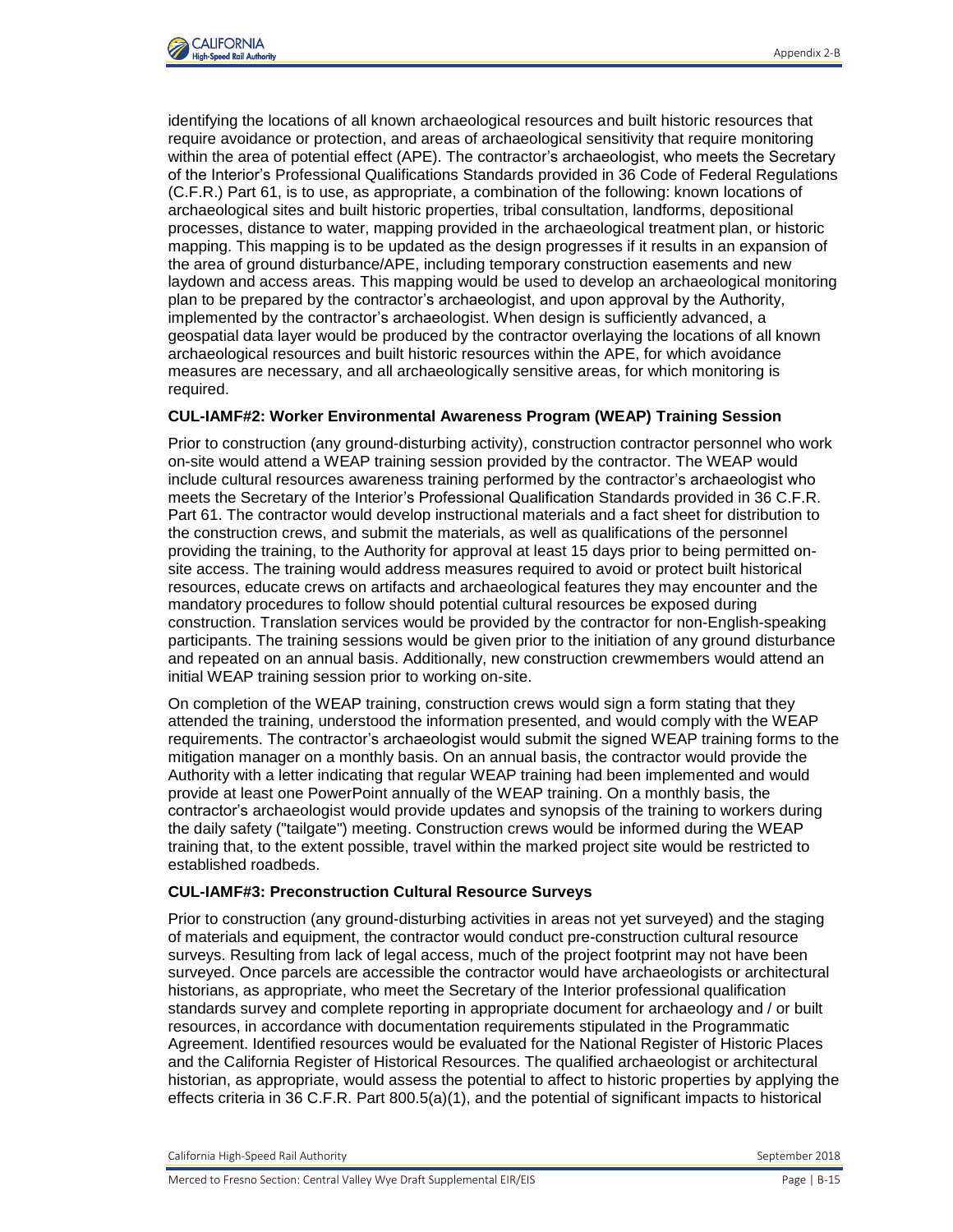resources by applying the criteria in California Environmental Quality Act Guidelines 15064.5(b). Should the Authority and FRA determine, in consultation with the State Historic Preservation Office (SHPO), that any newly identified historic properties or historical resources would be adversely affected, the built environment treatment plan or archaeological treatment plan, as appropriate, would be amended, to document mitigation measures agreed upon by the Memorandum of Understanding (MOA) signatories. The schedule of these surveys would be dependent on the timing of obtaining legal access to the properties and may be driven by the need to complete construction-related activities (e.g., geotechnical borings, laydown yards). Prior to beginning surveys, updated records searches may be required by the Authority and FRA, depending on the length of the passage of time, to validate that accurate information was obtained regarding previous inventory and evaluation efforts. The contractor's archaeologist, in consultation with the Authority, would determine if an updated records search is required. If an updated records search is necessary, the search would be performed by the contractor's archaeologist.

## **CUL-IAMF#4: Relocation of Project Features when Possible**

Changing the rail alignment to avoid newly discovered sites is likely infeasible; however, access areas and laydown sites may be relocated should their proposed location be found to be on archaeological sites or have the potential to affect historic built resources in the vicinity. The contractor would delineate all avoidance and protection measures for identified archaeological and built resources on construction drawings.

### **CUL-IAMF#5: Archaeological Monitoring Plan and Implementation**

Prior to construction, the contractor's professionally qualified archaeologist, as defined in the Programmatic Agreement, would prepare a monitoring plan based on the results of geospatial data layer and archaeological sensitivity map. The plan would be reviewed and approved by the Authority prior to any ground-disturbing activities. During construction (any ground-disturbing activities) or staging of materials or equipment, the contractor would be responsible for implementing the monitoring plan and providing archaeological and tribal monitoring of grounddisturbing construction activities with a potential to affect archaeological remains in areas identified as archaeologically sensitive in the archaeological treatment plan. The contractor would obtain Authority approval of all persons providing archaeological or tribal monitoring.

### **CUL-IAMF#6: Preconstruction Conditions Assessment, Plan for Protection of Historic Built Resources, and Repair of Inadvertent Damage**

Prior to construction (any ground-disturbing activities within 1,000 feet of a historic built property), the contractor may be required to assess the condition of construction-adjacent historic properties, and prepare a plan for the protection of historic built resources and repair of inadvertent damage. The MOA and built environment treatment plan (BETP) would stipulate for which properties the plan is to be prepared. MOA signatories and consulting parties may comment on the adequacy of the assessments. Protection measures would be developed in consultation with the landowner or land-owning agencies as well as the SHPO and the MOA signatories and consulting parties, as required by the Programmatic Agreement. As the design progresses, additional properties may be identified by the Authority as requiring this plan. The plan would record existing conditions in order to (1) establish a baseline against which to compare the property's post-project condition, (2) to identify structural deficiencies that make the property vulnerable to project construction related damage, such as vibration, and (3) to identify stabilization or other measures required to avoid or minimize inadvertent adverse effects. The plan would be further described in the BETP and be prepared by an interdisciplinary team, including (but not limited to) as appropriate, an architectural historian, architect, photographer, structural engineer, and acoustical engineer. Ambient conditions would be used to identify buildings that are sensitive receptors to construction-related vibration and require vibration monitoring during construction activities. Additional protective measures may be required if the property is vacant during construction.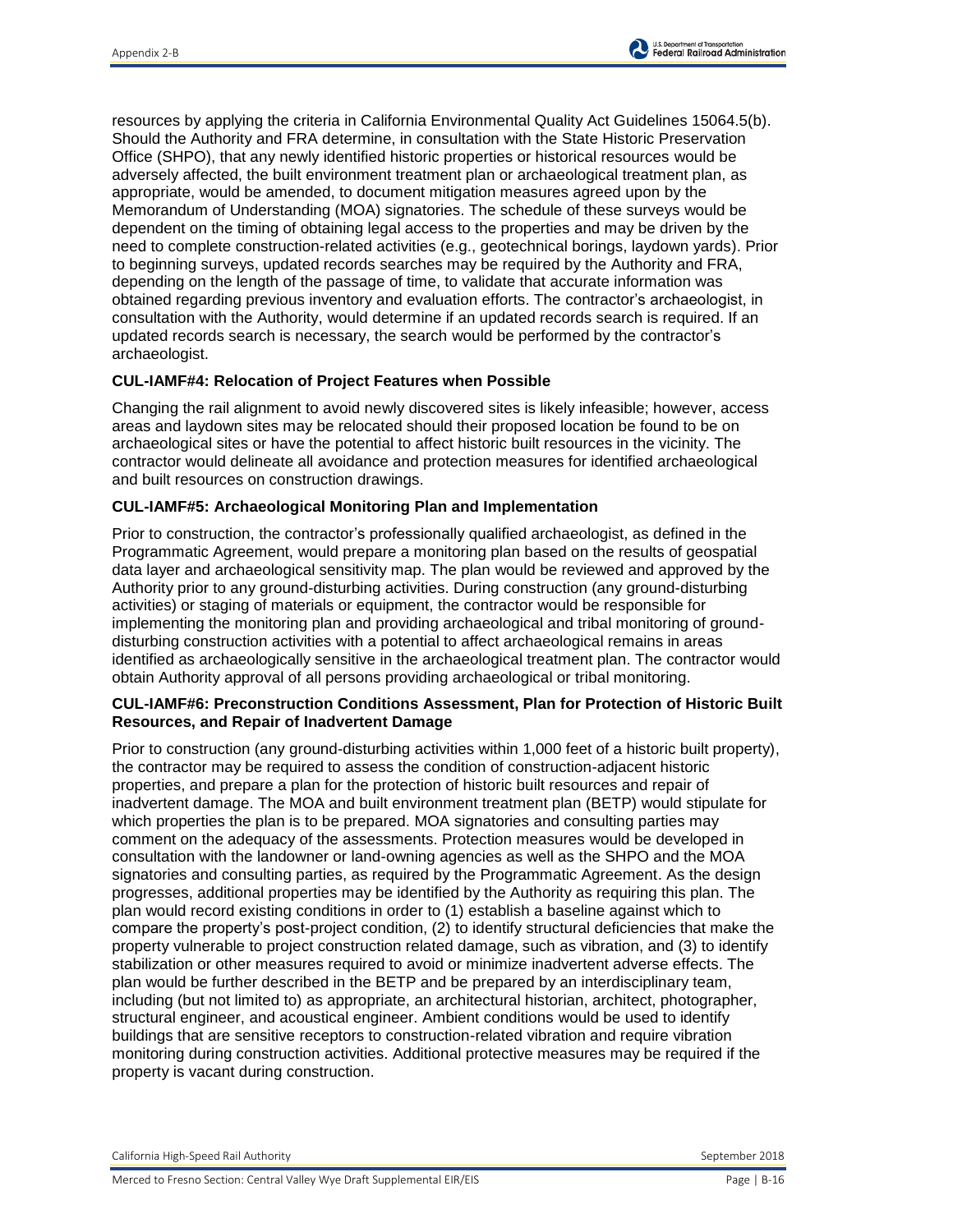

The plan content would be outlined in the BETP and would be completed and approved by the Authority, with protective measures implemented before construction begins within 1,000 feet of the subject building. The plan would describe the protocols for documenting inadvertent damage (should it occur), as well as notification, coordination, and reporting to the SHPO, MOA signatories, and the owner of the historic property. The plan would direct that inadvertent damage to historic properties would be repaired in accordance with the Secretary of the Interior's Standards for the Treatment of Historic Properties (U.S. Department of the Interior 1995). The plan would be developed in coordination with the Authority and FRA, and would be submitted to the SHPO for review and approval. Protective plans would be required for buildings that would be moved as part of the project mitigation, including stabilization before, during, and after relocation; protection during temporary storage; and relocation to a new site, followed by rehabilitation.

#### **CUL-IAMF#7: Built Environment Monitoring Plan**

Prior to construction (any ground-disturbing activities within 1,000 feet of a historic property or resource), the contractor would prepare a built environment monitoring plan. Draft and final plans would describe the properties that would require monitoring, the type of activities or resources that would require full-time monitoring or spot checks, the required number of monitors for each construction activity, and the parameters that would influence the level of effort for monitoring. Maximum vibration level thresholds may be established in the plan for protection of historic resources and repair of inadvertent damage the monitoring of which would be included in this monitoring plan. The BETP would outline the process for corrective action should the protection measures prove ineffective. Consultation procedures would also be defined in the BETP. The contractor would develop both the draft and final plans in coordination with the Authority and FRA, and would submit the plan the SHPO for review and approval. The plan would be implemented prior to any ground-disturbing activities within 1,000 feet of properties identified as requiring monitoring, as specified in the BETP.

#### **CUL-IAMF#8: Implement Protection and/or Stabilization Measures**

Prior to construction, the contractor would implement protection and/or stabilization measures as for protection of historic resources and repair of inadvertent damage and as described in the BETP. Such protection measures would include but would not be limited to vibration monitoring of construction near historic properties; cordoning off resources from construction activities (e.g., traffic, equipment storage, personnel); shielding of resources from dust or debris; and stabilization of buildings adjacent to construction. Temporary stabilization and protection measures would be removed after construction is complete, and the historic properties would be restored to their preconstruction condition. For buildings that would be moved, treatment would include stabilization before, during, and after relocation; protection during temporary storage; and relocation to a new site, followed by rehabilitation.

# **Electromagnetic Fields and Electromagnetic Interference**

### **EMF/EMI-IAMF#1: Preventing Interference with Adjacent Railroads**

TM 3.00.10. Implementation Stage Electromagnetic Compatibility Program Plan (ISEP) requires coordination with adjacent railroads. During project design, the contractor would work with the engineering departments of railroads that operate parallel the HSR to apply standard design practices to prevent interference with the electronic equipment operated by these railroads. Prior to operations and maintenance of each operating segment, the contractor would certify through issuance of a technical memorandum to the Authority that design provisions to prevent interference have been established and have been determined to be effective prior to the activation of potentially interfering systems of the HSR.

The contractor would work with the railroad engineering departments where these railways parallel the HSR to apply the standard design practices to prevent interference with the electronic equipment operated by these railroads. Design provisions to prevent interference would be put in place and determined to be adequately effective by a qualified electrical engineering professional prior to the HSR activation of potentially interfering systems. The HSR Design Criteria Manual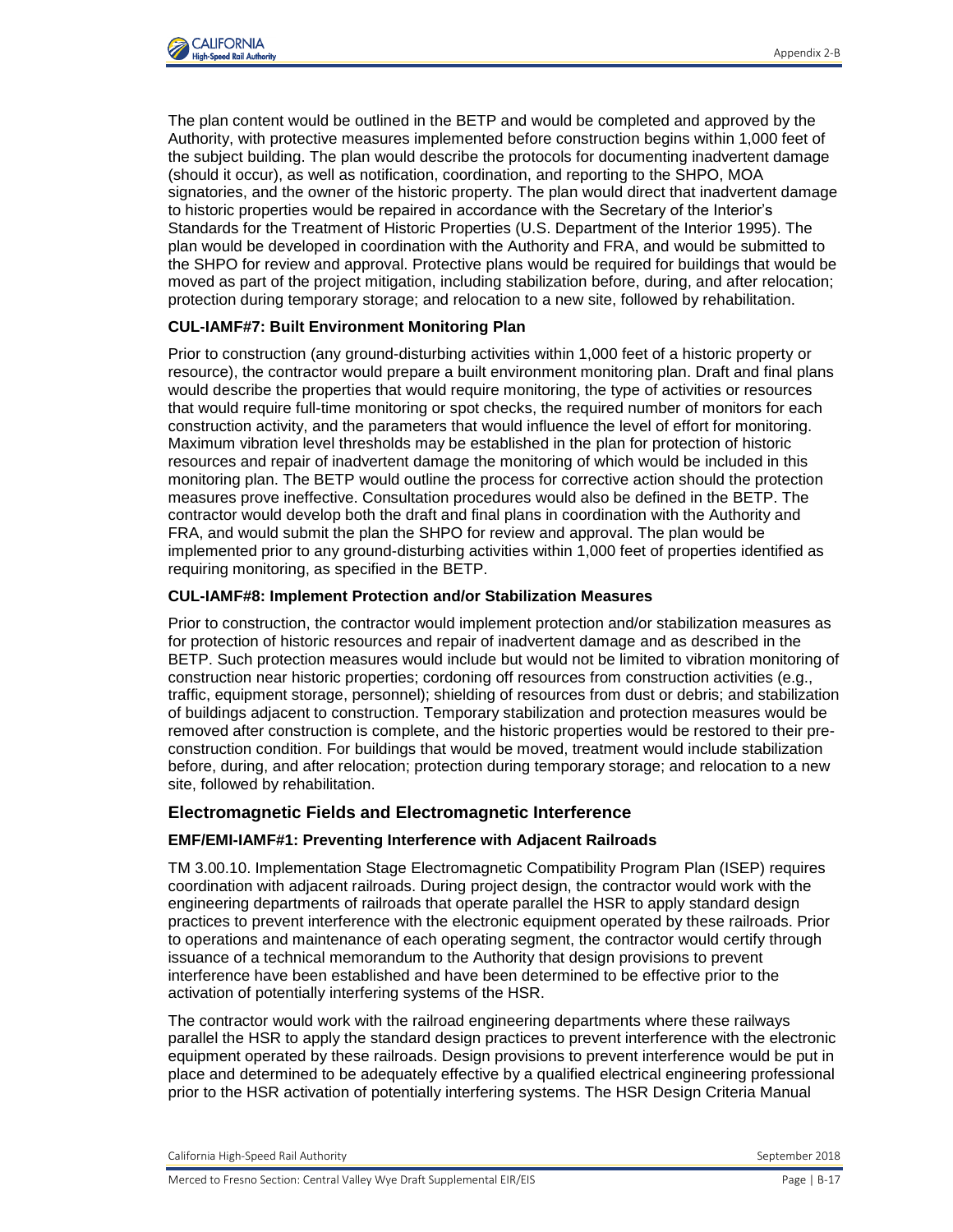Chapter 26 summarizes the applicable electromagnetic fields (EMF)/electromagnetic interference (EMI) design standards that the Authority would use for the project.

### **EMF/EMI-IAMF#2: Controlling Electromagnetic Fields/Electromagnetic Interference**

Prior to construction, the contractor would prepare an electromagnetic field/electromagnetic interference technical memorandum for review and approval by the Authority. The HSR project would adhere to international guidelines and comply with applicable federal and state laws and regulations. The HSR project design would follow TM 300.10, ISEP, the HSR Design Criteria Manual Chapter 26, which provides detailed electromagnetic compatibility design criteria for the HSR systems and equipment, and the HSR Design Criteria Manual Chapter 22 which addresses grounding requirements for third-party metallic structures, including fences and pipelines, which are parallel and adjacent to the HSR right-of-way. These documents describe the design practices to avoid EMI and to provide for HSR operational safety. Some measures of the ISEP include:

- During the planning stage through system design, the Authority would perform electromagnetic compatibility /electromagnetic interference safety analyses, which would include identification of existing nearby radio systems, design of systems to prevent EMI with identified neighboring uses, and incorporation of these design requirements into bid specifications used to procure radio systems.
- Post signs at the traction power supply systems, switching stations, and on tie-line structures warning persons with an implanted medical device of the potential for high levels of EMF.
- Pipelines and other linear metallic objects that are not sufficiently grounded through the direct contact with earth would be separately grounded in coordination with the affected owner or utility to avoid possible shock hazards. For cases where metallic fences are purposely electrified to inhibit livestock or wildlife from traversing the barrier, specific insulation design measures would be implemented.
- HSR standard corrosion protection measures would be implemented to eliminate risk of substantial corrosion of nearby metal objects.

# **Geologic Resources**

### **GEO-IAMF#1: Geologic Resources**

Prior to construction, the contractor would prepare a construction management plan (CMP) addressing how the contractor would address geologic constraints and minimize or avoid impacts to geologic resources during construction. The plan would be submitted to the Authority for review and approval. At a minimum, the plan would address the following geotechnical constraints/resources:

- Groundwater Withdrawal. Control the amount of groundwater withdrawal from the project by re-injecting groundwater at specific locations, if necessary, or use alternate foundation designs to offset the potential for settlement. This control is important for locations with retained cuts in areas where high groundwater exists, and where existing buildings are located near the depressed track section.
- Unstable Soils. Employ various methods to mitigate for the risk of ground failure from unstable soils. If soft or loose soils are encountered at shallow depths, they can be excavated and replaced with competent soils. To limit the excavation depth, replacement materials can also be strengthened using geosynthetics. Where unsuitable soils are deeper, ground improvement methods, such as stone columns, cement deep-soil-mixing, or jet grouting, can be used. Alternatively, if sufficient construction time is available, preloading—in combination with prefabricated vertical drains (wicks) and staged construction—can be used to gradually improve the strength of the soil without causing bearing-capacity failures.
- Subsidence. The Authority addresses subsidence in its design and construction processes. For the initial design, survey monuments were installed to establish a datum and set an initial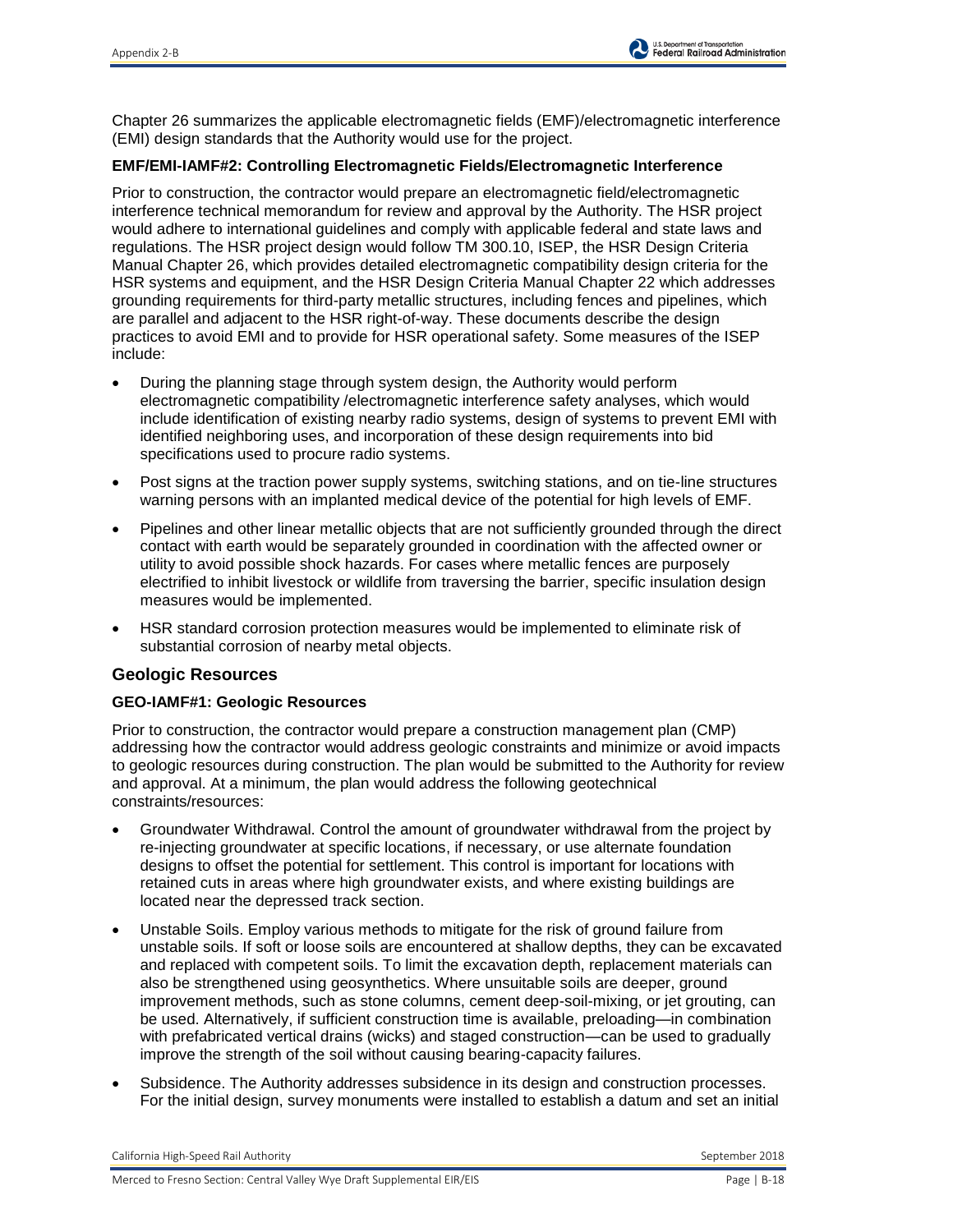

track profile. In the construction phase, the contractors for track bed preparation conduct topographic surveys for preparation of final design. Because subsidence could have occurred since the original benchmarks (survey monuments) were established, the contractor's topographic surveys would be used to help determine whether subsidence has occurred. The updated topographic surveys would also be used to establish the top of rail elevations for final design where the HSR system is outside established floodplain areas and above water surface elevations. Where the HSR system is in floodplain areas susceptible to flooding, consideration is being given to overbuild the height of the rail bed in anticipation of future subsidence.

- Water and Wind Erosion. The contractor would implement erosion control methods as appropriate from the various erosion control methods documented in the construction SWPPP (HYD-IAMF#3), the Caltrans construction manuals (Caltrans 2003a, 2003b, 2014a), and the construction technical memorandum (GEO-IAMF#6), and in coordination with other erosion, sediment, stormwater management and fugitive dust control efforts. Water and wind erosion control methods may include, but are not limited to, use of revegetation, stabilizers, mulches, and biodegradable geotextiles.
- Soils with Shrink-Swell Potential. In locations where shrink-swell potential is marginally unacceptable, soil additives would be mixed with existing soil to reduce the shrink-swell potential. Construction specifications would be based upon the decision whether to remove or treat the soil. This decision is based on the soils, specific shrink-swell characteristics, the additional costs for treatment versus excavation and replacement, as well as the long-term performance characteristics of the treated soil.

## **GEO-IAMF#2: Slope Monitoring**

During operation and maintenance, the Authority would incorporate slope monitoring by a registered engineering geologist into the operation and maintenance procedures. The procedures would be implemented at sites identified in the CMP where a potential for long-term instability exists from gravity or seismic loading including but not limited to at-grade sections where slope failure could result in loss of track support, or where slope failure could result in additional earth loading to foundations supporting elevated structures.

### **GEO-IAMF#3: Evaluate and Design for Large Seismic Ground Shaking**

Prior to construction, the contractor would document through preparation of a technical memorandum how all HSR components were evaluated and designed for large seismic ground shaking. Prior to final design, the contractor would conduct additional seismic studies to establish an up-to-date estimation of levels of ground motion. The most current Caltrans seismic design criteria at the time of design would be used in the design of any structures supported in or on the ground. These design procedures and features reduce to the greatest practical extent for potential movements, shear forces, and displacements that result from inertial response of the structure. In critical locations, pendulum base isolators may be used to reduce the levels of inertial forces. New composite materials may also be used to enhance seismic performance.

### **GEO-IAMF#4: Suspension of Operations during an Earthquake**

Prior to operations and maintenance activities, the contractor would document in a technical memorandum how suspension of operations during or after an earthquake was addressed in project design. Motion-sensing instruments to provide ground motion data and a control system to shut down HSR operations temporarily during or after a potentially damaging earthquake would be incorporated into final design. Monitoring equipment would be installed at select locations where high ground motions could occur.

### **GEO-IAMF#5: Subsidence Monitoring**

Prior to operations and maintenance activities, the Authority would develop a stringent track monitoring program. Once tracks are operational, a remote monitoring program would be implemented to monitor the effects of ongoing subsidence. Track inspection systems would provide early warning of reduced track integrity. HSR train sets would be equipped with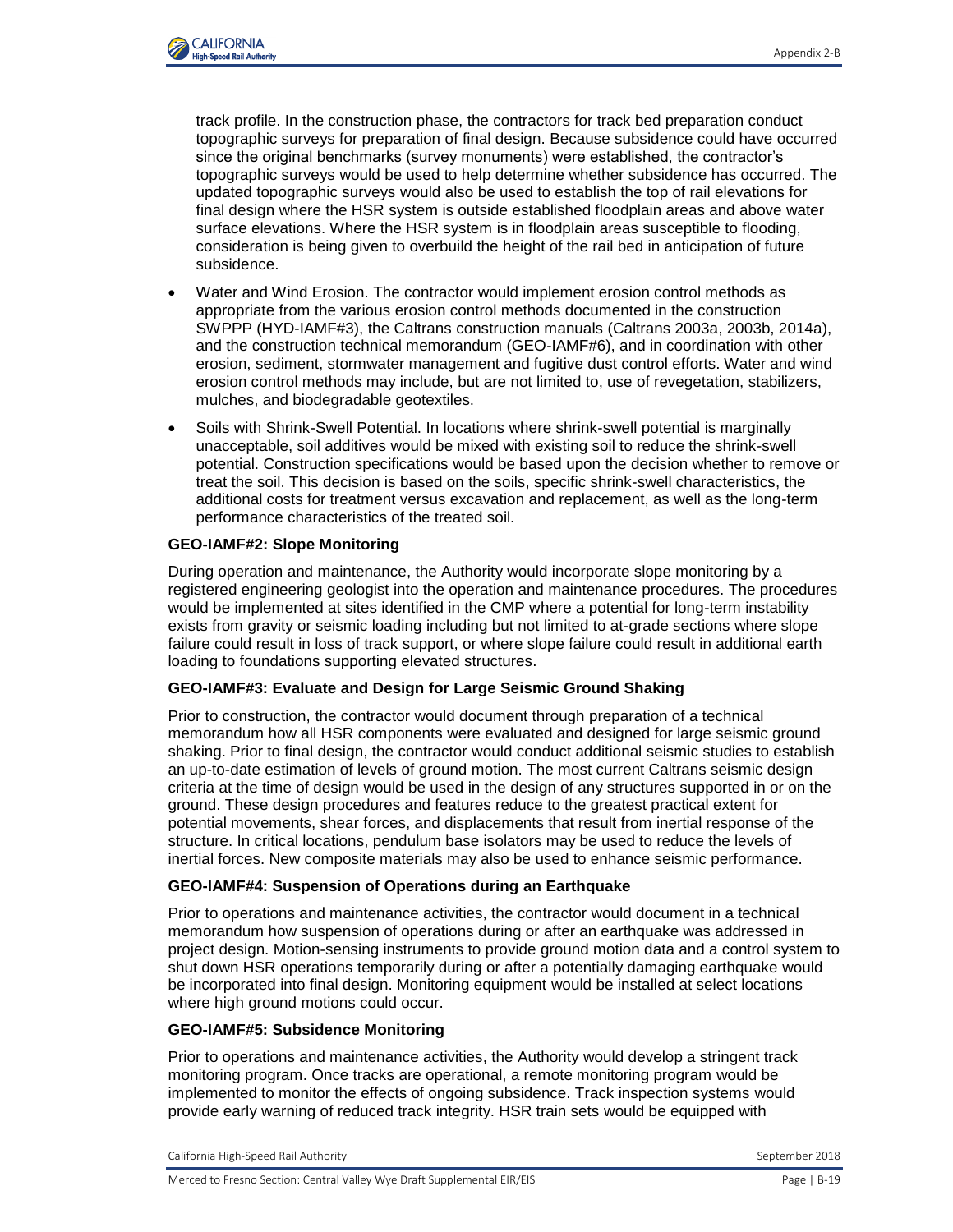autonomous equipment for daily track surveys. This specification would be added to HSR train bid packages. If monitoring indicates that track tolerances are not met, trains would operate at reduced speed until track tolerances are restored. In addition, the contractor responsible for wayside maintenance would be required to implement a stringent program for track maintenance.

### **GEO-IAMF#6: Geology and Soils**

Prior to construction, the contractor would document through issuance of a technical memorandum how the following guidelines and standards have been incorporated into facility design and construction:

- 2010 American Association of State Highway and Transportation Officials (AASHTO) Load and Resistance Factor Bridge Design Specifications and the 2009 AASHTO Guide Specifications for Load and Resistance Factor Seismic Bridge Design, or their most recent versions. These documents provide guidance for characterization of soils, as well as methods to be used in the design of bridge foundations and structures, retaining walls, and buried structures. These design specifications would provide minimum specifications for evaluating the seismic response of the soil and structures.
- Federal Highway Administration Circulars and Reference Manuals. These documents provide detailed guidance on the characterization of geotechnical conditions at sites, methods for performing foundation design, and recommendations on foundation construction. These guidance documents include methods for designing retaining walls used for retained cuts and retained fills, foundations for elevated structures, and at-grade segments. Some of the documents include guidance on methods of mitigating geologic hazards that are encountered during design.
- American Railway Engineering and Maintenance-of-Way Association Manual. These guidelines deal with rail systems. Although they cover many of the same general topics as AASHTO, they are more focused on best practices for rail systems. The manual includes principles, data, specifications, plans, and economics pertaining to the engineering, design, and construction of railways.
- California Building Code. The code is based on 2009 International Building Code. This code contains general building design and construction requirements relating to fire and life safety, structural safety, and access compliance.
- International Building Code and American Society of Civil Engineers-7. These codes and standards provide minimum design loads for buildings and other structures. They would be used for the design of the maintenance facilities and stations. Sections in these codes provide minimum requirements for geotechnical investigations, levels of earthquake ground shaking, minimum standards for structural design, and inspection and testing requirements.
- Caltrans Design Standards. Caltrans has specific minimum design and construction standards for all aspects of transportation system design, ranging from geotechnical explorations to construction practices. These amendments provide specific guidance for the design of deep foundations that are used to support elevated structures, for design of mechanically stabilized earth walls used for retained fills, and for design of various types of cantilever (e.g., soldier pile, secant pile, and tangent pile) and tie-back walls used for retained cuts.
- Caltrans Construction Manuals. Caltrans has a number of manuals including *Field Guide to Construction Dewatering* (Caltrans 2014a), *Construction Site Best Management Practices (BMP) Field Manual and Troubleshooting Guide* (Caltrans 2003a) and *Construction Site Best Management Practices* (Caltrans 2003b). These provide guidance and BMPs for dewatering options and management, erosion control and soil stabilization, non-stormwater management, and waste management at construction sites.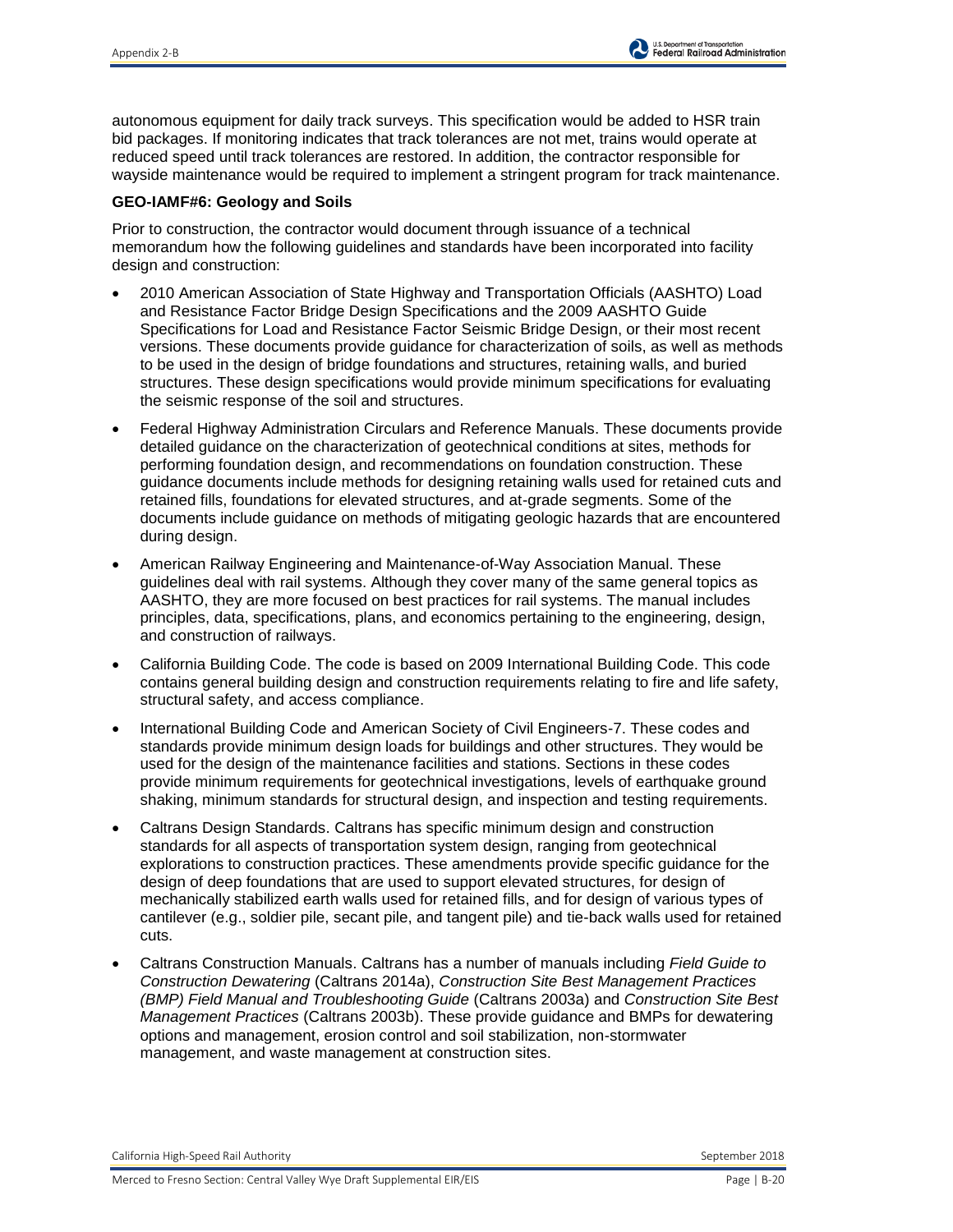

 American Society for Testing and Materials (ASTM). ASTM has developed standards and guidelines for all types of material testing- from soil compaction testing to concrete-strength testing. The ASTM standards also include minimum performance requirements for materials.

#### **GEO-IAMF#7: Engage a Qualified Paleontological Resources Specialist**

Prior to the 90% design milestone for each construction package<sup>1</sup> (CP) within the project section, the contractor would retain a paleontological resources specialist (PRS) responsible for the following actions:

- Reviewing the final design for the CP
- Developing a detailed paleontological resources monitoring and mitigation plan (PRMMP) for the CP. The paleontological resources specialist would be responsible for implementing the PRMMP, including delivery of WEAP training, and evaluation and treatment of finds, if any, per the PRMMP and for each CP. A supervising paleontologist, who is also a paleontological resources specialist, would be retained and act as lead paleontologist for the CP if multiple paleontological resources specialists are retained for a single CP.

Retention of paleontological resources specialists would occur in a timely manner, in advance of the 90 percent design milestone for each CP, such that the specialist is on board and can review the 90 percent design submittal without delay when it becomes available. If feasible, the same specialist would be responsible for all CPs within the project section. However, if efficiency dictates, separate qualified specialists may be retained for the various project section CPs. Should a CP retain more than one paleontological resources specialist, a supervising paleontologist would be identified.

All paleontological resources specialists would meet or exceed the qualifications for a principal paleontologist as defined in Caltrans' current *Standard Environmental Reference*, Chapter 8 (Caltrans 2014b). Appointment of paleontological resources specialists would be subject to review and approval by the Authority.

### **GEO-IAMF#8: Perform Final Design Review and Triggers Evaluation**

For each CP within the project section, the responsible paleontological resources specialist would evaluate the 90 percent design submittal to identify the portions of the CP that would involve work in paleontologically sensitive geologic units (either on the surface or in the subsurface), in consideration of the final paleontological resources technical report prepared for the project section. Evaluation would consider the location, areal extent, anticipated depth of disturbance, the construction techniques that are planned/proposed, and the geology of the CP and vicinity. The evaluation and resulting recommendations would be consistent with guidance in the Society of Vertebrate Paleontology (SVP) *Standard Procedures for the Assessment and Mitigation of Adverse Impacts to Paleontological Resources* (SVP Impact Mitigation Guidelines Revision Committee 2010), the *SVP Conditions of Receivership for Paleontologic Salvage Collections* (SVP Conformable Impact Mitigation Guidelines Committee 1996), and relevant guidance from Chapter 8 of the current Caltrans *Standard Environmental Reference* (Caltrans 2014b).

The purpose of the final design review and triggers evaluation would be to develop specific language detailing the paleontological monitoring and other requirements applicable to each CP within the project section. Paleontological protection requirements identified through the final design review and triggers evaluation would be recorded in a concise technical memorandum (Final Design Review Requirements for Paleontological Resources Protection") and would then be incorporated in full detail into the PRMMP for each CP. Portions of the CP requiring

l

 $1$  Because of their length and complexity, most HSR project sections are expected to be designed and constructed in segments, with separate construction documents (plans and specifications) developed for each segment. *Construction package* refers to a portion (segment) of a project section for which a discrete, stand-alone construction document set will be developed.

California High-Speed Rail Authority **September 2018** September 2018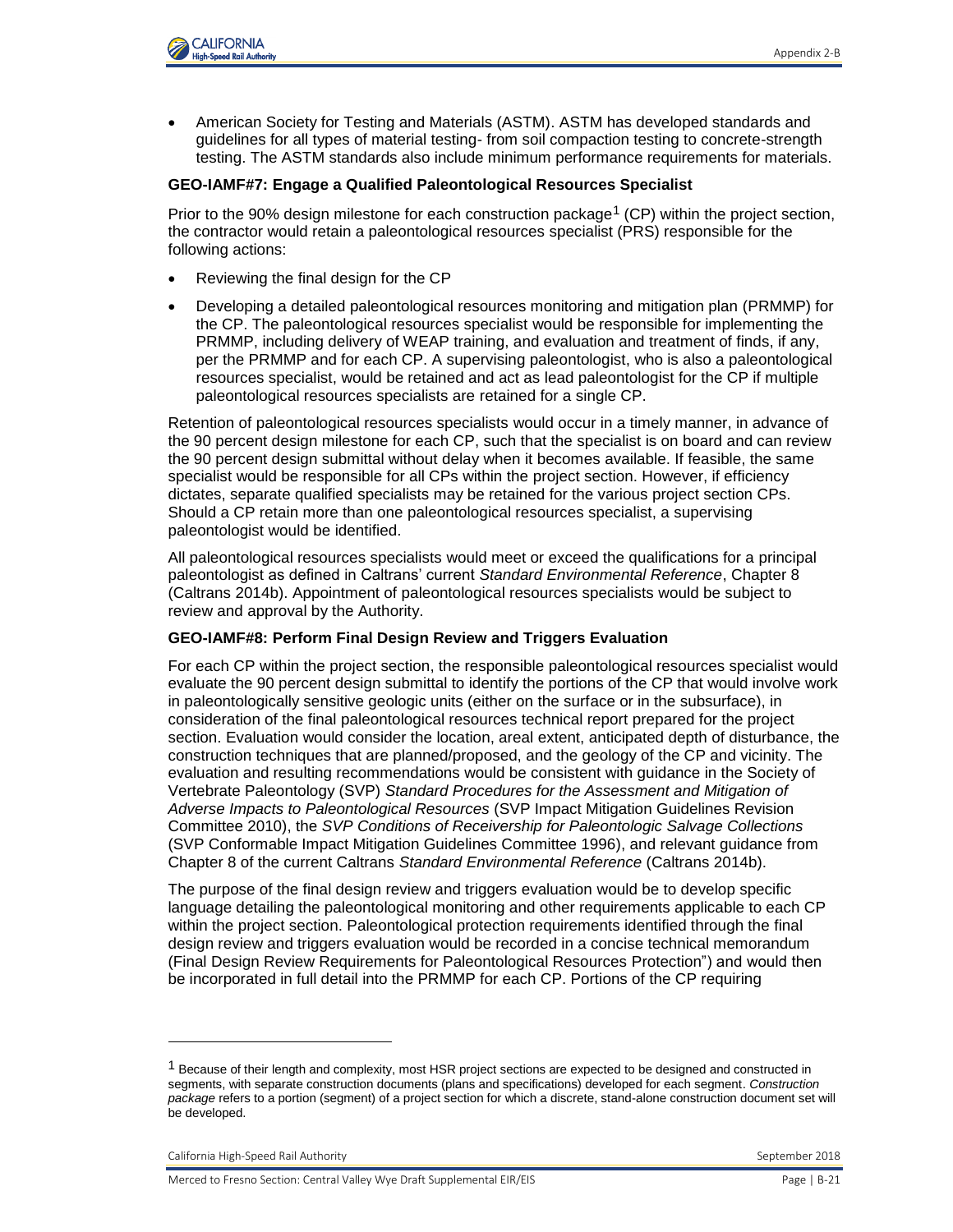paleontological monitoring would also be clearly delineated in the project construction documents for each CP.

## **GEO-IAMF#9: Prepare and Implement Paleontological Resources Monitoring and Mitigation Plan (PRMMP)**

Following the final design review and triggers evaluation for each CP, the paleontological resources specialist would develop a CP-specific PRMMP. For greater efficiency, PRMMPs may be combined such that they cover more than one CP, as long as the specific requirements of this IAMF are satisfied explicitly and in detail for each CP included.

The PRMMP for each CP would incorporate the findings of the design review and triggers evaluation for that CP and would be consistent with the SVP *Standard Procedures for the Assessment and Mitigation of Adverse Impacts to Paleontological Resources* (SVP Impact Mitigation Guidelines Revision Committee 2010), the SVP *Conditions of Receivership for Paleontologic Salvage Collections* (SVP Conformable Impact Mitigation Guidelines Committee 1996), and relevant guidance from Chapter 8 of the current Caltrans *Standard Environmental Reference* (Caltrans 2014b). As such, the PRMMP would provide for at least the following:

- Implementation by qualified personnel, as follows:
	- The paleontological resources specialist would be required to meet or exceed principal paleontologist qualifications per Chapter 8 of the current *Caltrans Standard Environmental Reference* (Caltrans 2014b). The supervising paleontologist may, but not necessarily, be the paleontological resources specialist who prepares the PRMMP.
	- Paleontological monitors would be required to meet or exceed paleontological monitor qualifications per Chapter 8 of the current Caltrans *Standard Environmental Reference* (Caltrans 2014b).
- Pre-construction survey by qualified personnel, with salvage or protection in place, as appropriate, in areas where the CP would result in surface disturbance of geologic units identified as highly sensitive for paleontological resources (*highly sensitive units*).
- Pre-construction and construction-period coordination procedures and communications protocols.
- Paleontological monitoring by qualified staff for all ground-disturbing activities known to involve, or potentially involve, highly sensitive units and for activities involving other geologic units in any areas where the paleontological resources specialist considers it warranted based on the results of the technical report or field surveys. In all areas subject to monitoring, monitoring would initially be conducted full-time during all grading and excavation activities, but the PRMMP may provide for monitoring frequency in any given location to be reduced once 50 percent of the ground-disturbing activity in that location has been completed, if the reduction is appropriate based on the implementing paleontological resources specialist's professional judgment in consideration of actual site conditions.
- If the paleontological resources specialist considers it warranted, monitoring would also be stipulated for construction drilling operations. In general, small-diameter (i.e., less than 18 inches) drilling activities or drilling activities using bucket augers tend to pulverize impacted sediments and contained fossils and not typically monitored. The portion of the PRMMP monitoring program for drilling operations would be developed in conjunction with the CP design and geotechnical teams, in consideration of the nature, depth, and location of drilling needed, and the anticipated equipment and staging configurations.
- Provisions for the content and delivery of paleontological resources WEAP training.
- In-progress documentation of monitoring (and, if applicable, salvage/recovery operations) via daily "tailgate" meetings or a similar means.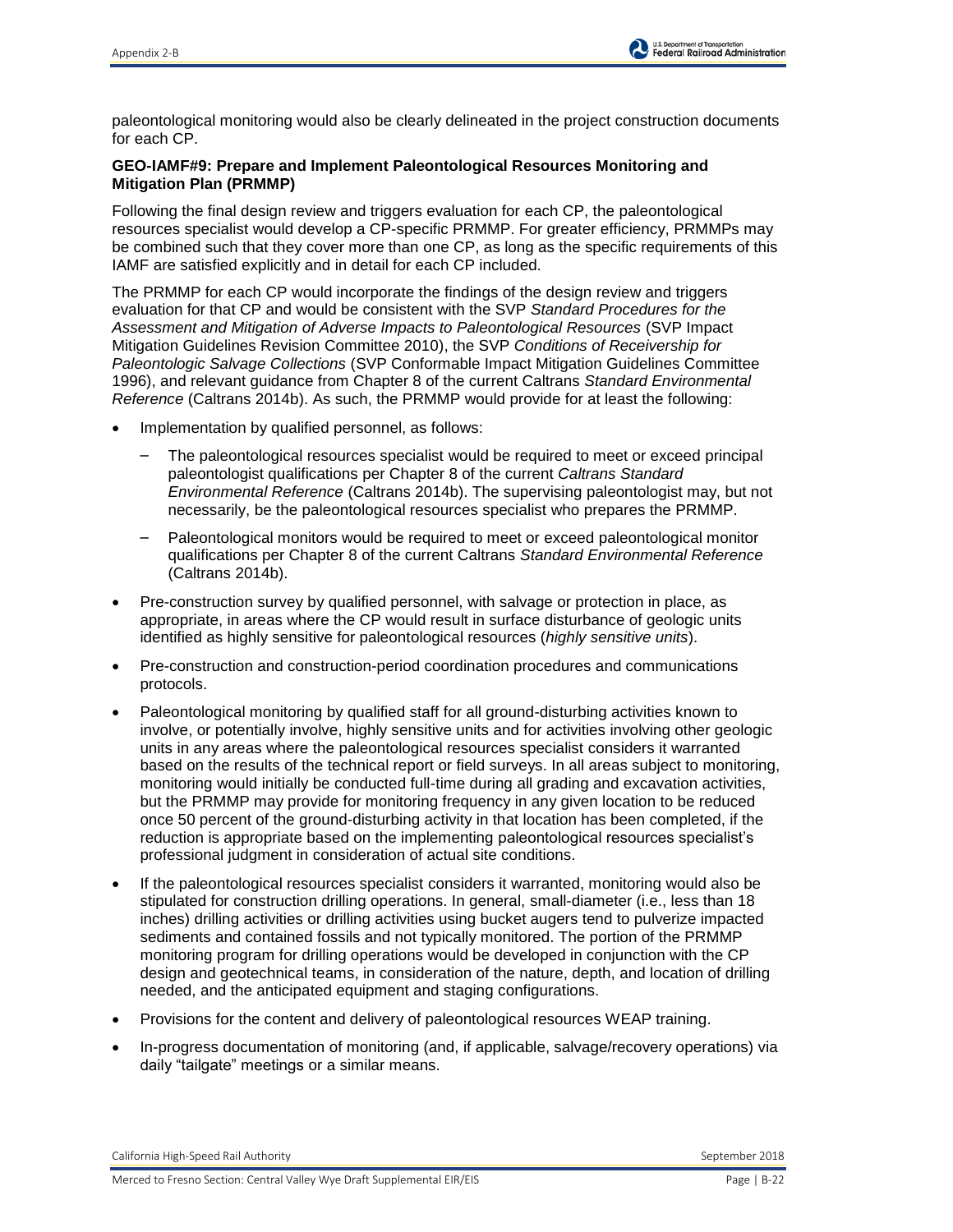

- Provisions for a "stop work, evaluate, and treat appropriately" response in the event of a known or potential paleontological discovery, including finds in highly sensitive units as well as finds, if any, in units identified as less sensitive, or nonsensitive, for paleontological resources.
- Sampling and recovery procedures consistent with SVP *Standard Procedures* (SVP Impact Mitigation Guidelines Revision Committee 2010) and the SVP *Conditions of Receivership* (SVP Conformable Impact Mitigation Guidelines Committee 1996). Recovery procedures would provide for recovery of both macrofossils and microfossils.
- A repository agreement providing for appropriate curation of recovered materials, consistent with the SVP *Conditions of Receivership* (SVP Conformable Impact Mitigation Guidelines Committee 1996). If more than one repository institution is designated, separate repository agreements must be provided.
- Final report preparation procedures consistent with Caltrans *Standard Environmental Reference* Chapter 8 provisions for the Paleontological Monitoring Report and Paleontological Stewardship Summary (Caltrans 2014b).

Procedures for the preparation, identification, and analysis of fossil specimens and data recovered, consistent with the SVP *Conditions of Receivership* (SVP Conformable Impact Mitigation Guidelines Committee 1996) and any specific requirements of the designated repository institution(s).

#### **GEO-IAMF#10: Provide Worker Environmental Awareness (WEAP) Training for Paleontological Resources**

Prior to groundbreaking for each CP within the project section, the contractor would provide paleontological resources worker environmental awareness program (WEAP) training delivered by the Supervising Paleontologist. All management and supervisory personnel and construction workers involved with ground-disturbing activities would be required to take this training before beginning work on the project. Refresher training would also be made available to management and supervisory personnel and workers as needed, based on the judgment of the paleontological resources specialist.

At a minimum, paleontological WEAP training would include information on:

- Coordination between construction staff and paleontological staff
- Construction and paleontological staff roles and responsibilities in implementing the PRMMP
- The possibility of encountering fossils during construction
- The types of fossils that may be seen and how to recognize them
- Proper procedures in the event fossils are encountered, including the requirement to halt work near the find and procedures for notifying responsible parties in the event of a find.

Training materials and formats may include, but are not necessarily limited to, in-person training, prerecorded videos, posters, and informational brochures that provide contacts and summarize procedures in the event paleontological resources are encountered. WEAP training contents would be subject to review and approval by the Authority. Paleontological resources WEAP training may be provided concurrently with cultural resources WEAP training.

Upon completion of any WEAP training, the contractor would require workers to sign a form stating that they attended the training and understand and would comply with the information presented. Verification of paleontological resources WEAP training would be provided to the Authority by the contractor.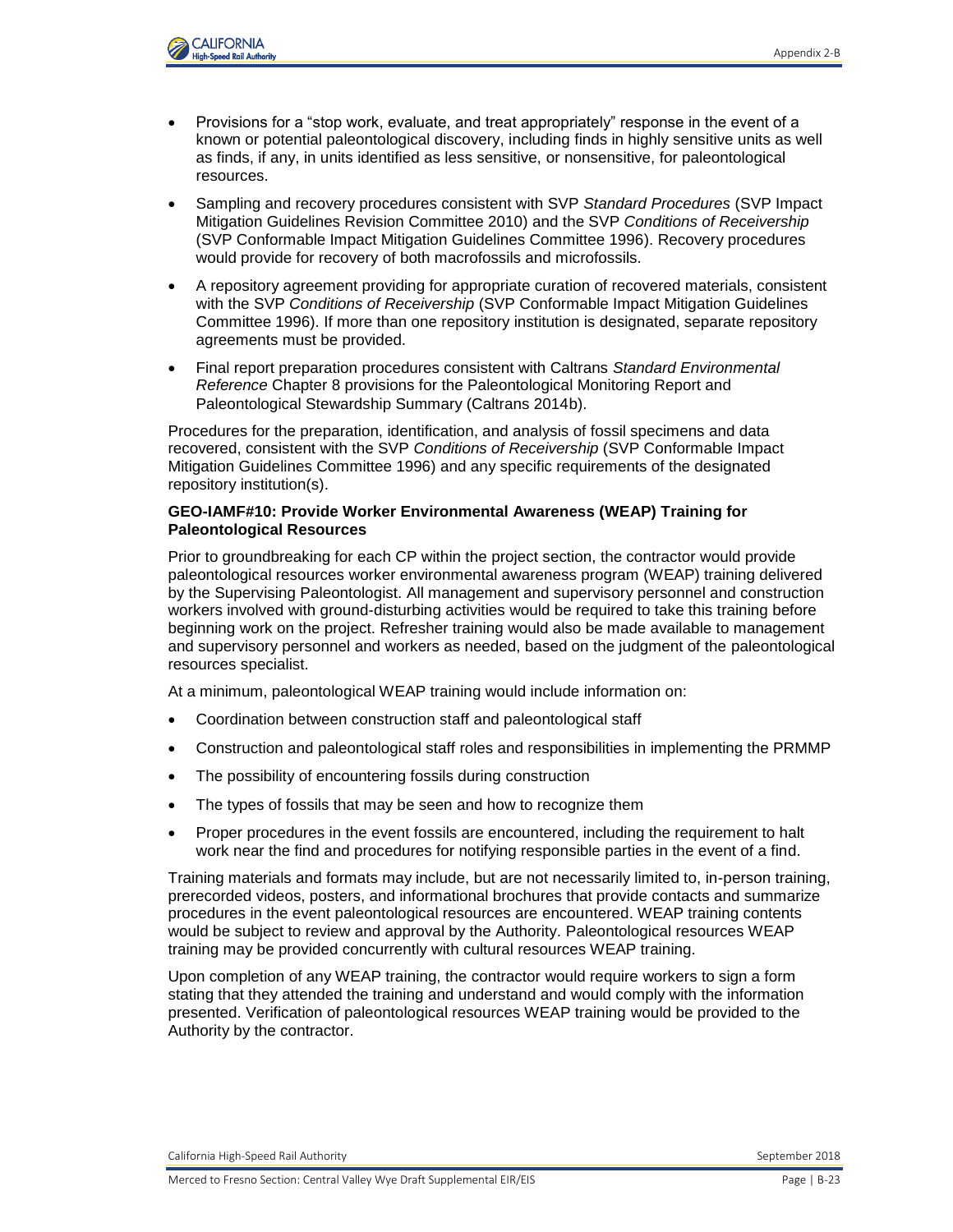# **GEO-IAMF#11: Halt Construction, Evaluate, and Treat if Paleontological Resources Are Found**

If known or potential fossil materials are discovered during construction, regardless of the individual making a paleontological discovery, all activity in the immediate vicinity of the discovery would halt and the find would be protected from further disturbance. If the discovery is made by someone other than the paleontological resources specialist or qualified paleontological monitor, the person who made the discovery would immediately notify construction supervisory personnel, who would notify the specialist. Notification to the paleontological resources specialist would take place promptly (prior to the close of work the same day as the find), and the specialist would evaluate the find and prescribe appropriate treatment as soon as feasible. Work may continue on other parts of the site while evaluation (and, if needed, treatment) takes place, as long as the find can be adequately protected in the judgment of the specialist.

If the paleontological resources specialist determines that treatment is warranted, such treatment, and any required reporting, would proceed consistent with the PRMMP. The contractor would be responsible for ensuring prompt and accurate implementation, subject to verification by the Authority.

The stop work requirement does not apply to drilling since drilling typically cannot be suspended in mid-course. However, if finds are made during drilling, the same notification and other follow-up requirements would apply. The paleontological resources specialist would coordinate with construction supervisory and drilling staff regarding the handling of recovered materials.

The requirements of this IAMF would be detailed in the PRMMP and presented as part of the paleontological resources WEAP training.

## **Hazardous Materials and Waste**

## **HMW-IAMF#1: Transport of Materials**

During construction, the contractor would comply with applicable state and federal regulations, such as the Resource Conservation and Recovery Act, Comprehensive Environmental Response, Compensation, and Liability Act, the Hazardous Materials Release Response Plans and Inventory Law, and the Hazardous Waste Control Act. Prior to construction, the contractor would provide the Authority with a hazardous materials and waste plan describing responsible parties and procedures for hazardous waste and hazardous materials transport.

### **HMW-IAMF#2: Permit Conditions**

During construction, the contractor would comply with the SWRCB Construction Clean Water Act Section 402 General Permit conditions and requirements for transport, labeling, containment, cover, and other BMPs for storage of hazardous materials during construction. Prior to construction the contractor would provide the Authority with a hazardous materials and waste plan describing responsible parties and procedures for hazardous waste and hazardous materials transport, containment, and storage BMPs.

## **HMW-IAMF#3: Environmental Management System**

To the extent feasible, the Authority would identifying, avoiding, and minimizing hazardous substances in the material selection process for construction, operation, and maintenance of the HSR system. The Authority would use an environmental management system to describe the process that would be used to evaluate the full inventory of hazardous materials as defined by federal and state law employed on an annual basis and would replace hazardous substances with nonhazardous materials. The contractor would implement the material substitution recommendation contained in the annual inventory.

### **HMW-IAMF#4: Spill Prevention**

Prior to construction (any ground-disturbing activities), the contractor would prepare a CMP addressing spill prevention. A spill prevention, control, and countermeasure plan or, for smaller quantities (if total aboveground oil storage capacity is fewer than 1,320 gallons in storage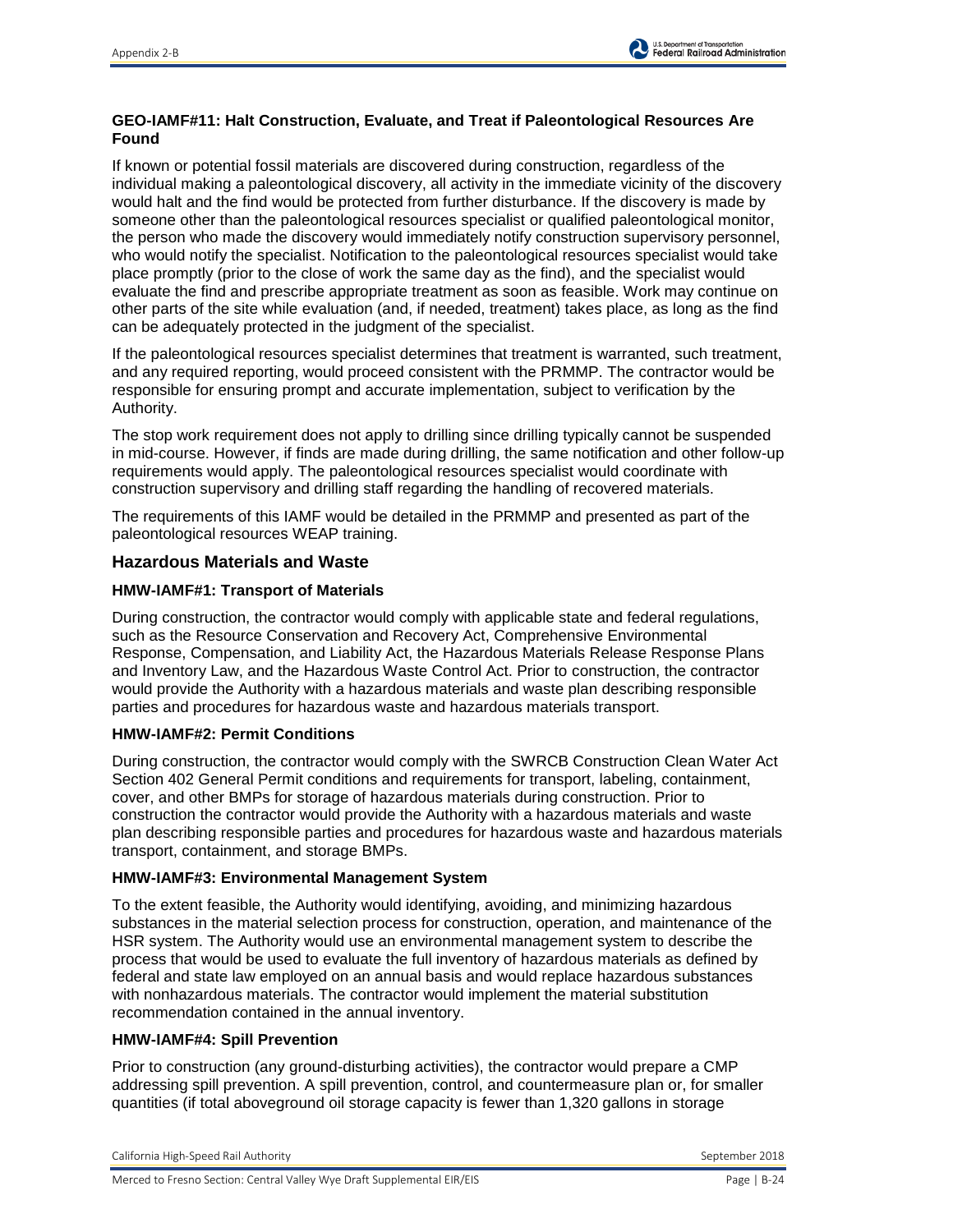

containers more than or equal to 55-gallons), a spill prevention and response plan that prescribes BMPs to follow to prevent hazardous material releases and clean-up of any hazardous material releases that may occur. The plans would be prepared and submitted to the project construction manager on behalf of the Authority.

#### **HMW-IAMF#5: Undocumented Contamination**

Prior to construction, the contractor would prepare a CMP addressing provisions for the disturbance of undocumented contamination. The plan would be submitted to the Authority for review and approval. Undocumented contamination could be encountered during construction activities and the contractor would work closely with local agencies to resolve any such encounters and address necessary cleanup or disposal. Copies of all required hazardous material documentation would be provided within 30 days to the Authority.

#### **HMW-IAMF#6: Demolition Plans**

Prior to construction that involves demolition, the contractor would prepare demolition plans for the safe dismantling and removal of building components and debris. The demolition plans would include a plan for lead and asbestos abatement. The plans would be submitted to the project construction manager on behalf of the Authority for verification that appropriate demolition practices consistent with federal and state regulations regarding asbestos and lead paint abatement have been followed.

#### **HMW-IAMF#7: Property Acquisition Phase I Assessments and Associated Testing and Remediation**

During the right-of-way acquisition phase, Phase 1 environmental site assessments would be conducted in accordance with standard ASTM methods to characterize each construction site. The determination of parcels that require soil testing and the locations for testing would be informed by a Phase 1 environmental site assessment and made in coordination with state and local agency officials. Testing (Phase II Environmental Site Assessment) and appropriate remediation (Phase III Environmental Site Assessment) would be conducted prior to acquisition. Prior to construction, the contractor would conduct remediation activities that may include removal of contamination, in-situ treatment, or soil capping in full compliance with applicable state and federal laws and regulations.

### **HMW-IAMF#8: Work Barriers**

Prior to construction (any ground-disturbing activities), the contractor would verify to the Authority through preparation of a technical memorandum the use of work barriers. Nominal design variances, such as the addition of a plastic barrier beneath the ballast material to limit the potential release of volatile subsurface contaminants, may be implemented in conjunction with site investigation and remediation.

#### **HMW-IAMF#9: Landfill**

Prior to construction (any ground-disturbing activities), the contractor would verify to the Authority through preparation of a technical memorandum that methane protection measures would be implemented for all work within 1,000 feet of a landfill, including gas detection systems and personnel training. This would be undertaken pursuant to State of California Title 27, Environmental Protection—Division 2, Solid Waste, and the hazardous materials BMPs plan.

#### **HMW-IAMF#10: Hazardous Materials Plans**

Prior to operations and maintenance activities, the Authority would prepare hazardous materials monitoring plans. These would use as a basis source, such as a hazardous materials business plan as defined in Title 19 California Code of Regulations and a spill prevention, control, and countermeasure plan.

### **HMW-IAMF#11: Hazardous Minerals**

Prior to construction, the contractor would prepare a CMP addressing how the contractor would minimize or avoid impacts related to hazardous minerals during construction. The CMP would be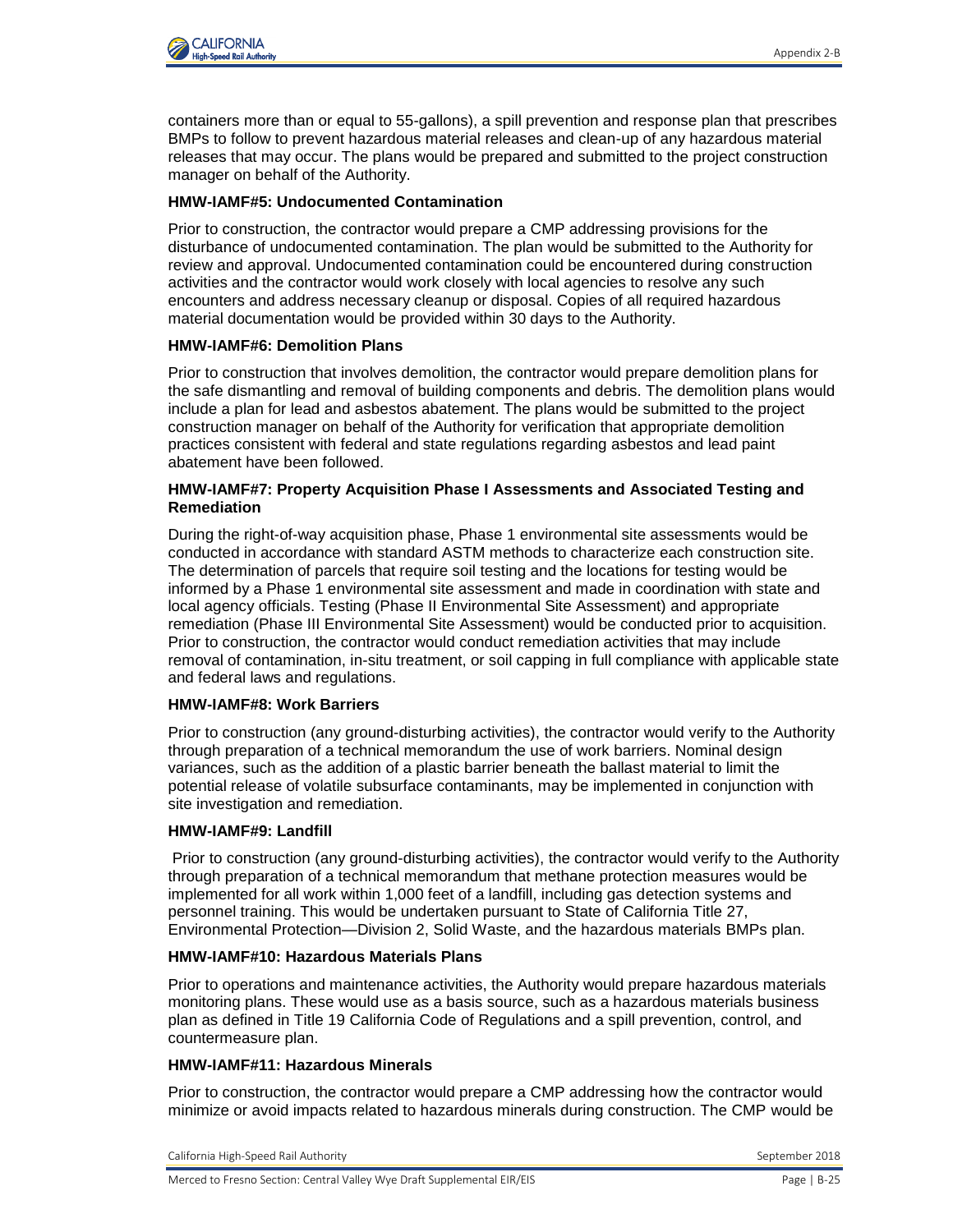submitted to the Authority for review and approval. The CMP would include appropriate provisions for handling hazardous minerals including but limited to dust control, control of soil erosion and water runoff, and testing and proper disposal of excavated material.

### **HMW-IAMF#12: Gas Monitoring**

Prior to construction, the contractor would prepare a CMP addressing how gas monitoring would be incorporated into construction BMPs. The CMP would be submitted to the Authority for review and approval. Hazards related to potential migration of hazardous gases due to the presence of oil fields, gas fields, or other subsurface sources can be reduced or eliminated by following strict federal and state Occupational Safety & Health Administration (OSHA/Cal-OSHA) regulatory requirements for excavations, and by consulting with other agencies as appropriate, such as the Department of Conservation (Division of Oil and Gas) and the California Environmental Protection Agency, Department of Toxic Substances Control, regarding known areas of concern.

Practices would include using safe and explosion-proof equipment during construction, and testing for gases regularly. Installation of passive or active gas venting systems, gas collection systems, as well as active monitoring systems and alarms would be required in underground construction areas and facilities where subsurface gases are present. Installing gas-detection systems can monitor the effectiveness of these systems.

# **Hydrology and Water Resources**

## **HYD-IAMF#1: Stormwater Management**

Prior to construction, the contractor would prepare a SWPPP for review and approval by the Authority. During the detailed design phase, each receiving stormwater system's capacity to accommodate project runoff would be evaluated for the design storm event. As necessary, onsite stormwater management measures, such as detention or selected upgrades to the receiving system, would be designed to provide adequate capacity and to comply with the design standards in the latest version of Authority Technical Memorandum 2.6.5 Hydraulics and Hydrology Guidelines (Authority 2011c). On-site stormwater management facilities would be designed and constructed to capture runoff and provide treatment prior to discharge of pollutantgenerating surfaces, including station parking areas, access roads, new road over- and underpasses, reconstructed interchanges, and new or relocated roads and highways. Low-impact development techniques would be used to detain runoff on-site and to reduce off-site runoff. Constructed wetland systems, biofiltration and bioretention systems, wet ponds, organic mulch layers, planting soil beds, and vegetated systems (biofilters), such as vegetated swales and grass filter strips, would be used where appropriate. Stormwater infiltration or detention facilities would be built in compliance with the design standards indicated in (to be determined). Vegetated setbacks from streams would be established.

### **HYD-IAMF#2: Flood Protection**

Prior to construction, the contractor would prepare a flood protection plan for Authority review and approval. The project would be designed to both remain operational during flood events and to minimize increases in 100-year or 200-year flood elevations, as applicable to locale. Design standards would include the following:

- Establish track elevation to prevent saturation and infiltration of stormwater into the subballast.
- Minimize development within the floodplain, to such an extent that water surface elevation in the floodplain would not increase by more than 1 foot, or as required by state or local agencies, during the 100-year or 200-year flood flow [as applicable to locale]. Avoid placement of facilities in the floodplain or raise the ground with fill above the base-flood elevation.
- Design the floodplain crossings to maintain a 100-year floodwater surface elevation of no more than 1 foot above current levels, or as required by state or local agencies, and project features within the floodway itself would not increase existing 100-year floodwater surface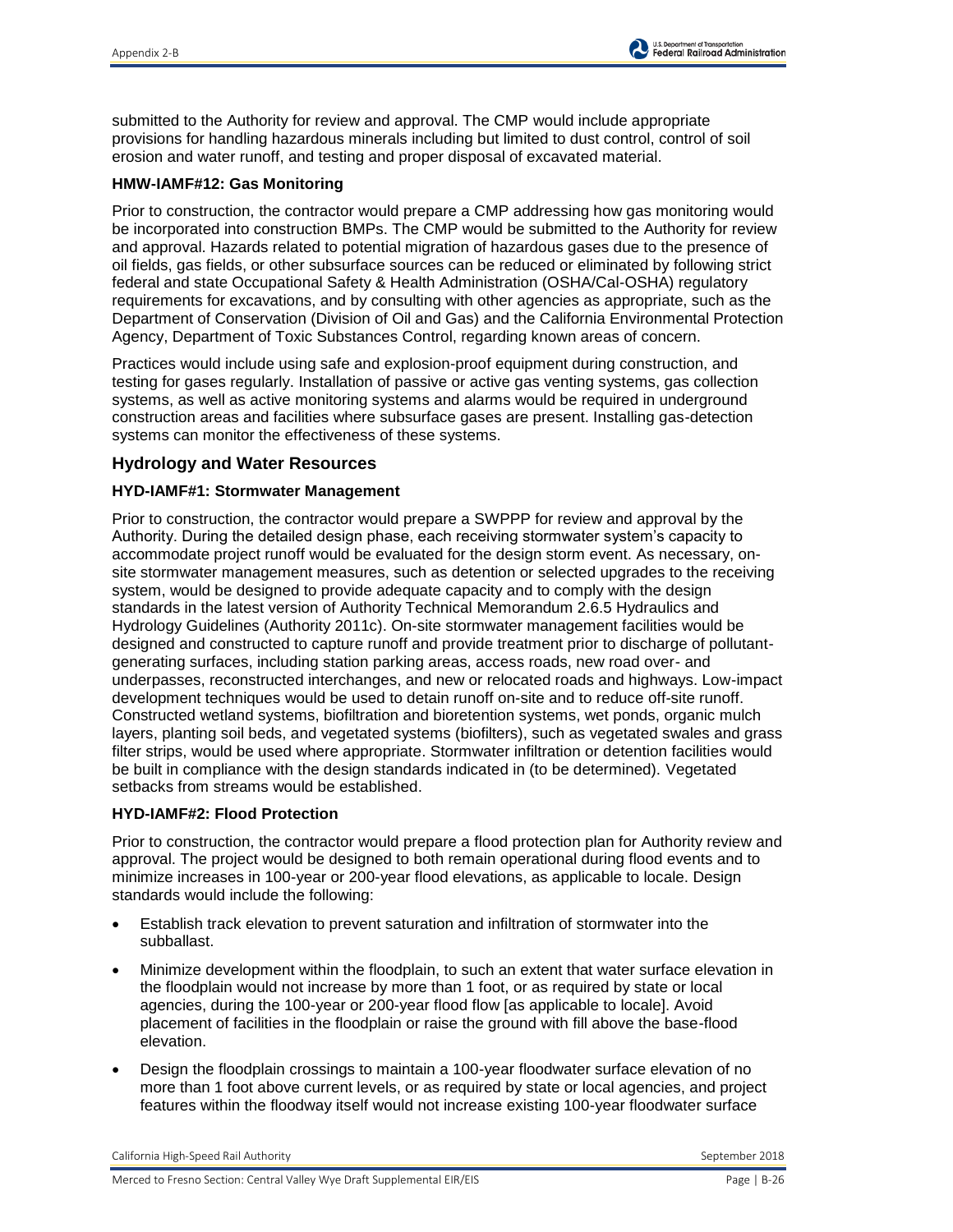

elevations in Federal Emergency Management Agency-designated floodways, or as otherwise agreed upon with the county floodplains manager.

The following design standards would minimize the impacts of pier placement on floodplains and floodways:

- Design site crossings to be as nearly perpendicular to the channel as feasible to minimize bridge length.
- Orient piers to be parallel to the expected high-water flow direction to minimize flow disturbance.
- Elevate bridge crossings at least 3 feet above the high-water surface elevation to provide adequate clearance for floating debris, or as required by local agencies.
- Conduct engineering analyses of channel scour depths at each crossing to evaluate the depth for burying the bridge piers and abutments. Implement scour-control measures to reduce erosion potential.
- Use quarry stone, cobblestone, or their equivalent for erosion control along rivers and streams, complemented with native riparian plantings or other natural stabilization alternatives that would restore and maintain a natural riparian corridor.
- Place bedding materials under the stone protection at locations where the underlying soils require stabilization because of stream-flow velocity.

#### **HYD-IAMF#3: Prepare and Implement a Construction Stormwater Pollution Prevention Plan**

Prior to construction (any ground-disturbing activities), the contractor would comply with the SWRCB Construction General Permit requiring preparation and implementation of a SWPPP, providing BMPs to minimize potential short-term increases in sediment transport caused by construction, including erosion control requirements, stormwater management, and channel dewatering for affected stream crossings. The construction general permit separates projects into Risk Levels 1, 2, or 3. Risk levels are determined during the planning and design phases, and are based on potential erosion and transport to receiving waters. Requirements apply according to the Risk Level determined. For example, a Risk Level 3 (highest risk) project would require compulsory storm water runoff pH and turbidity monitoring, and pre- and post-construction aquatic biological assessments during specified seasonal windows.

These BMPs would include measures to provide permeable surfaces where feasible and to retain or detain and treat stormwater on-site. Other BMPs would include strategies to manage the overall amount and quality of stormwater runoff. The construction SWPPP would include measures to address, but are not limited to, the following:

- Hydromodification management to ensure maintenance of pre-project hydrology by emphasizing on-site retention of stormwater runoff using measures such as flow dispersion, infiltration, and evaporation, supplemented by detention where required. Additional flow control measures would be implemented where local regulations or drainage requirements dictate.
- Implementing practices to minimize the contact of construction materials, equipment, and maintenance supplies with stormwater.
- Limiting fueling and other activities using hazardous materials to areas distant from surface water, providing drip pans under equipment, and daily checks for vehicle condition.
- Implementing practices to reduce erosion of exposed soil, including soil stabilization, watering for dust control, perimeter silt fences, and sediment basins.
- Implementing practices to maintain current water quality including silt fences, stabilized construction entrances, grass buffer strips, ponding areas, organic mulch layers, inlet protection, and storage tanks and sediment traps to settle sediment.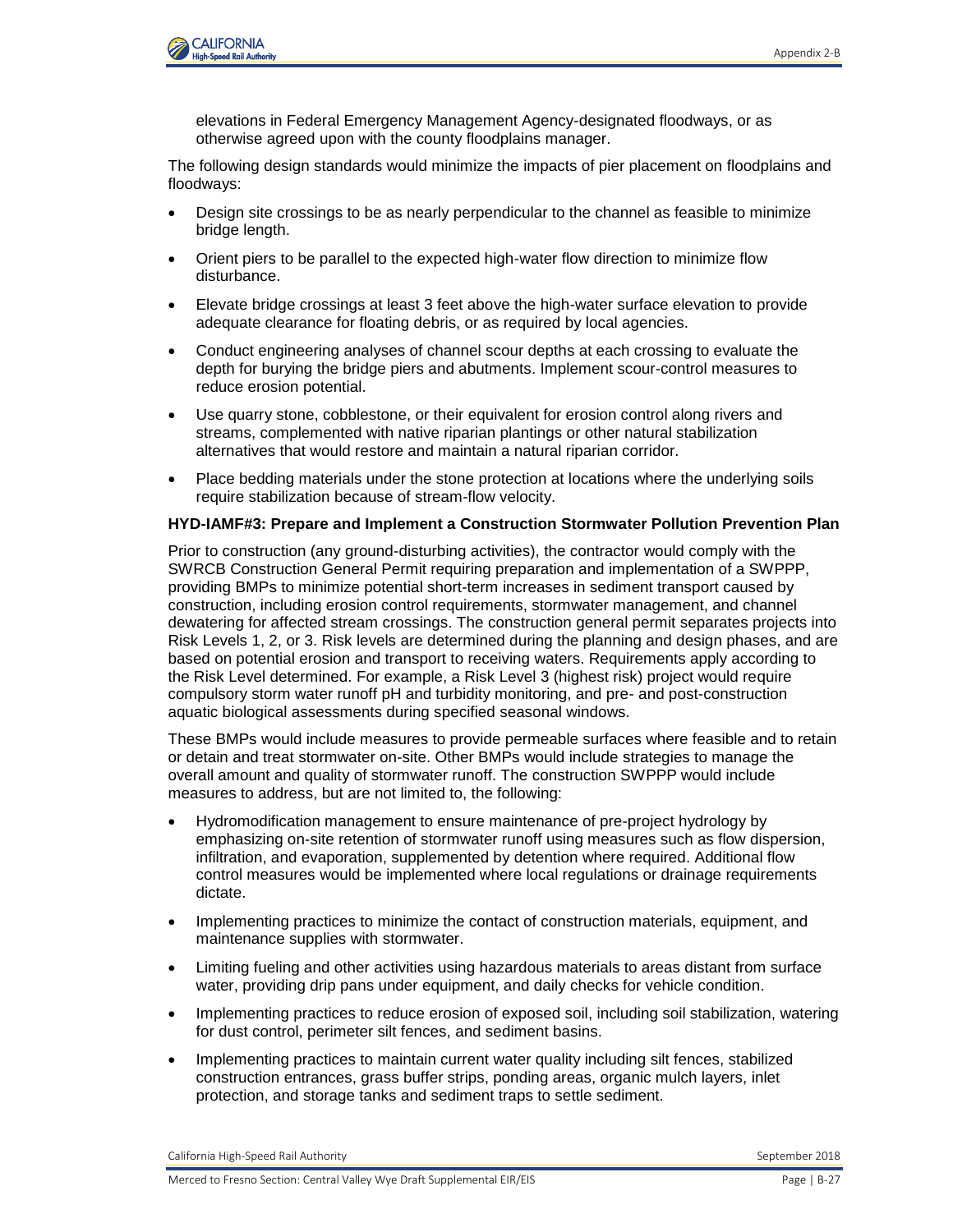- Implementing practices to capture and provide proper off-site disposal of concrete wash water, including isolation of runoff from fresh concrete during curing to prevent it from reaching the local drainage system, and possible treatment with dry ice or other acceptable means to reduce the alkaline character of the runoff (high pH) that typically results from new concrete.
- Developing and implementing a spill prevention and emergency response plan to handle potential fuel or other spills.
- Using diversion ditches to intercept surface runoff from off-site.
- Where feasible, avoiding areas that may have substantial erosion risk, including areas with erosive soils and steep slopes.
- Where feasible, limiting construction to dry periods when flows in water bodies are low or absent.

Implementation of a SWPPP would be performed by the construction contractor's as directed by the contractor's qualified SWPPP practitioner or designee. As part of that responsibility, the effectiveness of construction BMPs must be monitored before and after storm events. Records of these inspections and monitoring results are submitted to the SWRCB/Regional Water Quality Control Board (RWQCB) as part of the annual report required by the Statewide Construction General Permit. The reports are available to the public online. The SWRCB and RWQCB have the opportunity to review these documents.

# **HYD-IAMF#4: Prepare and Implement an Industrial Stormwater Pollution Prevention Plan**

Prior to construction of any facility classified as an industrial facility, the contractor would comply with existing water quality regulations. The stormwater general permit requires preparation of a SWPPP and a monitoring plan for industrial facilities that discharge stormwater from the site, including vehicle maintenance facilities associated with transportation operations. The permit includes performance standards for pollution control.

# **Land Use and Development**

# **LU-IAMF#1: Local Agency Coordination**

Prior to operations and maintenance activities, the Authority would prepare a technical memorandum for each station describing how multimodal connectivity was addressed. The Authority and FRA have a strategy for long-term coordination with local transit agencies and cities to develop transit connectivity plans for HSR station areas and for connectivity to neighboring communities where high HSR ridership is projected. The Authority and FRA expect HSR and connectivity to reduce the overall demand for parking at stations by facilitating alternative methods of station access. The strategy includes the following components:

- Design and construct stations to enhance pedestrian, bicycle and other shared ride access. Mobility features such as walking paths, bicycle lockers, and drop off zones would be encouraged to enhance access.
- Work with local transit agencies around stations to provide easy transfer and fare payment options and would install wayfinding signs, maps, and other techniques to identify local connections within HSR stations.
- In coordination with station cities, identify street enhancements for pedestrian and bicycle access such as improved sidewalks, multiuse pathways, trails, bike lanes and shared parking sites.
- Provide station space for taxis, private buses and shared rides.

# **LU-IAMF#2: Improve Pedestrian and Bicycle Safety**

Prior to construction, the contractor would provide a technical memorandum referencing the design/build plans and documenting how improvements to pedestrian and bicycle safety were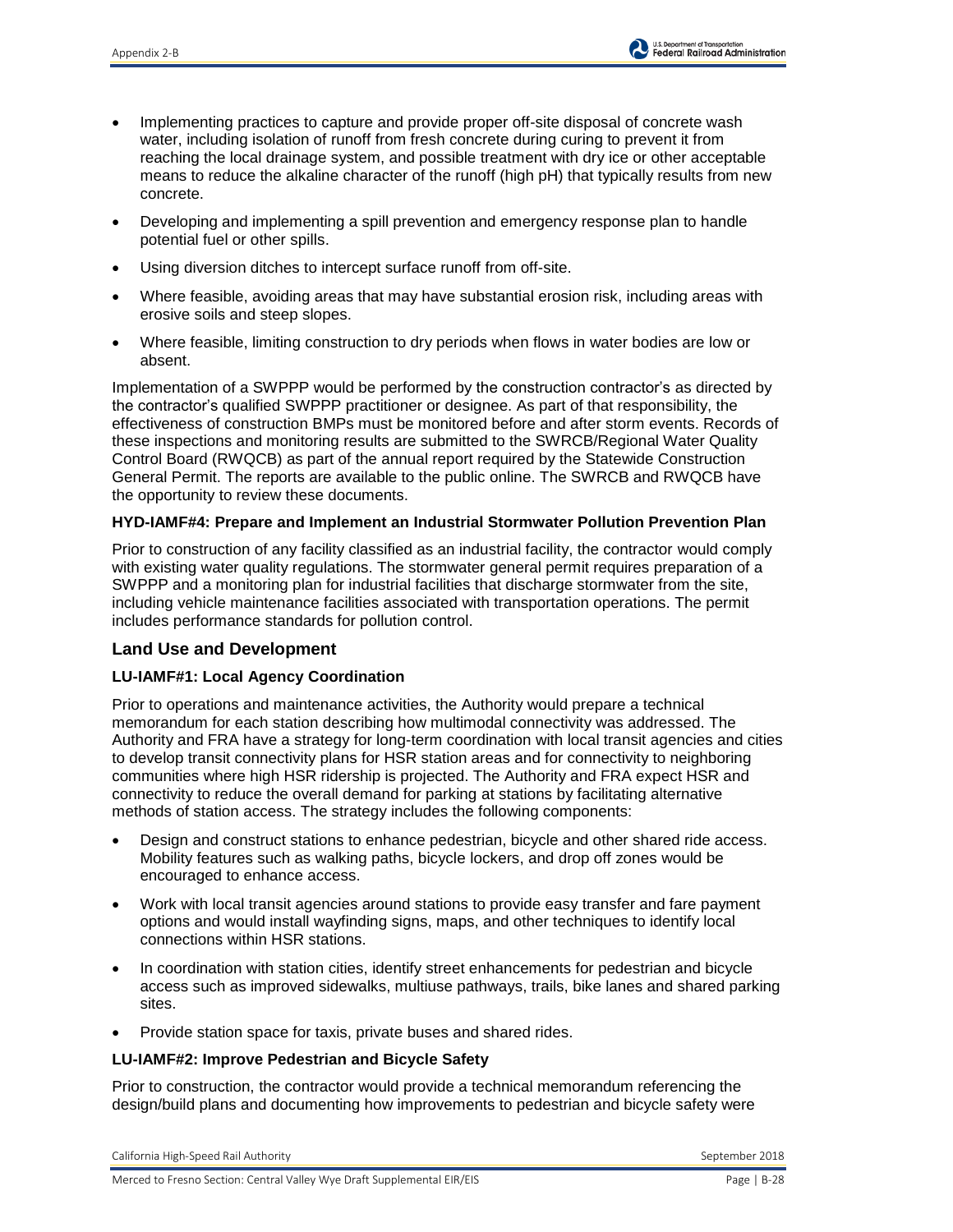

incorporated into project design. Roadway improvements included in the project would improve pedestrian and bicycle safety through associated street enhancements, traffic restriction, and new traffic signals. Road overcrossings would be built with sidewalks that provide pedestrian and bicycle access across the HSR tracks, as appropriate. The roadway improvements and road overcrossings are the responsibility of the contractor and would be incorporated into design/build plans. Additionally, the Authority's station area development policies (Authority 2008) specifically promote compact pedestrian-oriented design to provide for walking, bicycle, and transit access with streetscapes that include landscaping, small parks, and pedestrian spaces.

## **Noise and Vibration**

### **NV-IAMF#1: Noise and Vibration**

Prior to construction, the contractor would prepare and submit to the Authority a noise and vibration technical memorandum documenting how the FRA guidelines for minimizing construction noise and vibration impacts would be employed when work is being conducted within 1,000 feet of sensitive receptors. Typical construction practices contained in the FRA guidelines for minimizing construction noise and vibration impacts include the following:

- Build construct sound barriers, such as temporary walls or piles of excavated material, between noisy activities and noise sensitive resources.
- Route truck traffic away from residential streets, if possible.
- Construct walled enclosures around especially noisy activities or around clusters of noisy equipment.
- Combine noisy operations so they occur in the same period.
- Phase demolition, earthmoving, and ground-impacting operations so as not to occur in the same period.
- Avoid impact pile driving where possible in vibration sensitive areas.

# **Parks, Recreation and Open Space**

### **PK-IAMF#1: Parks, Recreation, and Open Space**

Prior to construction, the contractor would verify by preparing and submitting to the Authority a technical memorandum that identifies project design features to be implemented to minimize impacts on parks, recreation, and open space. Typical design measures to avoid or minimize impacts to parks and recreation may include:

- Locate HSR guideway system components to maintain safe and attractive access for present travel modes (e.g., motorists, bicyclists, pedestrians—as applicable) to park and recreation facilities.
- Maintain sufficient separation of the HSR guideway system and facilities from existing parks, recreation facilities, and open space areas to preserve, to the extent feasible, user experience for intended recreational purpose (e.g., passive recreation, active recreation, wilderness experience).
- Design guideway and station features in such a way as to encourage or enhance the surrounding local communities in a way that provides easy crossing of the guideway and or allows for community sponsored use under the guideway or at station areas.

# **Public Utilities and Energy**

### **PUE-IAMF#1: Design Measures**

The HSR project design would incorporate utilities and design elements that minimize electricity consumption (e.g., using regenerative braking, energy-saving equipment on rolling stock and at station facilities, implementing energy saving measures during construction, and automatic train operations to maximize energy efficiency during operations). Thus, the project would not overburden utility services. The design elements would be included in the design build contract.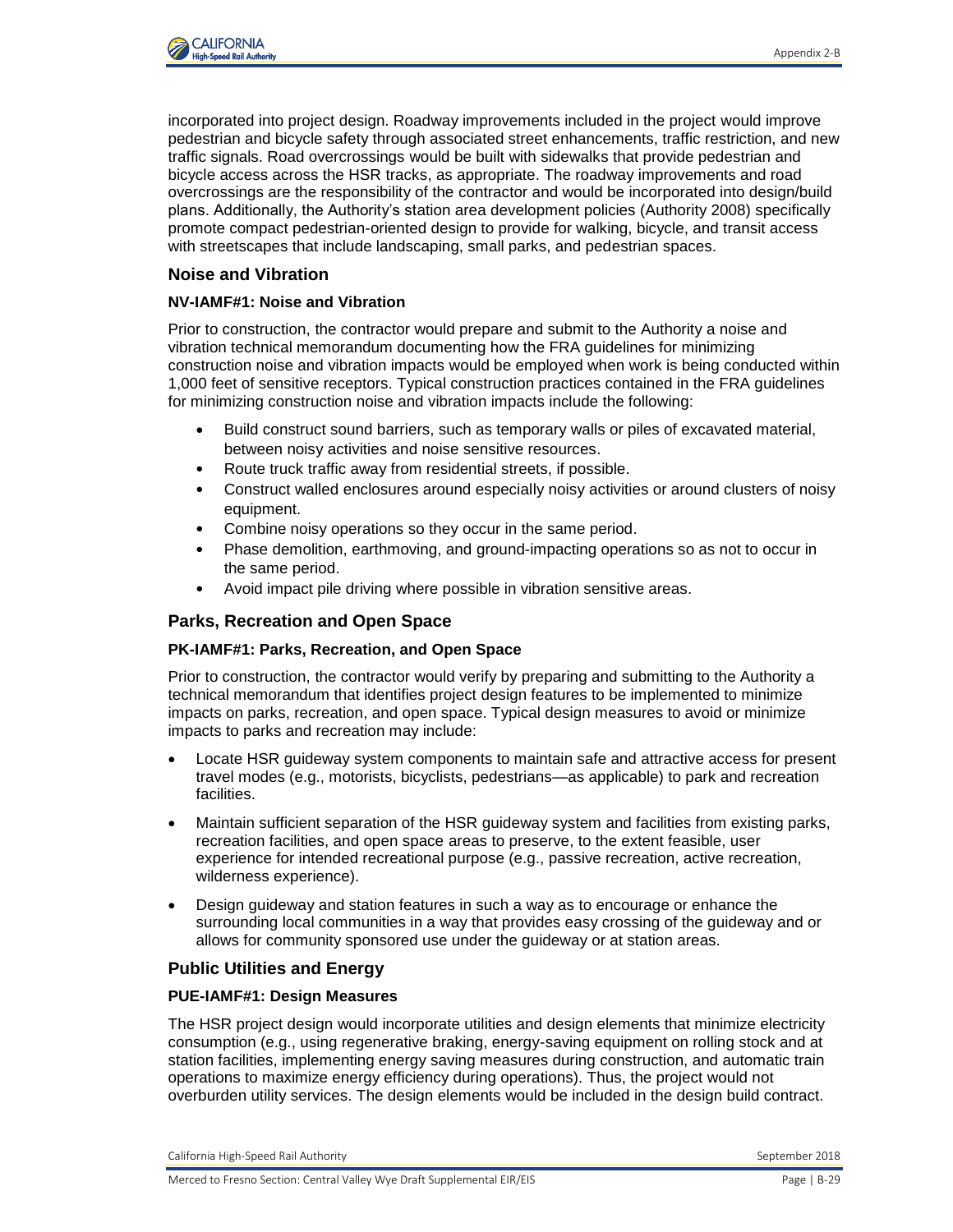Additionally, the Authority has adopted a sustainability policy that establishes project design and construction requirements that avoid and minimize impacts.

## **PUE-IAMF#2: Irrigation Facility Relocation**

When relocating an irrigation facility is necessary, the Authority would ensure the new facility is operational prior to disconnecting the original facility, where feasible. This would reduce the potential for construction to interrupt irrigation services unnecessarily, which would adversely affect farming operations and result in a loss of productivity. The contractor would document all relocations in a memorandum for Authority review and approval.

## **PUE-IAMF#3: Public Notifications**

Prior to construction in areas where utility service interruptions are unavoidable, the contractor would notify the public through a combination of communication media (e.g., by phone, email, mail, newspaper notices, or other means) within that jurisdiction and the affected service providers of the planned outage. The notification would specify the estimated duration of the planned outage and would be published no fewer than 7 days prior to the outage. Construction would be coordinated to avoid interruptions of utility service to hospitals and other critical users. The contractor would submit the public communication plan to the Authority 60 days in advance of the work for verification that appropriate messaging and notification are to be provided.

## **PUE-IAMF#4: Utilities and Energy**

Prior to construction, the contractor would prepare a technical memorandum documenting how construction activities would be coordinated with service providers to minimize or avoid interruptions. It would include upgrades of existing power lines to connect the HSR system to existing utility substations. The technical memorandum would be provided to the Authority for review and approval.

# **Safety and Security**

# **SS-IAMF#1: Construction Safety Transportation Management Plan**

Prior to construction (any ground-disturbing activity), the contractor would prepare for submittal to the Authority a construction safety transportation management plan. The plan would describe the contractor's coordination efforts with local jurisdictions for maintaining emergency vehicle access. The plan would also specify the contractor's procedures for implementing temporary road closures including: access to residences and businesses during construction, lane closures, signage and flag persons, temporary detour provisions, alternative bus and delivery routes, emergency vehicle access, and alternative access locations. The contractor would prepare and submit monthly reports to the Authority documenting construction transportation plan implementation activities for compliance monitoring.

### **SS-IAMF#2: Safety and Security Management Plan**

Sixty days after receiving from the Authority a construction notice-to-proceed, the contractor would provide the Authority with a technical memorandum documenting how the requirements, plan, programs, and guidelines were considered in design, construction, and eventual operation to protect the safety and security of construction workers and users of the HSR. The contractor would be responsible for implementing all construction-related safety and security plans and the Authority would be responsible for implementing all safety and security plans related to HSR operation.

 The Authority and contractor would comply with federal and state workplace safety requirements. Workplace worker safety is generally governed by the Occupational Health and Safety Act of 1970, which established OSHA. OSHA establishes standards and oversees compliance with workplace safety and reporting of injuries and illnesses of employed workers. In California, OSHA enforcement of workplace requirements is performed by Cal OSHA. Under Cal OSHA regulations, as of July 1, 1991, every employer must establish, implement, and maintain an injury and illness prevention program.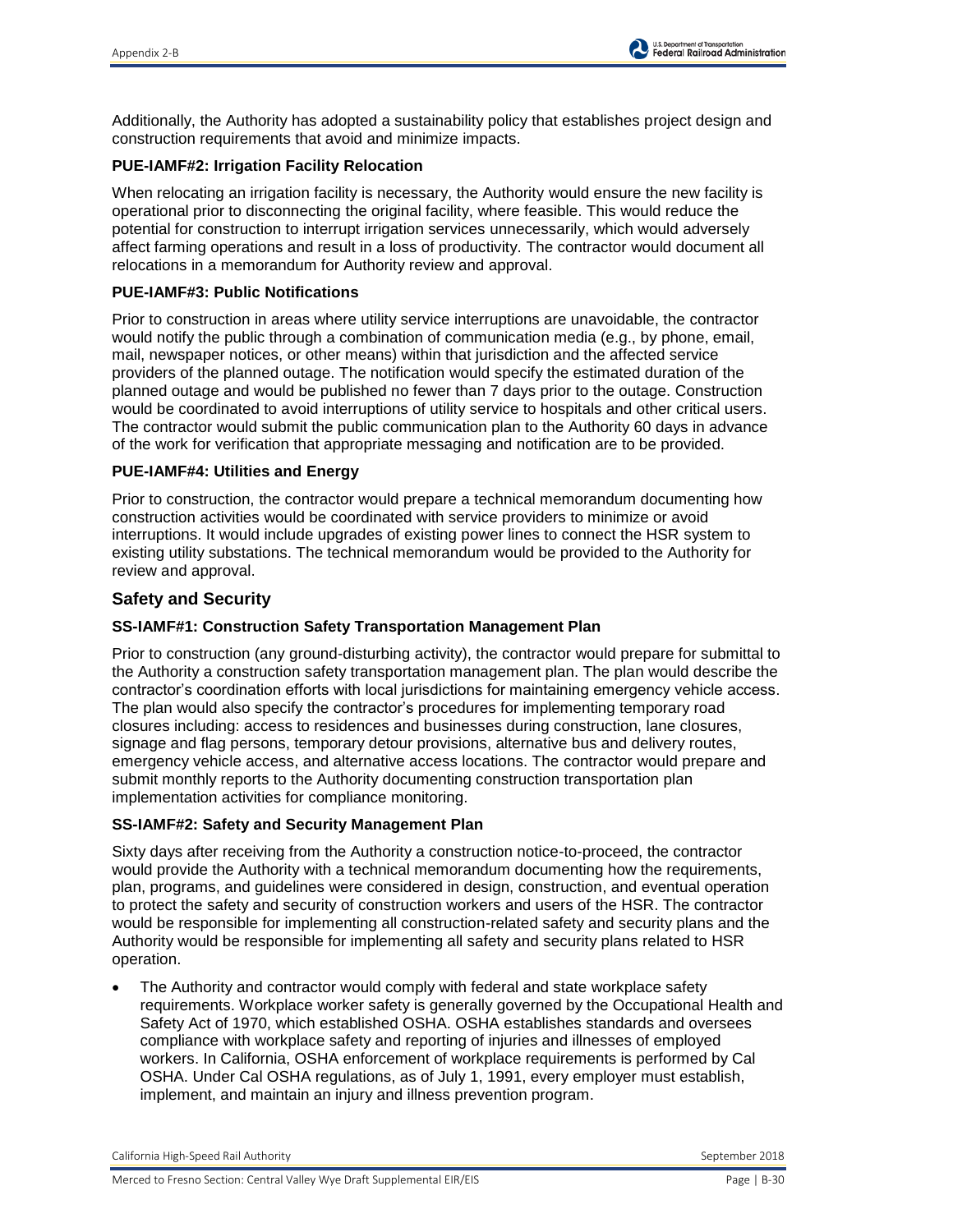

- The Authority has adopted a safety and security management plan to guide the safety and security activities, processes, and responsibilities during design, construction, and implementation phases of the project to protect the safety and security of construction workers and the public. A systems safety program plan and a system security plan would be implemented prior to the start of revenue service to guide the safety and security of the operation of the HSR system.
- The contractor would provide the Authority with a safety and security management plan documenting how they would implement the Authority's safety and security requirements within their project scope.
- The Authority would implement site-specific health and safety plans and site-specific security plans to establish minimum safety and security guidelines for contractors of, and visitors to, construction projects. The contractors would develop and implement site-specific measures that address regulatory requirements to protect human health and property at construction sites.
- The Authority or its contractor would prepare of a valley fever action plan that includes:
	- Information on causes, preventative measures, symptoms, and treatments for valley fever to individuals who could potentially be exposed through construction activities (i.e., construction workers, monitors, managers, and support personnel).
	- Continued outreach and coordination with California Department of Public Health.
	- Coordination with county departments of public health to ensure that the above referenced information concerning Valley fever is readily available to nearby residents, schools, and businesses and to obtain area information about valley fever outbreaks and hotspots.
	- Provide a qualified person dedicated to overseeing implementation of the valley fever prevention measures to encourage a culture of safety of the contractors and subcontractors.
- The Valley fever health and safety designee would coordinate with the county public health officer and oversee and manage the implementation of Valley fever control measures. The designee would be responsible for ensuring the implementation of measures in coordination with the county public health officer. Medical information would be maintained following applicable and appropriate confidentiality protections. The Valley fever health and safety designee, in coordination with the county public health officer, would determine what measures would be added to the requirements for the safety and security management plan regarding preventive measures to avoid valley fever exposure. Measures would include, but are not limited to the following:
	- Train workers and supervisors on how to recognize symptoms of illness and ways to minimize exposure, such as washing hands at the end of shifts.
	- Provide washing facilities nearby for washing at the end of shifts.
	- Provide vehicles with enclosed, air conditioned cabs and make sure workers keep the windows closed.
	- Equip heavy equipment cabs with high efficiency particulate air filters.
	- Make National Institute of Occupational Safety and Health-approved respiratory protection with particulate filters as recommended by the California Department of Public Health available to workers who request them.
- The Authority would incorporate FRA requirements in system safety program plans and implement them upon FRA approval. FRA's system safety program plan requirements would be determined in FRA's new system safety regulation (49 C.F.R. 270).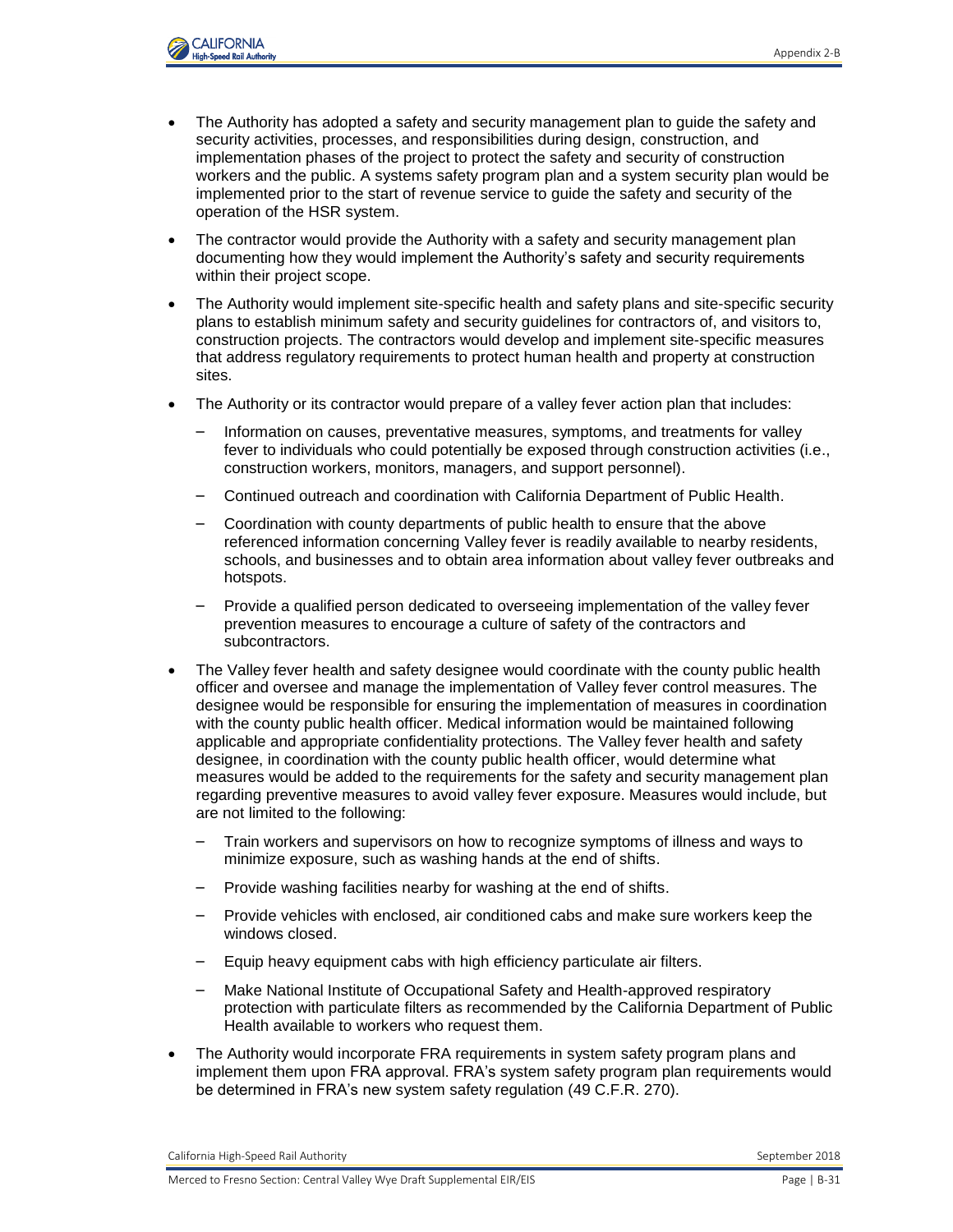- The Authority would ensure HSR complies with FRA requirements for tracks, equipment, railroad operating rules and practices, passenger safety, emergency response, and passenger equipment safety standards found in 49 C.F.R. Parts 200-299.
- The HSR *Urban Design Guidelines* (Authority 2011b) require implementing the principles of crime prevention through environmental design. The Authority would consider four basic principles of crime prevention through environmental design during station design and site planning: territoriality (design physical elements that express ownership of the station or site); natural surveillance (arrange physical features to maximize visibility); improved sightlines (provide clear views of surrounding areas); and access control (provide physical guidance for people coming and going from a space). The HSR design would include emergency access to the rail right-of-way; elevated HSR structure design would include emergency egress points.
- The Authority would implement fire/life safety and security programs that promote fire and life safety and security in system design, construction, and implementation. The fire and life safety program would be coordinated with local emergency response organizations to provide them with an understanding of the rail system, facilities, and operations, and to obtain their input for modifications to emergency response operations and facilities, such as evacuation routes. The Authority would establish fire/life safety and security committees throughout the HSR section.
- The Authority would implement system security plans that address design features intended to maintain security at the stations within the track right-of-way, at stations, and onboard trains. A dedicated police force would ensure that the security needs of the HSR system are met.
- In accordance with design standards and guidelines, the Authority would provide emergency walkways on both sides of the tracks for both elevated and at-grade sections and appropriate space as defined by fire and safety codes along at-grade sections of the alignment to allow for emergency response access.
- The Authority would implement standard operating procedures and emergency operating procedures, such as the FRA-mandated roadway worker protection program to address the day-to-day operation and emergencies that would maintain the safety of employees, passengers, and the public.

### **SS-IAMF#3: Hazard Analyses**

The Authority's hazard management program would include the identification of hazards, assessment of associated risk, and application of control measures (mitigation) to reduce the risk to an acceptable level. Hazard assessment would include a preliminary hazard analysis and threat and vulnerability assessment.

- The Authority's programmatic preliminary hazard analyses would conform to the FRA's Collision Hazard Analysis Guide: Commuter and Intercity Passenger Service (FRA 2007) and the U.S. Department of Defense's System Safety Program Plan (MIL-STD-882) to identify and determine the facility hazards and vulnerabilities so that they can be addressed by—and either eliminated or minimized—the design.
- The threat and vulnerability assessment would establish provisions for the deterrence and detection of, as well as the response to, criminal and terrorist acts for rail facilities and system operations. Provisions would include right-of-way fencing, intrusion detection, security lighting, security procedures and training, and closed-circuit televisions. Intrusion-detection technology could also alert to the presence of inert objects, such as toppled tall structures or derailed freight trains, and stop HSR operations to avoid collisions.
- During design and construction, the contractor would conduct site-specific preliminary hazard analysis and threat and vulnerability assessments to apply the programmatic work to their specific project designs. The Authority's safety and security committees would be responsible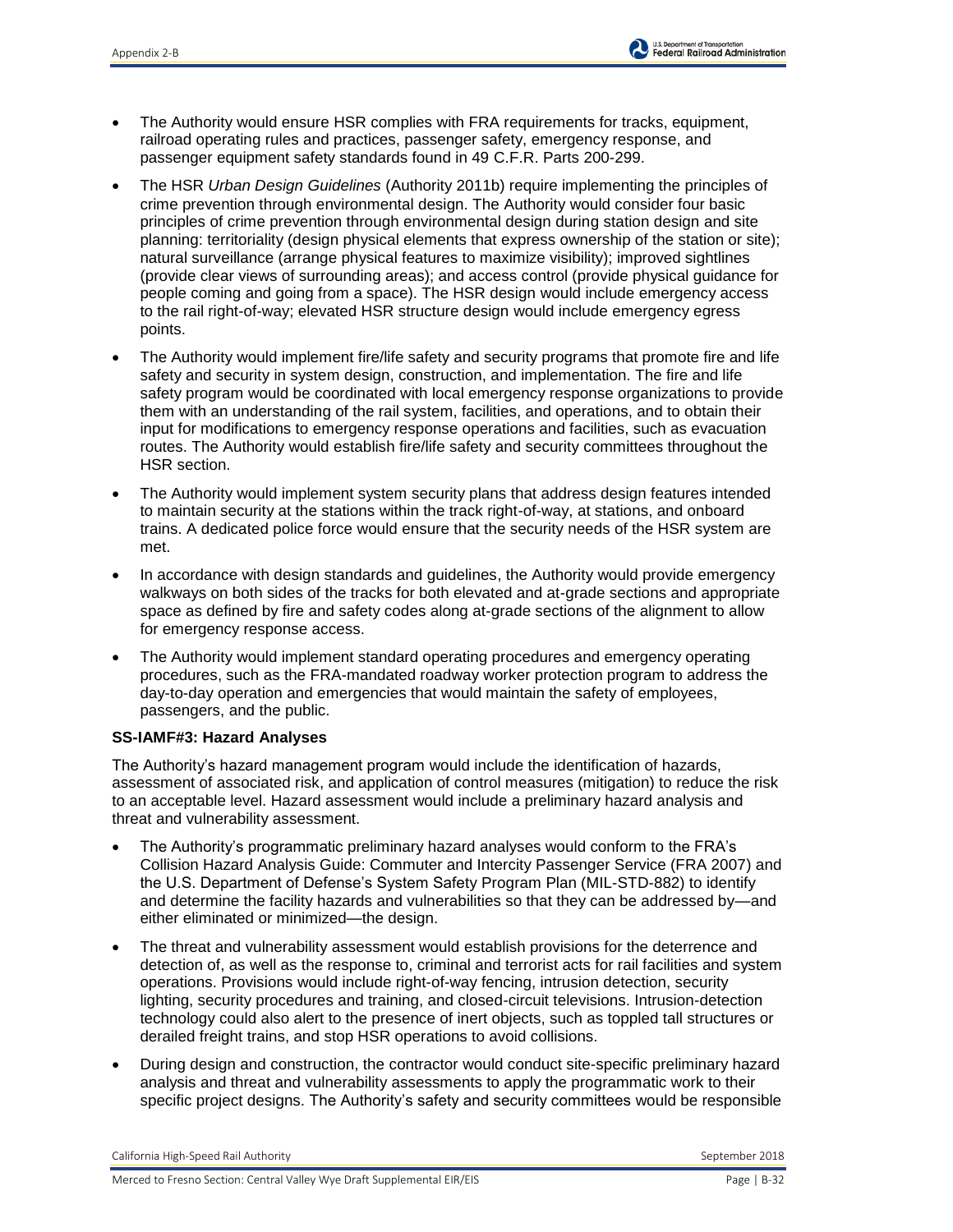

for implementing the recommendations contained in the hazard analysis during HSR operation.

### **SS-IAMF#4: Oil and Gas Wells**

Prior to ground-disturbing activities, the contractor would identify and inspect all active and abandoned oil and gas wells within 200 feet of the HSR tracks. Any active wells would be abandoned and relocated by the contractor in accordance with the California Department of Conservation, Division of Oil, and Gas and Geothermal Resources standards in coordination with the well owners. In the event that relocated wells do not attain the current production rates of the now-abandoned active wells, the Authority would be responsible for compensating the well owner for lost production. All abandoned wells within 200 feet of the HS tracks would be inspected and re-abandoned, as necessary, in accordance with the standards and in coordination with the well owner. The contractor would provide the Authority with documentation that the identification and inspection of the wells has occurred prior to construction.

# **Socioeconomics and Communities**

## **SO-IAMF#1: Construction Management Plan**

Prior to construction, the contractor would prepare a CMP providing measures that minimize effects on low-income households and minority populations and would submit the plan to the Authority for review and approval. The plan would include actions pertaining to communications, visual protection, air quality, safety controls, noise controls, and traffic controls to minimize effects on low-income households and minority populations. The plan would verify that property access is maintained for local businesses, residences, and emergency services. This plan would include maintaining customer and vendor access to local businesses throughout construction by using signs to instruct customers about access to businesses during construction. In addition, the plan would include efforts to consult with local transit providers to minimize impacts on local and regional bus routes in affected communities.

### **SO-IAMF#2: Compliance with Uniform Relocation Assistance and Real Property Acquisition Policies Act.**

The Authority would comply with the Uniform Relocation Assistance and Real Property Acquisition Policies Act, as amended (Uniform Act). The provisions of the Uniform Act, a federally mandated program, would apply to all acquisitions of real property or displacements of persons resulting from this federally assisted project. The Uniform Act was created to provide for and ensure fair and equitable treatment of all affected persons. Additionally, the Fifth Amendment of the United States Constitution provides that private property may not be taken for a public use without payment of "just compensation."

The Uniform Act requires that the owning agency provide notification to all affected property owners of the agency's intent to acquire an interest in their property. This notification includes a written offer letter of just compensation. The Authority would assign a right-of-way specialist to each property owner to assist him or her through the acquisition process. The Uniform Act also provides benefits to displaced individuals to assist them financially and with advisory services related to relocating their residence or business operation. Benefits would be available to both owner occupants and tenants of either residential or business properties affected by the HSR.

The Uniform Act requires provision of relocation benefits to all eligible persons regardless of race, color, religion, sex, or national origin. Benefits to which eligible owners or tenants may be entitled are determined on an individual basis and explained in detail by an assigned right-of-way specialist.

The California Relocation Assistance Act essentially mirrors the Uniform Act and ensures consistent and fair treatment of property owners. However, because the Central Valley Wye would receive federal funding, the Uniform Act takes precedence. Owners of private property have federal and state constitutional guarantees that their property would not be acquired or damaged for public use unless owners first receive just compensation. Under the law, just compensation is measured by the "fair market value," where the property value is considered the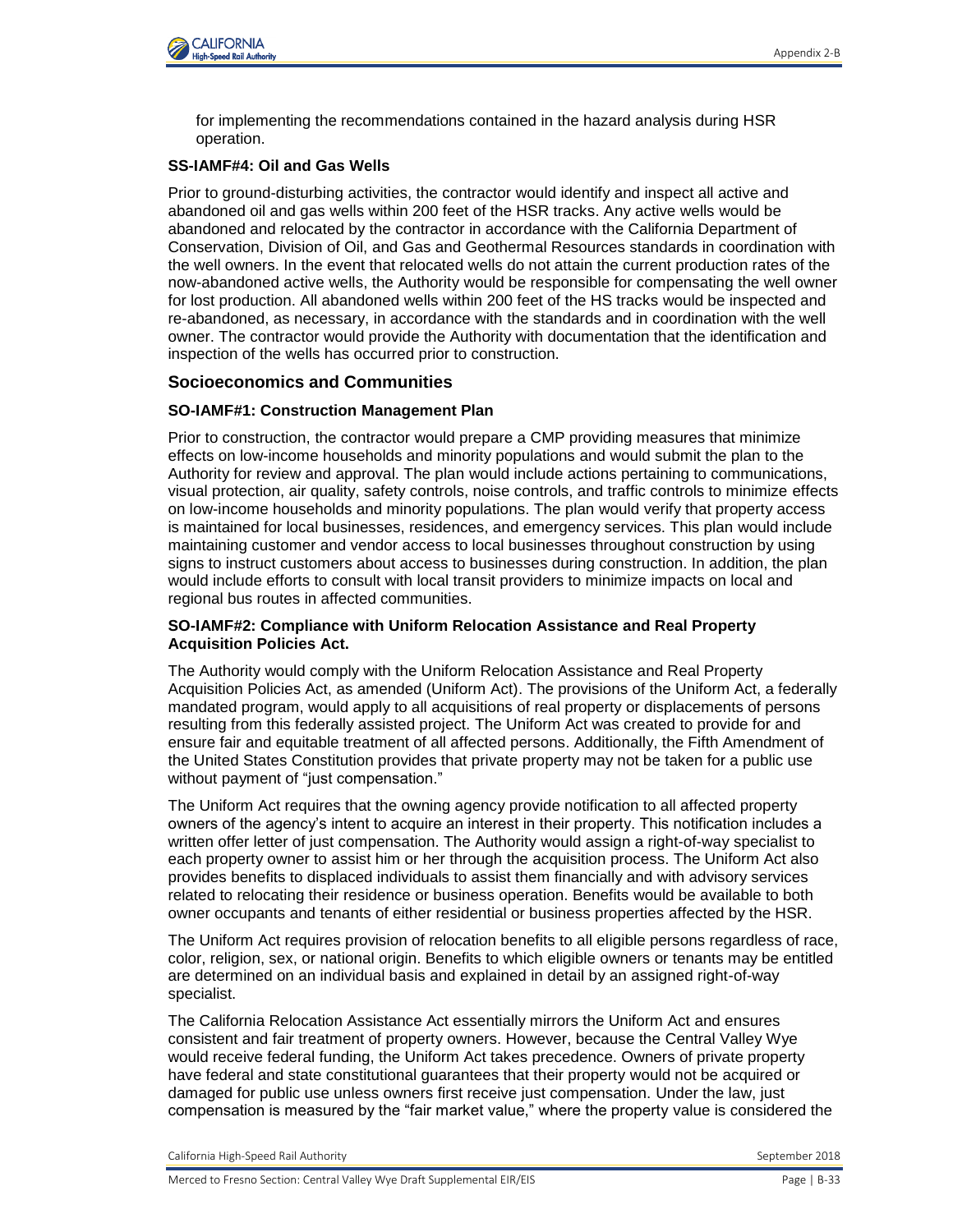highest price that would be negotiated on the date of valuation. The value must be agreed upon by a seller who is willing, not obliged to sell, but under no particular or urgent necessity and by a buyer who is ready, willing, and able to buy but under no particular necessity. Both the owner and the buyer must deal with the other with the full knowledge of all the uses and purposes for which the property is reasonably adaptable and available (Code of Civil Procedure § 1263.320a).

The following three detailed relocation assistance documents provide more detailed information about how the Authority would comply with the Uniform Act and the California Relocation Assistance Act. The Authority modeled the documents after California Department of Transportation (Appendix 3.12-A, Relocation Assistance Documents):

- *Your Rights and Benefits as a Displacee under the Uniform Relocation Assistance Program (Residential)* (Authority 2013a)
- *Your Rights and Benefits as a Displacee under the Uniform Relocation Assistance Program (Mobile Home)* (Authority 2013b)
- *Your Rights and Benefits as a Displaced Business, Farm, or Nonprofit Organization under the Uniform Relocation Assistance Program* (Authority 2013c)

This feature reduces the potential impacts of displacement by providing displacement assistance.

## **SO-IAMF#3: Relocation Mitigation Plan**

Before any acquisitions occur, the Authority would develop a relocation mitigation plan, in consultation with affected cities and counties and property owners. In addition to establishing a program to minimize the economic disruption related to relocation, the relocation mitigation plan would be written in a style that also enables it to be used as a public-information document. The relocation mitigation plan would be designed to meet the following objectives:

- Provide affected property and business owners and tenants a high level of individualized assistance in situations when acquisition is necessary and the property owner desires to relocate the existing land use.
- Coordinate relocation activities with other agencies acquiring property resulting in displacements in the study area to provide for all displaced persons and businesses to receive fair and consistent relocation benefits.
- Make a best effort to minimize the permanent closure of businesses and nonprofit agencies because of property acquisition.
- Within the limits established by law and regulation, minimize the economic disruption caused to property owners by relocation.
- In individual situations, where warranted, consider the cost of obtaining the entitlement permits necessary to relocate to a suitable location and consider those costs when establishing the fair market value of the property.
- Assist those business owners who require complex permitting with regulatory compliance.

The relocation mitigation plan would include the following components:

- A description of the appraisal, acquisition, and relocation process as well as a description of the activities of the appraisal and relocation specialists.
- A means of assigning appraisal and relocation staff to affected property owners, tenants, or other residents on an individual basis.
- Individualized assistance to affected property owners, tenants, or other residents in applying for funding, including research to summarize loans, grants, and federal aid available, and research areas for relocation.
- Creation of an ombudsman's position to act as a single point of contact for property owners, residents, and tenants with questions about the relocation process. The ombudsman would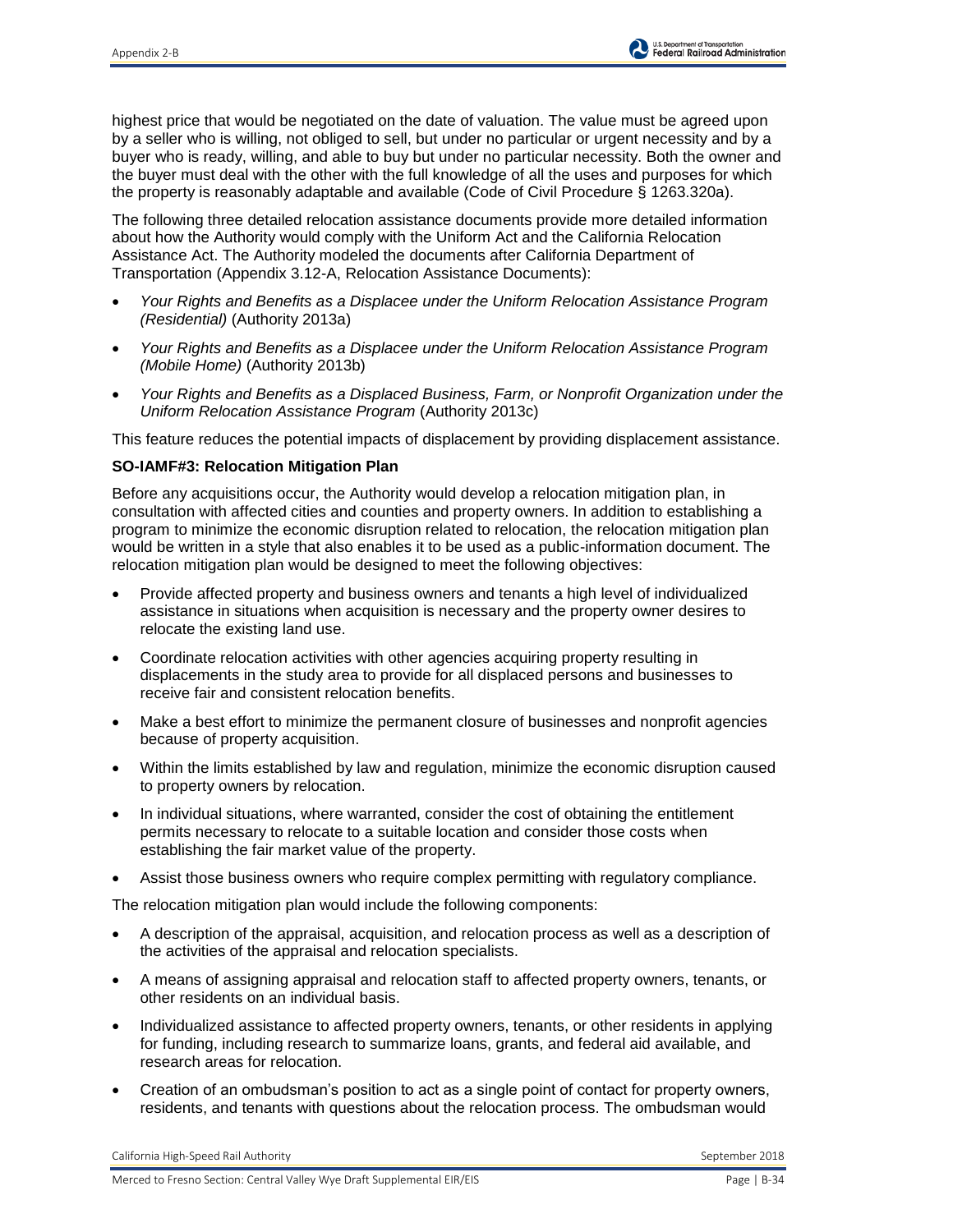

also act to address concerns about the relocation process as it applies to the individual situations of property owners, tenants, and other residents.

## **Transportation**

### **TR-IAMF#1: Protection of Public Roadways during Construction**

Prior to construction, the contractor would provide a photographic survey documenting the condition of the public roadways along truck routes providing access to the proposed project site. The photographic survey would be submitted for approval to the agency responsible for road maintenance and the Authority. The contractor would be responsible for the repair of any structural damage to public roadways caused by HSR construction or construction access, returning any damaged sections to the equivalent of their original pre-HSR construction structural condition or better. The contractor would survey the condition of the public roadways along truck routes providing access to the project site after construction is complete. The contractor would complete a before- and after-survey report and submit it to the Authority for review, indicating the location and extent of any damage.

## **TR-IAMF#2: Construction Transportation Plan**

The contractor would prepare a detailed construction transportation plan (CTP) for minimizing the impact of construction and construction traffic on adjoining and nearby roadways in close consultation with the local jurisdiction having authority over the site. The Authority would review and approve the CTP before the contractor commences any construction activities. This plan would address, in detail, the activities to be carried out in each construction phase, with the requirement of maintaining traffic flow during peak travel periods. Such activities would include, but are not limited to, the routing and scheduling of materials deliveries, materials staging and storage areas, construction employee arrival and departure schedules, employee parking locations, and temporary road closures, if any. The CTP would provide traffic controls pursuant to the *California Manual on Uniform Traffic Control Devices sections* on temporary traffic controls (Caltrans 2014c) and would include a traffic control plan that includes, at a minimum, the following elements:

- Temporary signage to alert drivers and pedestrians to the construction zone
- Flag persons or other methods of traffic control
- Traffic speed limitations in the construction zone
- Temporary road closures and provisions for alternative access during the closure
- Detour provisions for temporary road closures—alternating one-way traffic would be considered as an alternative to temporary closures where practicable and where it would result in better traffic flow than would a detour
- Identified routes for construction traffic
- Provisions for safe pedestrian and bicycle passage or convenient detour
- Provisions to minimize access disruption to residents, businesses, customers, delivery vehicles, and buses to the extent practicable—where road closures are required during construction, limit to the hours that are least disruptive to access for the adjacent land uses
- Provisions for farm equipment access
- Provisions for 24-hour access by emergency vehicles
- Safe vehicular and pedestrian access to local businesses and residences during construction. The plan would provide for scheduled transit access where construction would otherwise impede such access. Where an existing bus stop is within the work zone, the contractor would provide a temporary bus stop at a safe and convenient location away from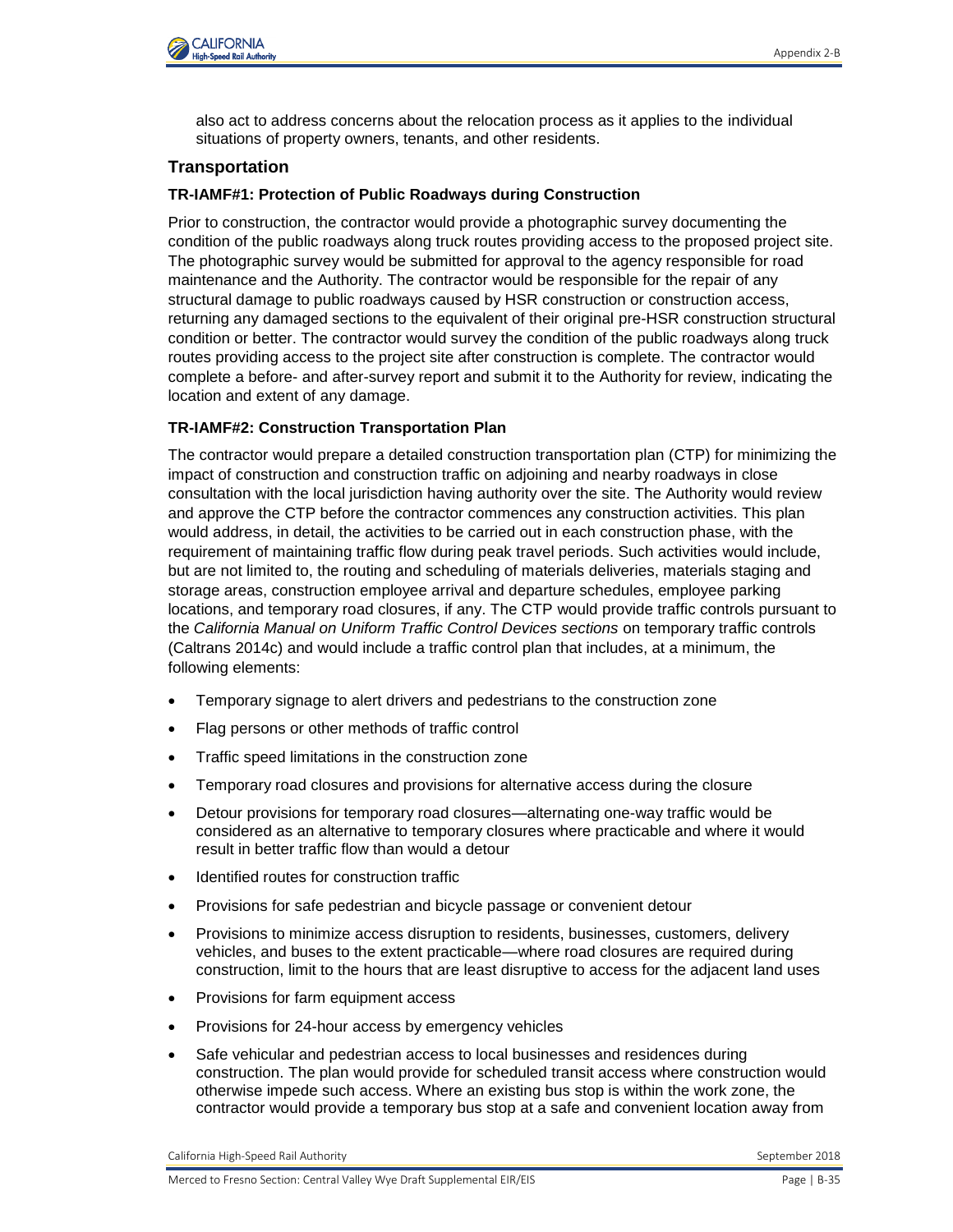where construction is occurring in close coordination with the transit operator. Adequate measures would be taken to separate students and parents walking to and from the temporary bus stop from the construction zone.

- Advance notification to the local school district of construction activities and rigorously maintained traffic control at all school bus loading zones, to provide for the safety of schoolchildren. Review existing or planned safe routes to schools with school districts and emergency responders to incorporate roadway modifications that maintain existing traffic patterns and fulfill response route and access needs during project construction and HSR operations.
- Identification and assessment of the potential safety risks of project construction to children, especially in areas where the project is located near homes, schools, day care centers, and parks
- Promotion of child safety within and near the project area. For example, crossing guards could be provided in areas where construction activities are located near schools, day care centers, and parks.

CTPs would consider and account for the potential for overlapping construction projects.

## **TR-IAMF#3: Off-Street Parking for Construction-Related Vehicles**

The contractor would identify adequate off-street parking for all construction-related vehicles throughout the construction period to minimize impacts on public on-street parking areas. If adequate parking cannot be provided on the construction sites, the contractor would designate a remote parking area and arrange for the use a shuttle bus to transfer construction workers to and from the job site. This measure would be addressed in the CTP.

## **TR-IAMF#4: Maintenance of Pedestrian Access**

The contractor would prepare specific construction management plans to address maintenance of pedestrian access during the construction period. Actions that limit pedestrian access would include, but not be limited to, sidewalk closures, bridge closures, crosswalk closures, or pedestrian rerouting at intersections, placement of construction-related material within pedestrian pathways or sidewalks, and other actions that may affect the mobility or safety of pedestrians during the construction period. If sidewalks are maintained along the construction site frontage, provide covered walkways and fencing. The plan objective would be to maintain pedestrian access where feasible (i.e., meeting design, safety, Americans with Disabilities Act requirements). This measure would be addressed in the CTP.

### **TR-IAMF#5: Maintenance of Bicycle Access**

The contractor would prepare specific construction management plans to address maintenance of bicycle access during the construction period. Actions that limit bicycle access would include, but not be limited to, bike lane closures or narrowing, closure or narrowing of streets that are designated bike routes, bridge closures, placement of construction-related materials within designated bike lanes or along bike routes, and other actions that may affect the mobility or safety of bicyclists during the construction period. Maintain bicycle access where feasible (i.e., meeting design, safety, Americans with Disabilities Act requirements). This measure would be addressed in the CTP.

### **TR-IAMF#6: Restriction on Construction Hours**

The contractor would limit construction material deliveries between 7 a.m. and 9 a.m. and between 4 p.m. and 6 p.m. on weekdays to minimize impacts on traffic on roadways. The contractor would limit the number of construction employees arriving or departing the site between the hours of 7 a.m. and 8:30 a.m. and 4:30 p.m. and 6 p.m. Areas where these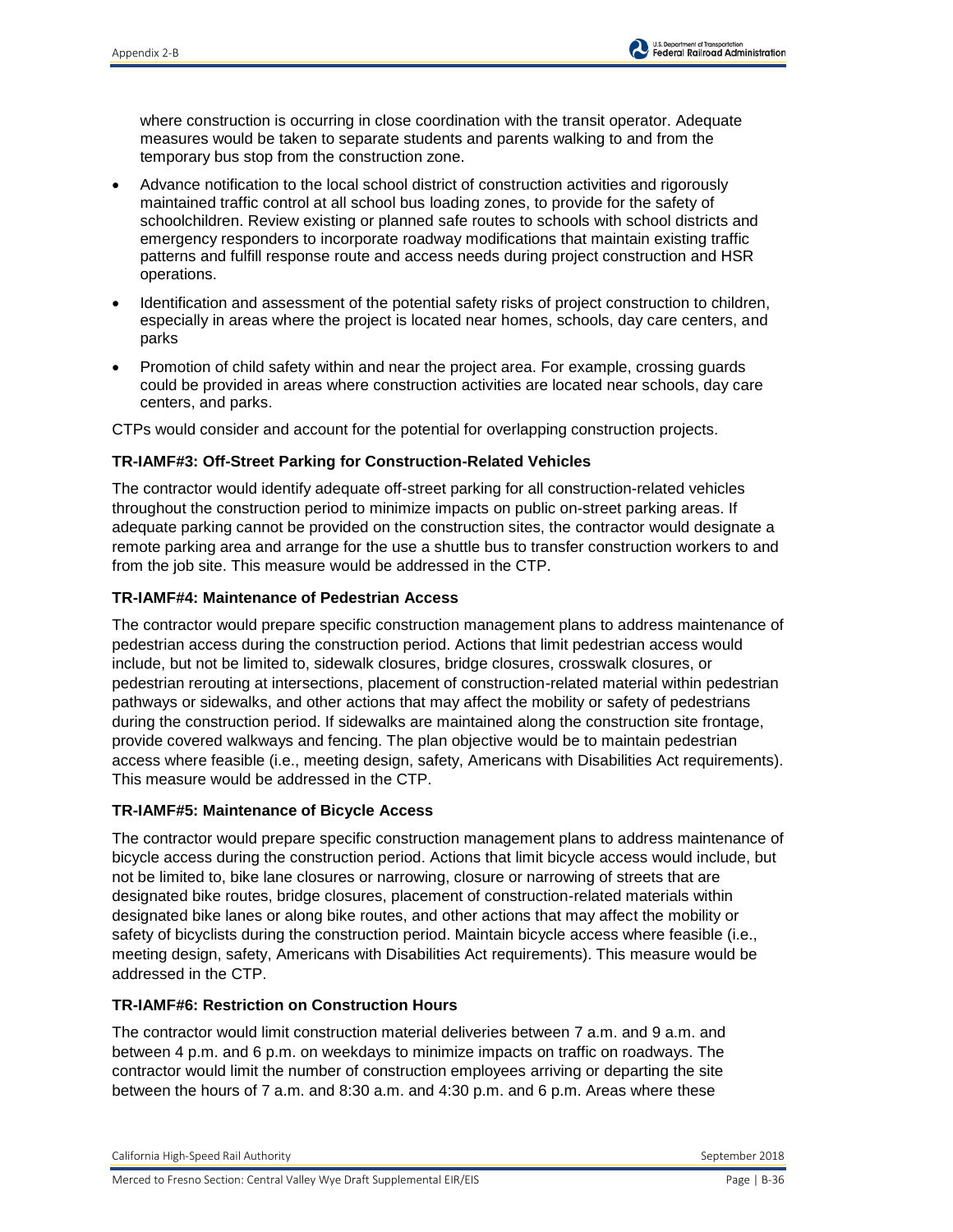restrictions would be implemented would be determined as part of the CTP. Based on Authority review of the CTP, the restricted hours maybe altered due to local travel patterns.

# **TR-IAMF#7: Construction Truck Routes**

The contractor would deliver all construction-related equipment and materials on the appropriate truck routes and would prohibit heavy-construction vehicles from using alternative routes to get to the site. Truck routes would be established away from schools, day care centers, and residences, or along routes with the least impact if the Authority determines those areas are unavoidable. This measure would be addressed in the CTP.

# **TR-IAMF#8: Construction during Special Events**

The contractor would provide a mechanism to prevent roadway construction activities from reducing roadway capacity during major athletic events or other special events that substantially (10 percent or more) increase traffic on roadways affect by project construction. Mechanisms include the presence of police officers directing traffic, special-event parking, use of within-thecurb parking, or shoulder lanes for through-traffic and traffic cones. This measure would be addressed in the CTP.

## **TR-IAMF#9: Protection of Freight and Passenger Rail during Construction**

The contractor would repair any structural damage to freight or public railways that may occur during the construction period and return any damaged sections to their original structural condition. If necessary, during construction a "shoofly" track would be constructed to allow existing train lines to bypass any areas closed for construction activities. Upon completion, tracks would be opened and repaired or new mainline track would be constructed, and the "shoofly" would be removed. Contractor repair responsibility would be included in the design/build contract.

### **TR-IAMF#10: Maintenance of Transit Access**

The contractor would prepare specific construction management plans to address maintenance of transit access during the construction period. Actions that limit transit access would include, but not be limited to, roadway lane closures or narrowing, closure or narrowing of streets that are designated transit routes, bus stop closures, bridge closures, placement of construction-related materials within designated transit lanes, bus stop or layover zones or along transit routes, and other actions that may affect the mobility or safety of bus transit during the construction period. Maintain transit access where feasible (i.e., meeting design, safety, Americans with Disabilities Act requirements). This measure would be addressed in the CTP.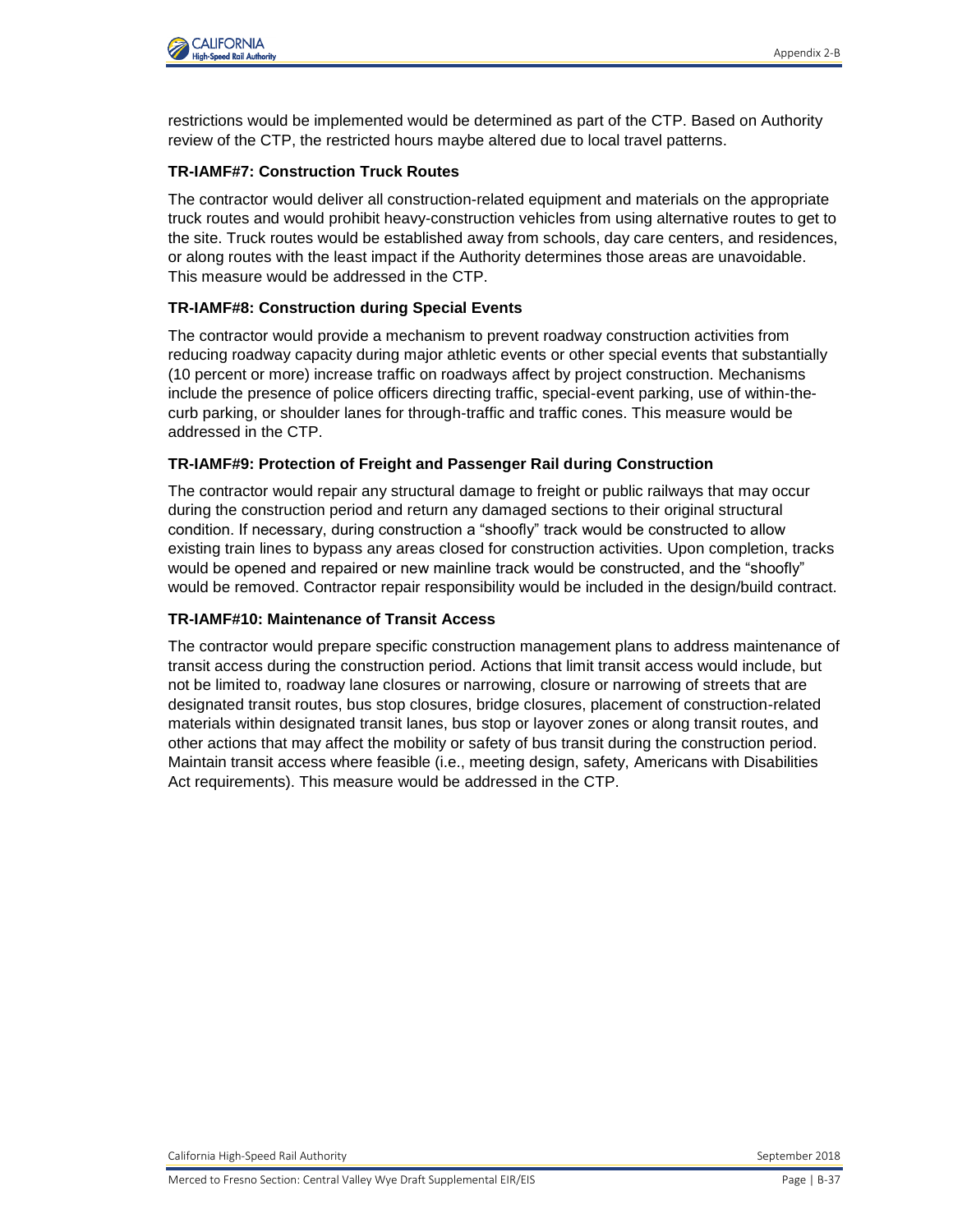

# **References**

| Authority  | California High-Speed Rail Authority    |
|------------|-----------------------------------------|
| Caltrans   | California Department of Transportation |
| FRA        | Federal Railroad Administration         |
| <b>SVP</b> | Society of Vertebrate Paleontology      |

- California High-Speed Rail Authority (Authority). 2008. *HST Station Area Development Policies*. May 14, 2008.
- ———. 2011a. *Aesthetic Guidelines for Non-Station Structures Technical Memorandum 200.06.*  November.
- ———. 2011b. *California High-Speed Train Project Urban Design Guidelines.* March.
- ———. 2011c. *Hydraulics and Hydrology Design Guidelines Technical Memorandum 2.6.5.* May.
- ———. 2012. *Bay Area to Central Valley High-Speed Train (HST) Partially Revised Final Program Environmental Impact Report (EIR).* Sacramento, CA. April 2012.
- ———. 2013a. *Your Rights and Benefits as a Displacee Under the Uniform Relocation Assistance Program (Residential).* July 2013. [www.hsr.ca.gov/docs/programs/private\\_property/RAP\\_Information\\_for\\_Residential.pdf](http://www.hsr.ca.gov/docs/programs/private_property/RAP_Information_for_Residential.pdf) (accessed September 23, 2015).
- ———. 2013b. *Your Rights and Benefits as a Displacee Under the Uniform Relocation Assistance Program (Mobile Home).* July 2013. [www.hsr.ca.gov/docs/programs/private\\_property/RAP\\_Information\\_for\\_Mobile\\_Homes.p](file://///icf-hq.icfconsulting.com/share/Business%20Ops/EE&T/E&P/P-Drive/California%20High-Speed%20Rail%20Authority/M_to_F/03_Reports/EIR-EIS/Draft/2_Alts/Apps/www.hsr.ca.gov/docs/programs/private_property/RAP_Information_for_Mobile_Homes.pdf) [df](file://///icf-hq.icfconsulting.com/share/Business%20Ops/EE&T/E&P/P-Drive/California%20High-Speed%20Rail%20Authority/M_to_F/03_Reports/EIR-EIS/Draft/2_Alts/Apps/www.hsr.ca.gov/docs/programs/private_property/RAP_Information_for_Mobile_Homes.pdf) (accessed September 23, 2015).
- ———. 2013c. *Your Rights and Benefits as a Displacee Under the Uniform Relocation Assistance Program (Business, Farm or Nonprofit Organization).* July 2013. www.hsr.ca.gov/docs/programs/private\_property/RAP\_Information\_for\_Business.pdf (accessed September 23, 2015).
- California High-Speed Rail Authority and Federal Railroad Administration (Authority and FRA). 2005. Final Program Environmental Impact Report (EIR)/Environmental Impact Statement (EIS) for the Proposed California High-Speed Train System. Sacramento, CA and Washington, DC.
- ———. 2008*. Final Bay Area to Central Valley High-Speed Train (HST) Program Environmental Impact Report/Environmental Impact Statement (EIR/EIS)*. Sacramento, CA and Washington, DC.
- California Department of Transportation (Caltrans). 2003a. *Construction Site Best Management Practice (BMP) Field Manual and Troubleshooting Guide.* January 2003. Available: [http://www.dot.ca.gov/hq/construc/stormwater/BMP\\_Field\\_Manual\\_Master\\_5x8\\_revision5](http://www.dot.ca.gov/hq/construc/stormwater/BMP_Field_Manual_Master_5x8_revision5.pdf) [.pdf](http://www.dot.ca.gov/hq/construc/stormwater/BMP_Field_Manual_Master_5x8_revision5.pdf) Accessed: June 22, 2018.
- *———.* 2003b. *Construction Site Best Management Practices.* March 2003. Available: [http://www.dot.ca.gov/hq/construc/stormwater/CSBMPM\\_303\\_Final.pdf.](http://www.dot.ca.gov/hq/construc/stormwater/CSBMPM_303_Final.pdf) Accessed: June 22, 2018.
- *———.* 2010*.Maintenance Manual.* Available: [http://www.dot.ca.gov/hq/maint/manual/maintman.htm.](http://www.dot.ca.gov/hq/maint/manual/maintman.htm) Accessed: June 22, 2018.
- *———.* 2014a*. Field Guide to Construction Site Dewatering*. June 2014. Available: [http://www.dot.ca.gov/hq/construc/stormwater/field-guide-to-construction-site](http://www.dot.ca.gov/hq/construc/stormwater/field-guide-to-construction-site-dewatering.pdf)[dewatering.pdf.](http://www.dot.ca.gov/hq/construc/stormwater/field-guide-to-construction-site-dewatering.pdf) Accessed: June 22, 2018.